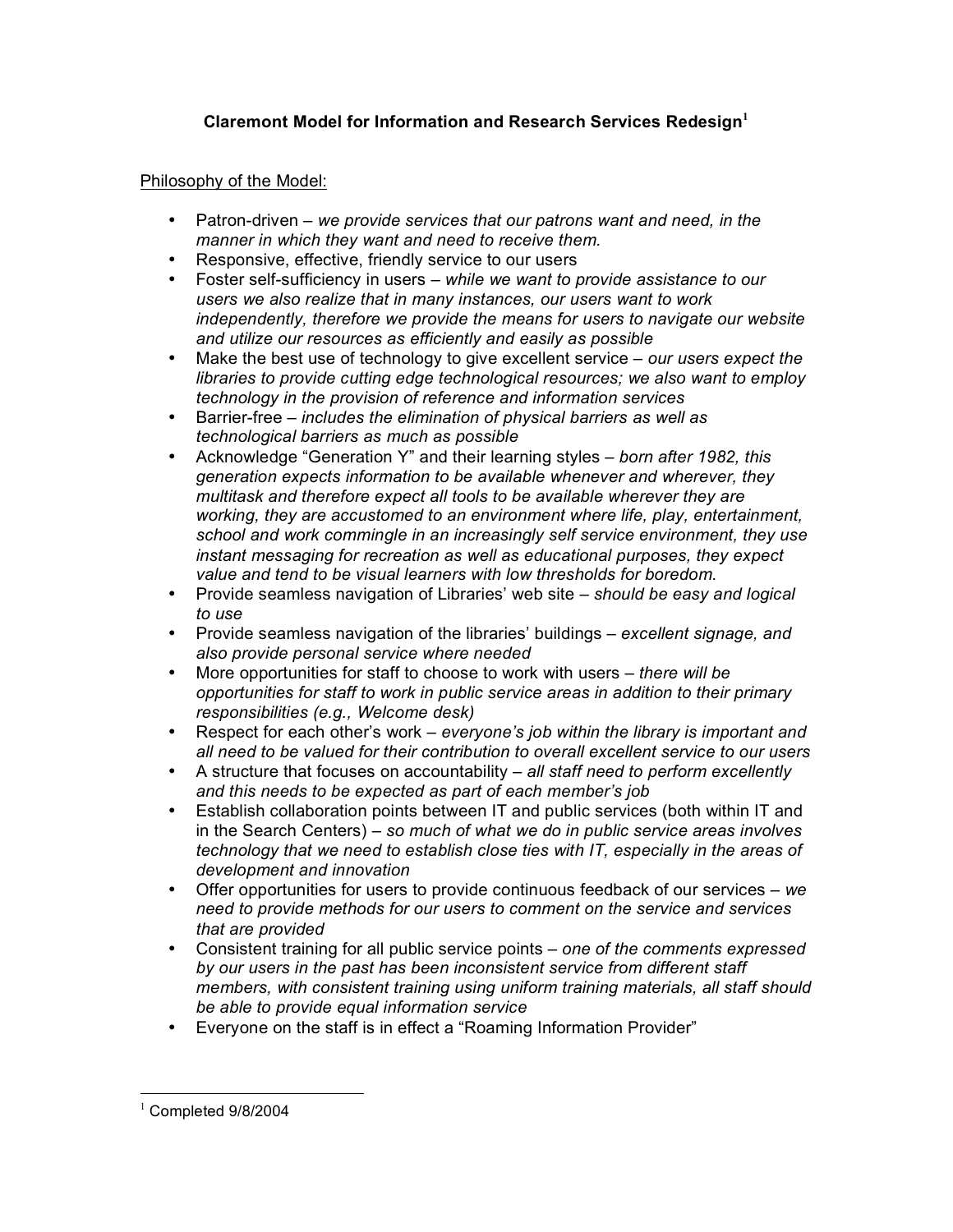## Features of the Model

Physical features:

- Establish Research Services Desk staffed by either a Research Assistant and a Librarian, or just one of these, depending on time of day. *This desk might be staffed by 2 Research Assistants during morning, evening and weekend hours when there is no reference librarian on duty, so that one Assistant could be roving through the building.*
- Eliminate present location of Reference Desk *In this model, the Reference Desk would be combined with the present Information Desk, to become a Research Services Desk. The Desk's location will ultimately be determined by other features of the model.*
- Remove Search Center Assistants Desk, *Students currently in this position could become Research Assistants or Welcome Desk Assistants.*
- *These positions could become either Research Services Desk Assistants, with part of their responsibility being to rove through the building, looking for people who need help. Another possibility is that the present job description for a library shelver may be expanded to include roving responsibilities – i.e., a shelver would have training to provide answers to directional questions and have an understanding of where to refer library users with various questions. Modules for this training will be developed, so that all staff have access to consistent training.*
- Establish a Welcome Desk (counter-height) in the lobby of Honnold/Mudd, to welcome users, scan cards and answer directional questions. *The primary purpose of the Welcome Desk is to scan cards, monitor the gates and the elevator exit, offer initial directional information and generally welcome people to the library. Potential security issues here could be addressed by the installation of a "panic button" under the desk counter, use of a security camera and/or use of an emergency telephone. Also, this configuration would allow the elevator to be used for access to all floors of the building. This type of gate would free the Research Services Assistants at the Research Services Desks from oversight of the gate.*
- Establish kiosks with a pc and phone (direct line to Research Services Desk) on Honnold  $1<sup>st</sup>$  floor and Mudd  $1<sup>st</sup>$  floor (2 kiosks on each floor, side-by-side, 1 standup height and one that meets ADA requirements) and at Denison and Sprague. *This would establish a needed presence in these areas of the buildings, from which questions are often generated.*
- Copy Center moves to present ILL/Document Delivery area *This would provide a more public presence for the Copy Center as well as provide Copy Center support for the networked printers*
- Move networked printer from its present location in H/M Search Center to the area across from the new Copy Center; Copy Center staff have responsibility for printers.

*Copy Center staff will be able to keep this public printer in their line of vision to monitor its service.*

- Open Copy Center/Multi-Media Room area by knocking out wall between the 2 and reconfigure the space as needed.
- Move multi-media equipment out into open area across from Copy Center (except for plotter); some of the present pc's would move to south Index Room.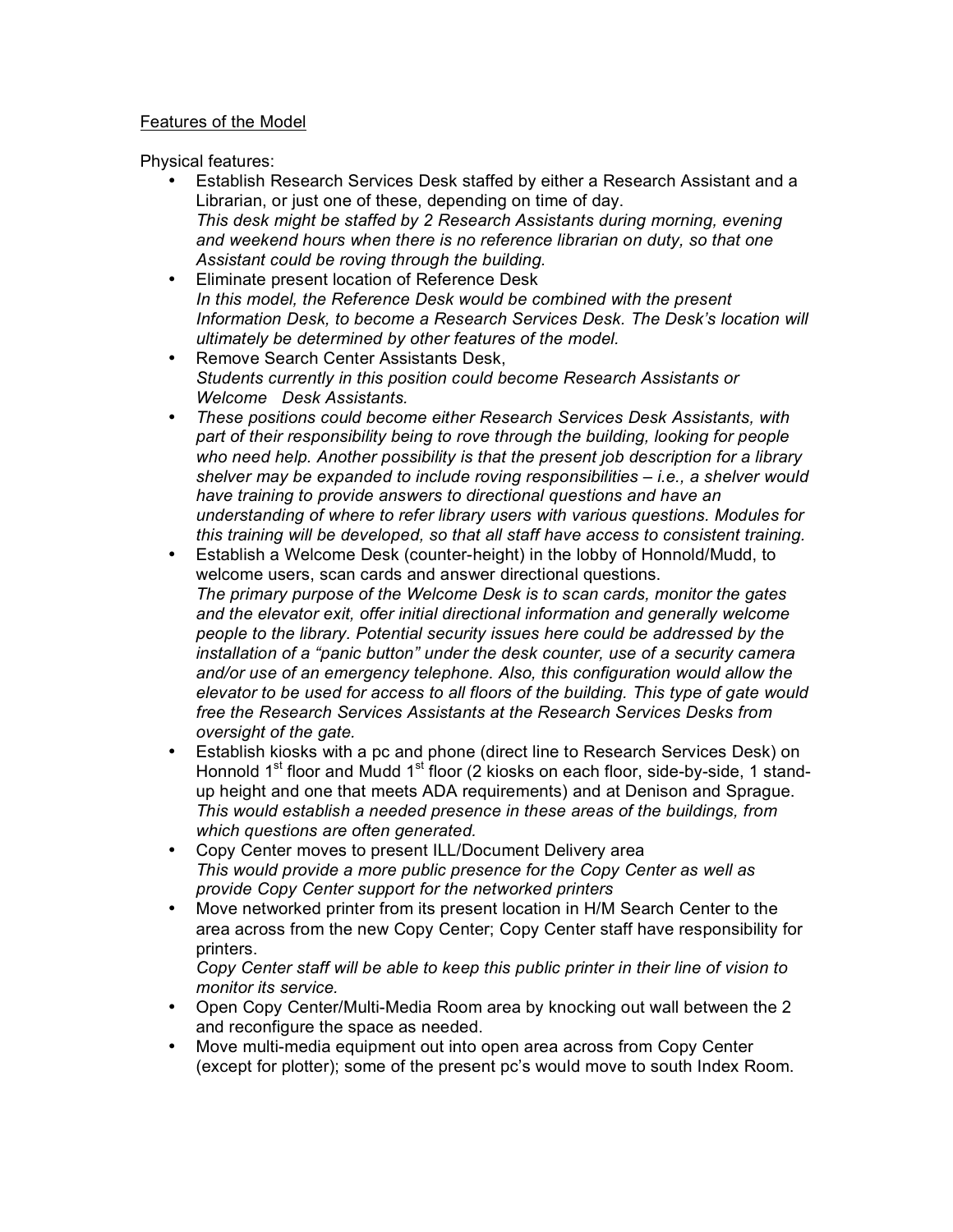*We have observed in other libraries that multi-media equipment is used more when it is not behind the physical barrier of a door. Students seem to appreciate being "empowered" to make use of this equipment without intervention.*

- Move some A/V materials to public area (present Index Room? Near MMR?); process these with specialized tattletape for security. *Users appreciate the ability to browse these materials and select what they need.*
- Open present Index Room (New Library  $2^{nd}$  floor, South) to add PCs and comfortable furniture, Browsing & New Books, newspapers. *This would provide a welcoming area for a variety of purposes, as the user enters the building. Lighting is good, and people already make frequent use of the study tables in this area.*
- Circulation Desk will become the "Circulation and Information" service point, with responsibility for answering more telephone calls and making more referrals. *With the consolidation of the Reference Desk, Information Desk and the Search Center Assistance Desk into one Research Services Desk, this will allow only 2 major desks for patrons to choose between, rather than 4. Also, since many questions that presently come to the Information Desk are transferred to Circulation, this change in telephone lines will provide smoother service for our patrons.*

Technology features (enhancements and/or changes):

• Monitor 24/7 for Claremont Colleges users more hours; recommendation is to monitor Claremont Colleges users all the hours the Research Services Desk is staffed with a reference librarian.

*This allows Claremont users instant response from a Claremont librarian, rather than experiencing the delay inherent in email; 24/7 software responses would still be available other hours from librarians at other 24/7 institutions.*

- Put "Do you need help?" button in prominent place on main web site page, as well as on other web pages, with immediate responses expected. *This button could appear on all our web pages that include the "Libraries of the Claremont Colleges" banner, as well as on other pages that could be constructed to include the button [Note: it is uncertain whether or not we can place this button within commercial databases to which we subscribe.] The button would connect to the 24/7 software, which would be monitored by Claremont librarians during the hours there is a reference librarian on duty.*
- Brand our electronic resources *By doing this, we let our users know that they are "in" the library virtually, and that these are resources that we have deliberately subscribed to or otherwise made accessible for their use.*
- Implement OpenURL *This allows the user to make a direct connection to the full text of an item if we have electronic access to it.*
- Add continuous survey feedback form to web site, possibly as part of the "Do you need help" button options *This would serve as an additional means of input from our users, regarding help they might need, or comments they wish to make.*
- Install CJK in Search Centers *We know from users' comments that many of our user community would like the ability to have web pages display in Chinese, Japanese or Korean languages. This is a service application that is available to us and needs to be implemented.*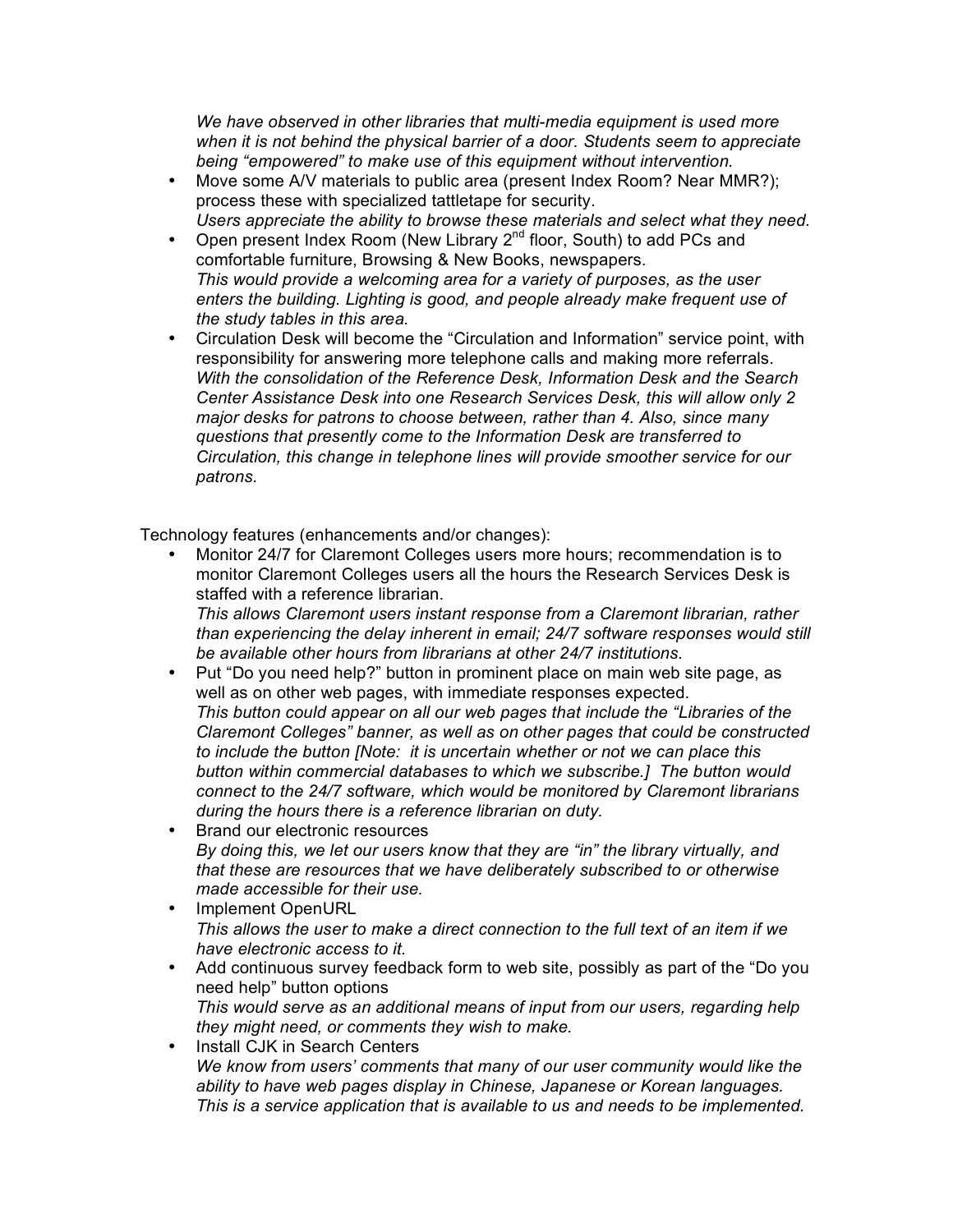• Electronic rolodex

*The rolodex would be populated with questions and answers that staff have determined are important and/or for which the answers are esoteric and hard-tofind.*

- Headsets for Research Assistants to be in contact with Research Services Desk staff, and for use at Denison and Sprague (SGM?) *This service would allow Research Assistants to contact the Desk, as well as allow the Desk to contact Research Assistants to alert them to someone needing assistance away from the Desk.*
- Create online training modules for continuous referral by all staff. *These modules would contain a self-testing feature. All staff that come in contact with users should be familiar with these modules. Examples of these training modules: Locations and Directions, Blais Training, Connection Issues (remote, wireless, wired), Databases – using the subject list, basic Colleges information (names, locations), Electronic Journals, Electronic Books, Interlibrary Loan and Link+, Circulation Basics, Access Basics, 24/7, Ask a Librarian, Microsoft Word, Microsoft Excel.*
- Create blog for news regarding status of databases, information services, other resources

*It is hoped that by having a central repository for this type of internal library information, there would be a decrease in similar email messages.*

- Offer laptop checkout for users *We would try this on a limited basis at first, to see if there is a need.*
- Sell connection cables at Copy Center
- Automatic startup and shutdown of public computers
- Information kiosks in Periodicals, Microforms, and possibly offsite (Pitzer? CMC? KGI? CGU?)

*This would establish a needed presence in these 2 areas of Honnold/Mudd, from which questions are often generated. Also, Pitzer, CMC, CGU and KGI do not have a library on their campuses, and this would contribute to outreach efforts.*

• "Call button" to be on pc's within the Honnold/Mudd building so desk staff will know location of person needing assistance *The button would alert the Research Services Desk to the user's need for assistance, and direct the staff to that person.*

Staffing features and opportunities:

- Create an IT presence or helpline for more immediate response to Search Center's user needs; 2-4 p.m. on weekdays is recommended as a beginning. *This can be either an IT staffer physically present in the search center during posted hours or virtually available via a monitored helpline.*
- Provide Library staff with the opportunity to become part of a Technology Development Team, working with the IT unit to examine new developments in technology and to be a liaison with all staff. *This would be a new standing team created to specifically facilitate staff/IT communication.*
- Assign Copy Center responsibility for plotter as well as networked printers. *The suggested move of the Copy Center to the current I.L.L. office and the relocation of the network printer to the north rail of the multi-tier stack would shift oversight and assistance to the Copy Center staff.*
- Establish Research Assistant position.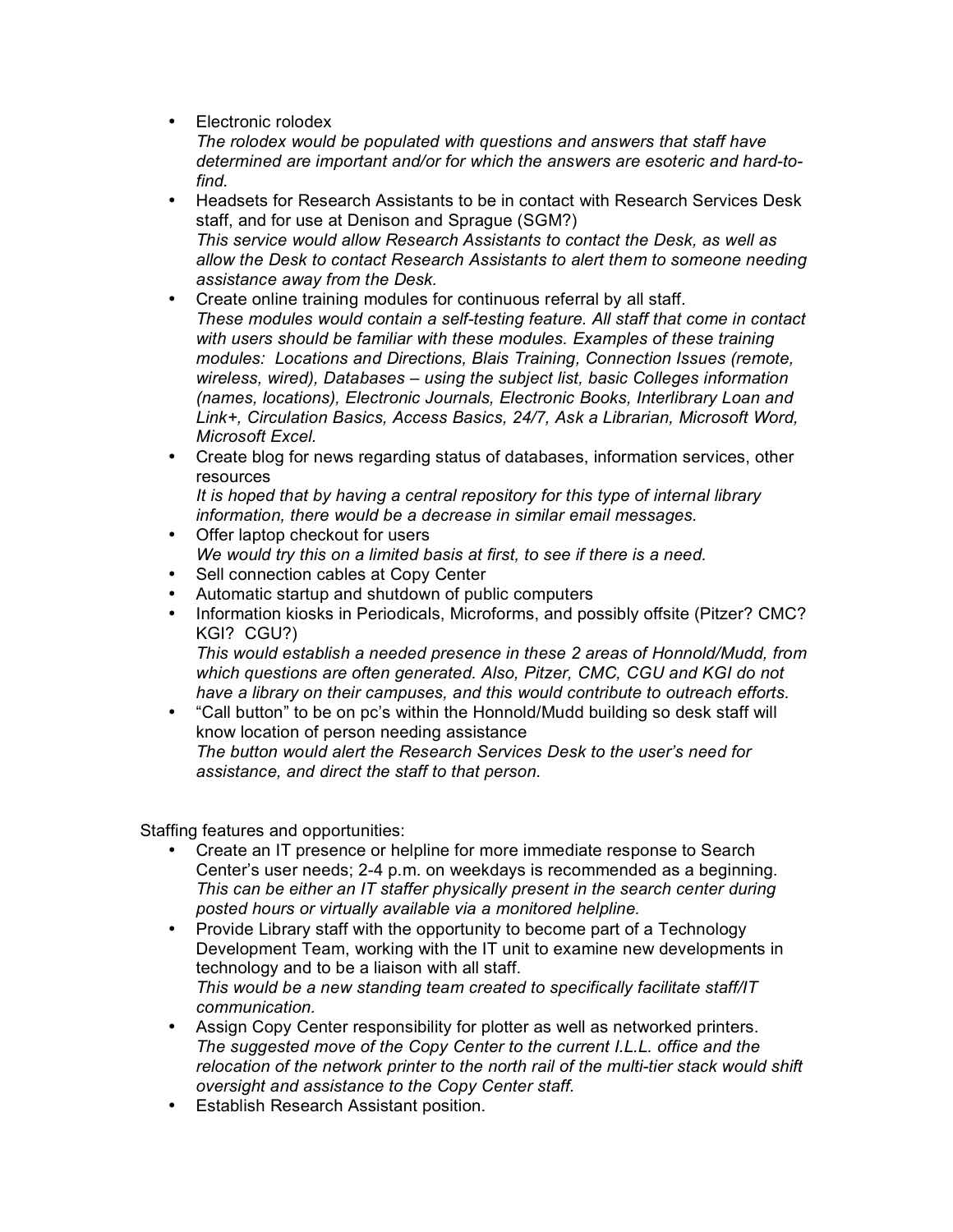*This position will work closely with librarians at the Honnold/Mudd Research Services Desk to provide initial assistance in the use of the Libraries' resources; they will work at the Desk as well as rove through the building. These Assistants will follow established referral protocols for handing off specific reference needs to either a librarian at the desk or to an appropriate subject specialist. Research Assistants may be regular staff, or in some cases, part-time temporary staff.*

- Establish "Roving Staff" (Research Assistants) for peak hours, to look for users needing help; these staff will wear nametags and identifiable library vest. *One suggestion is that roving responsibilities be included in multiple job descriptions, e.g. shelvers, information assistants, research desk librarians.*
- Establish 30-60 minute shifts at a Welcome desk/table in H/M *Those at this desk would monitor the entrance gates and provide directional assistance. All staff (including student staff) would be encouraged to spend at least 30 minutes per week at this desk. There would be no external phone line or computer.*
- Someone will take responsibility for scheduling Welcome Desk shifts.
- Research Services Desk is staffed with at least 1 Research Assistant and 1 Reference Librarian during "reference hours" (10-10 and some weekend hours) *Those at this desk would answer information and reference questions in addition to monitoring 24/7's Claremont users and responding to virtual and physical requests for assistance.*
- When no Reference Librarian is on duty, the desk is staffed with 2 Research Assistants, so that one may rove.
- Transfer Search Center Assistants budget to budget for part-time temporary Research Assistants.
- Librarians will self-select into Core Groups. Those in each Group will devote more specific time to that chosen function, and less to the other functional areas; by focusing on these areas, librarians will be able to address the feelings of being overworked and pulled in too many directions. Each group is responsible for developing training modules, policies and tools to assist all librarians with their tasks in these areas.

Assistance strategies:

- Staff is always "on call" and is expected to respond when called– *our users are our first priority*
- Roving staff ("Research Assistants") are scheduled during peak hours of library use – *this assistance will address the issue of our confusing and large building*
- 24/7 used more hours to monitor Claremont community *with additional advertising, more opportunities for users to find the service, and excellent response time, usage of this service will hopefully rise*
- Everyone makes referrals *throughout the library everyone should know who to refer users to in order to address their research needs*
- Heavier use of referral forms at desk, if subject specialist is not available *when a user is referred to a subject specialist, the information/reference staff also fill out a referral slip to be given to the librarian so the librarian can make the contact and does not have to wait for the user to make the contact.*
- More actively pursue follow-up contacts with users helped at desks or online *when a referral slip is passed on to someone else for follow-up, that person will contact the user within 24 hours*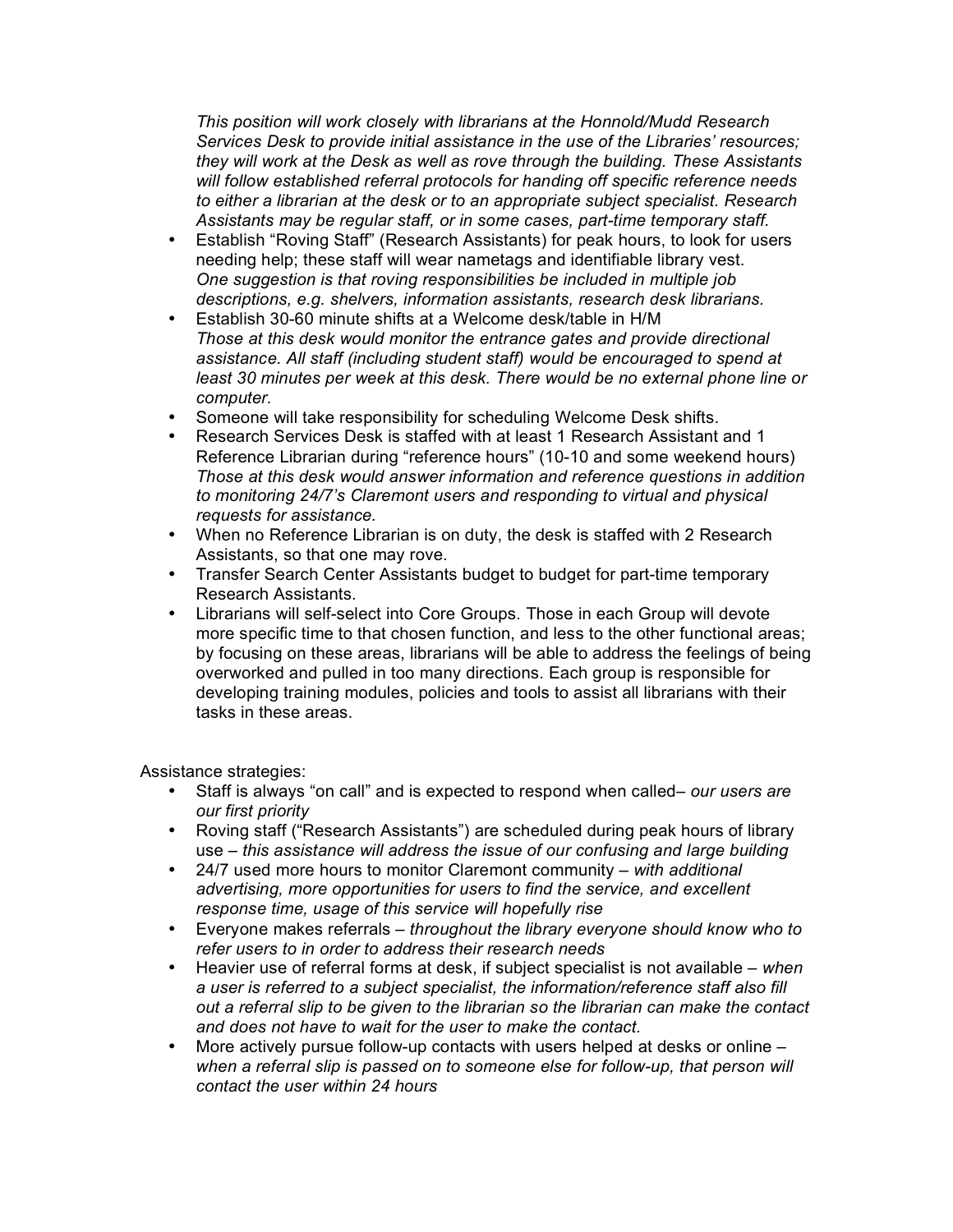- Provide scheduled, advertised, on site assistance at campuses (e.g., Pitzer, CMC, KGI)
- Create an IT service point *a virtual service point that is staffed by IT personnel or IT trained students to respond to public service requests for assistance*
- Establishment of the kiosks on Honnold 1<sup>st</sup> floor and New Library 1<sup>st</sup> floor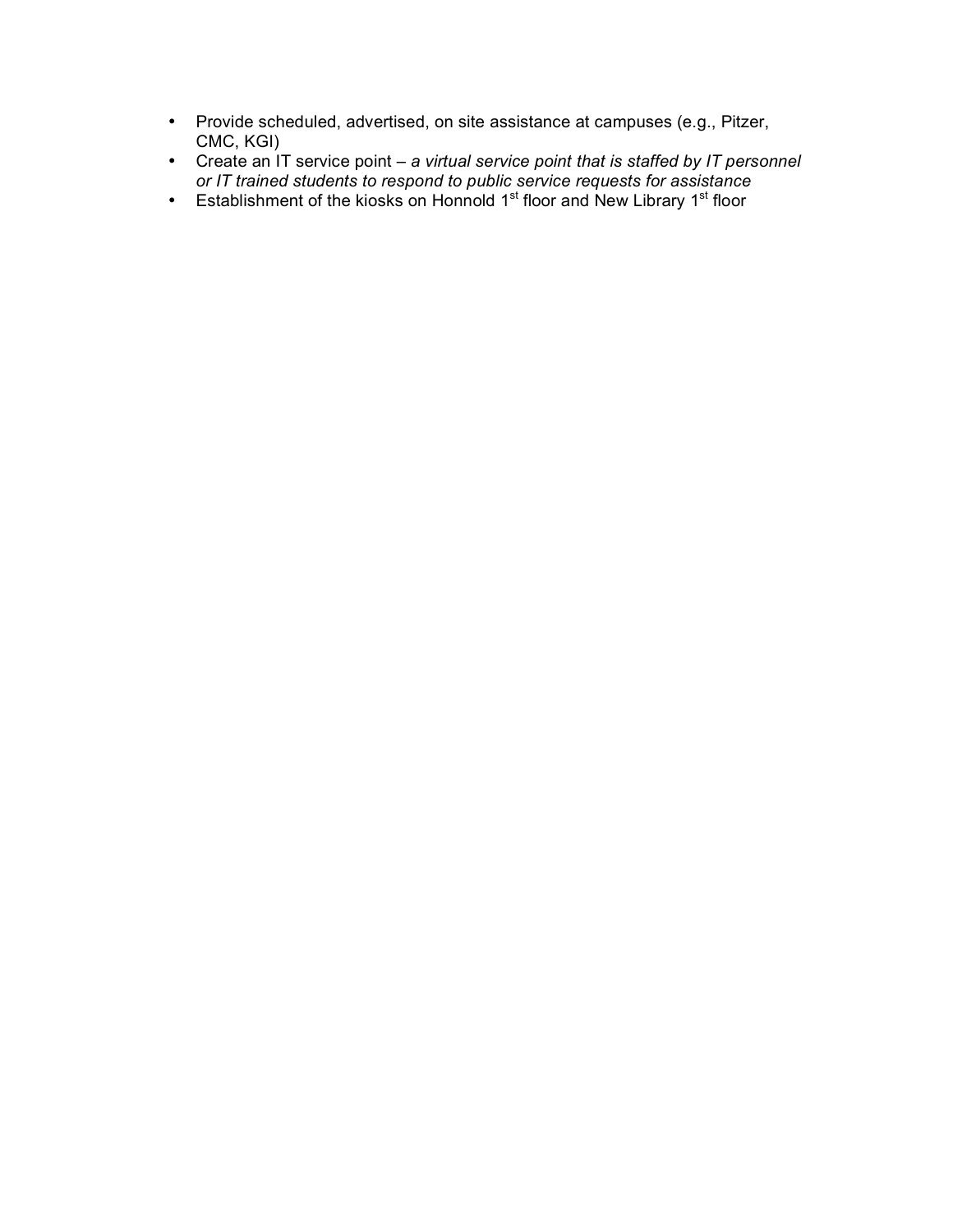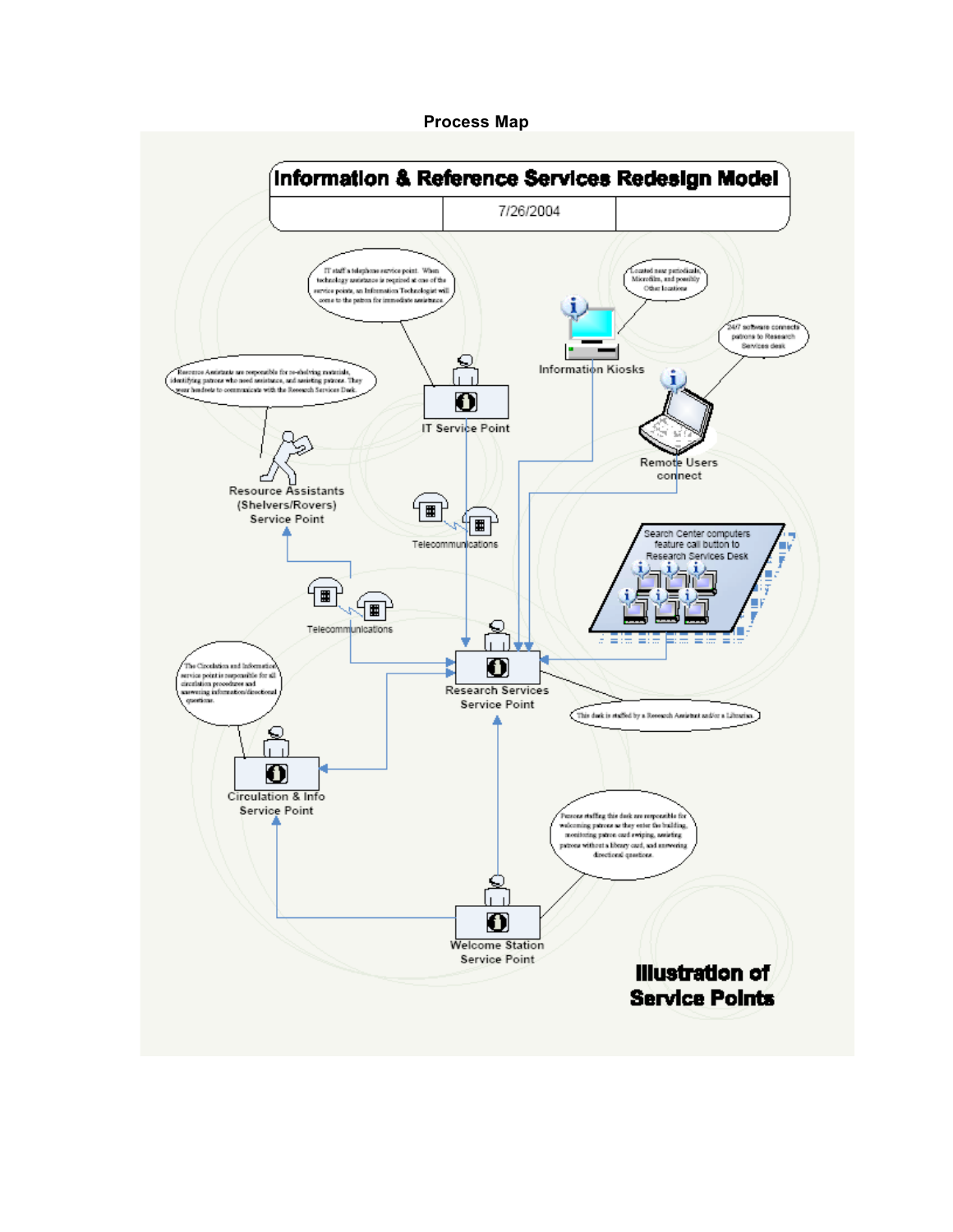## **Claremont Training Module Possibilities**

*Provided for all staff who provide assistance Available in both online and print formats Includes self-testing component*

## From the Website

- *Blais*
- *eResearch Tools* : Research guides by subject, Databases, Electronic journals, Digital collections, Library catalogs, Quick facts & ready reference
- *Online Help*: Ask a librarian (incl. 24/7), Research strategies & tips, Course/program-specific help, Workshops & tours
- *Services & Policies*: Reference & instruction services, Services for faculty & students, Accessing our resources, Policies, The Copy Center
- *Hours & Locations*: Hours, The Libraries: Honnold/Mudd Denison Sprague Seeley G. Mudd, Asian Studies collection, Special Collections , Maps & driving directions
- *Checking out materials*, Course reserves, E-books, Media materials, Request materials not at Claremont (InterLibrary Loan)
- *About the Libraries*: News, events & exhibits, Addresses & contact info, Job opportunities, Publications, Mission & goals, Library partners & affiliates
- *Quick Links*: Ask a librarian, My Blais account, LINK+, ERes, New books in the Libraries, Web search engines, The Claremont Colleges, Search our site, Government Publications
- *"How Do I…"*: Find materials in our collections, Find articles in journals, Find government information, Find electronic reserves, Find materials on reserve at our circulation desks, Access library resources from home and on campus, Make photocopies, Contact the Libraries

## Additional Suggestions

- *Referrals*: Names and places at the Libraries, the Colleges, and CUC (directories/catalogs)
- *Event/Class Schedule Information*: Libraries, Colleges, and CUC calendars, combined class schedule
- *Maps/Location Guides*: Libraries, Colleges, and CUC
- *Service Points' Policies, Protocols, Procedures and Forms*
- *Reference Interview/Assistance Strategies*: Coordinating the work of librarians/assistants
- *Shelving Basics*
- *Microforms*
- *Equipment*: workstations, monitors, network printer, storage devices (zip, floppy, usb), multimedia equipment (including workstations, scanners, audio playback, and video/DVD viewers)
- *Software*: Internet Explorer, Microsoft Office (Word, Excel, Access, Power Point), GIS, and multimedia applications
- *Connectivity*: wired, wireless, remote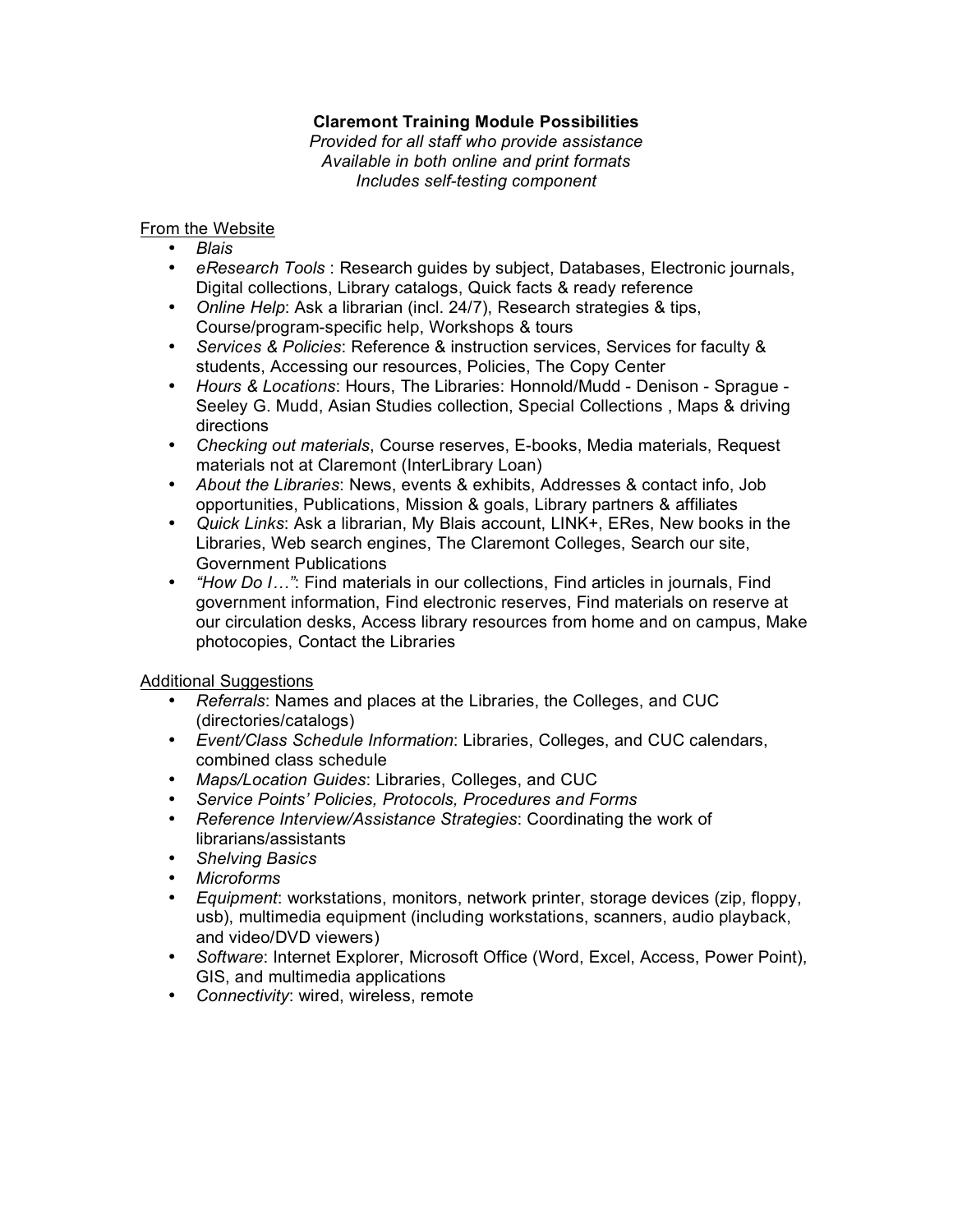## **Model: Information & Research Services Redesign Progress Report 6/14/2005**

T=Target, O=Off Target

|                                                                                                                                                                                                                                                                                                                         | T/ | <b>Next Steps and Comments</b>                                                                                                                                                                                                                                                                                                                                        |
|-------------------------------------------------------------------------------------------------------------------------------------------------------------------------------------------------------------------------------------------------------------------------------------------------------------------------|----|-----------------------------------------------------------------------------------------------------------------------------------------------------------------------------------------------------------------------------------------------------------------------------------------------------------------------------------------------------------------------|
| Philosophy: Objective                                                                                                                                                                                                                                                                                                   | O  |                                                                                                                                                                                                                                                                                                                                                                       |
| Patron-driven - we provide services that<br>our patrons want and need, in the manner<br>in which they want and need to receive<br>them.                                                                                                                                                                                 | T  | Staff members ask more often<br>if what we are doing is best for<br>our patrons                                                                                                                                                                                                                                                                                       |
| Responsive, effective, friendly service to<br>our users                                                                                                                                                                                                                                                                 | T  | Service has been<br>incorporated into our SWOT<br>exercises.                                                                                                                                                                                                                                                                                                          |
| Foster self-sufficiency in users - while we<br>want to provide assistance to our users<br>we also realize that in many instances,<br>our users want to work independently,<br>therefore we provide the means for users<br>to navigate our website and utilize our<br>resources as efficiently and easily as<br>possible | O  | Ways to foster self sufficiency:<br>hand outs (wait until the<br><b>Publications assistant</b><br>arrives?), website (library<br>awareness is working on),<br>signage (Kelley will talk to<br>Library awareness)                                                                                                                                                      |
| Make the best use of technology to give<br>excellent service - our users expect the<br>libraries to provide cutting edge<br>technological resources; we also want to<br>employ technology in the provision of<br>reference and information services                                                                     | Ŧ  | Computers have been<br>upgraded, the multi media<br>equipment has been moved to<br>an open area, new digital<br>microform ready and printer,<br>"Claremont Cash" will be<br>accepted at the Copy Center<br>to pay fines and purchase<br>Copy Center items starting Fall<br>2005.                                                                                      |
| Barrier-free – includes the elimination of<br>physical barriers as well as technological<br>barriers as much as possible                                                                                                                                                                                                | T  | The elevator has been opened<br>up to all floors, the Welcome<br>Desk helps people at the<br>entrance, extra wireless hubs<br>have been installed, extra<br>ports have been activated. Ina<br>will talk to Jusef about having<br>a computer with handicapped<br>access. Future steps: more<br>joint planning between IT and<br>Libraries' staff should take<br>place. |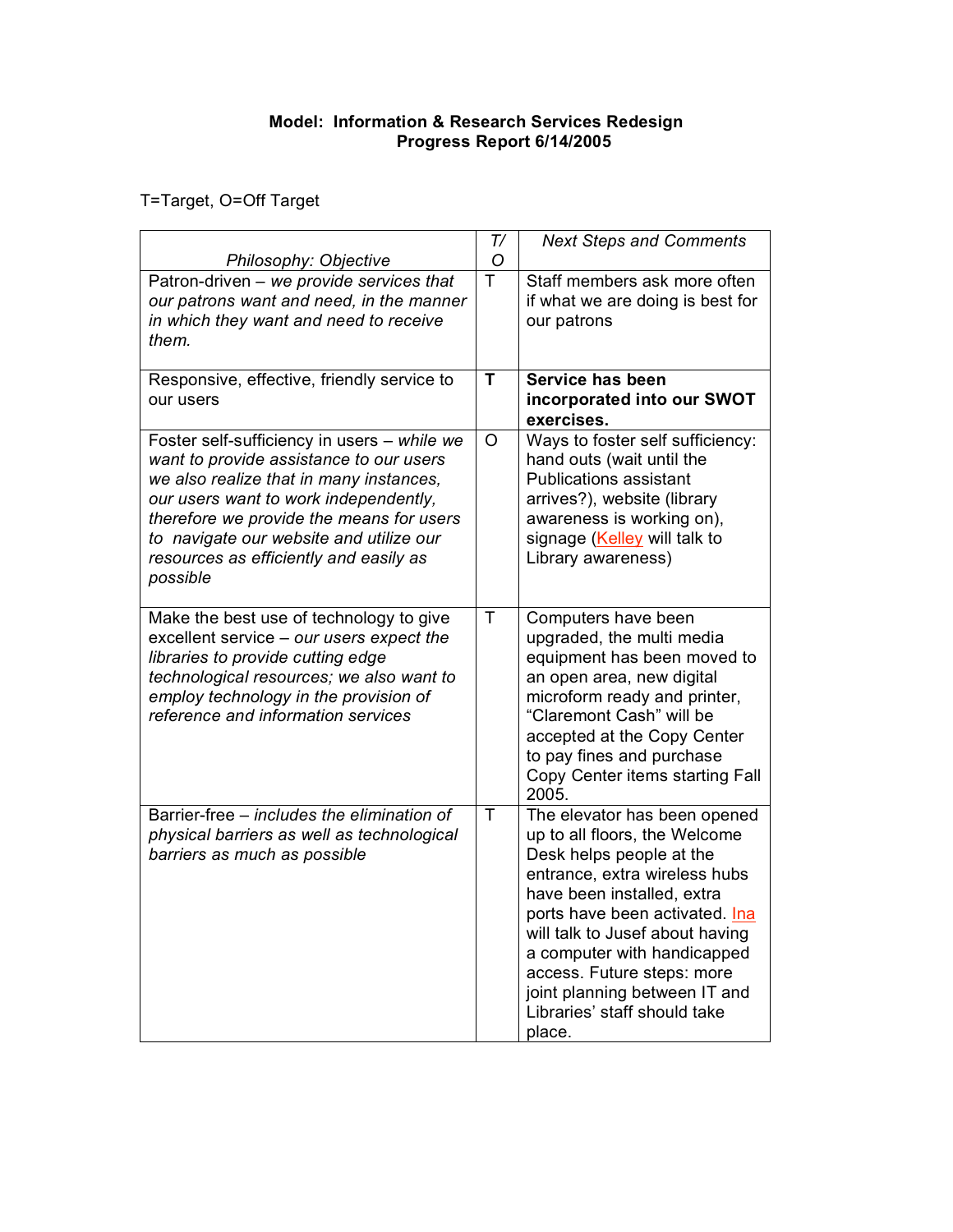|                                                                                                                                                                                                                                                                                                                                                                                                                                                                                                                                                                                               | T/ | <b>Next Steps and Comments</b>                                                                                                                                                                                                                                         |
|-----------------------------------------------------------------------------------------------------------------------------------------------------------------------------------------------------------------------------------------------------------------------------------------------------------------------------------------------------------------------------------------------------------------------------------------------------------------------------------------------------------------------------------------------------------------------------------------------|----|------------------------------------------------------------------------------------------------------------------------------------------------------------------------------------------------------------------------------------------------------------------------|
| Philosophy: Objective                                                                                                                                                                                                                                                                                                                                                                                                                                                                                                                                                                         | O  |                                                                                                                                                                                                                                                                        |
| Acknowledge "Generation Y" and their<br>learning styles - born after 1982, this<br>generation expects information to be<br>available whenever and wherever, they<br>multitask and therefore expect all tools to<br>be available wherever they are working,<br>they are accustomed to an environment<br>where life, play, entertainment, school<br>and work commingle in an increasingly<br>self service environment, they use instant<br>messaging for recreation as well as<br>educational purposes, they expect value<br>and tend to be visual learners with low<br>thresholds for boredom. | T  | Effort was made to<br>acknowledge "GenerationY" by<br>including students in our<br>committee, reading articles<br>about their learning styles, and<br>attending conferences that<br>covered this topic.                                                                |
| Provide seamless navigation of Libraries'<br>web site - should be easy and logical to<br>use                                                                                                                                                                                                                                                                                                                                                                                                                                                                                                  | T  | Library Awareness is<br>redesigning webpage,<br>modified version due Fall<br>2005, Blais retooling group<br>SPT is examining the design<br>of our online catalog. Future<br>steps: continue to look at the<br>website with focus groups and<br>other assessment tools. |
| Provide seamless navigation of the<br>libraries' buildings - excellent signage,<br>and also provide personal service where<br>needed                                                                                                                                                                                                                                                                                                                                                                                                                                                          | O  | Need to create signage and<br>discuss navigation. Kelley will<br>talk to Library Awareness.                                                                                                                                                                            |
| More opportunities for staff to choose to<br>work with users - there will be<br>opportunities for staff to work in public<br>service areas in addition to their primary<br>responsibilities (e.g., Welcome desk)                                                                                                                                                                                                                                                                                                                                                                              | T  | Staff have the opportunity to<br>work at the Welcome Desk.<br>staff will have the same<br>opportunity at the Information<br>and Reference Desk Fall<br>2005.                                                                                                           |
| Respect for each other's work -<br>everyone's job within the library is<br>important and all need to be valued for<br>their contribution to overall excellent<br>service to our users                                                                                                                                                                                                                                                                                                                                                                                                         | T  | Respect has been<br>incorporated into a SWOT<br>group.                                                                                                                                                                                                                 |
| A structure that focuses on accountability<br>- all staff need to perform excellently and<br>this needs to be expected as part of each<br>member's job                                                                                                                                                                                                                                                                                                                                                                                                                                        | O  | Beyond the scope of our<br>charge.                                                                                                                                                                                                                                     |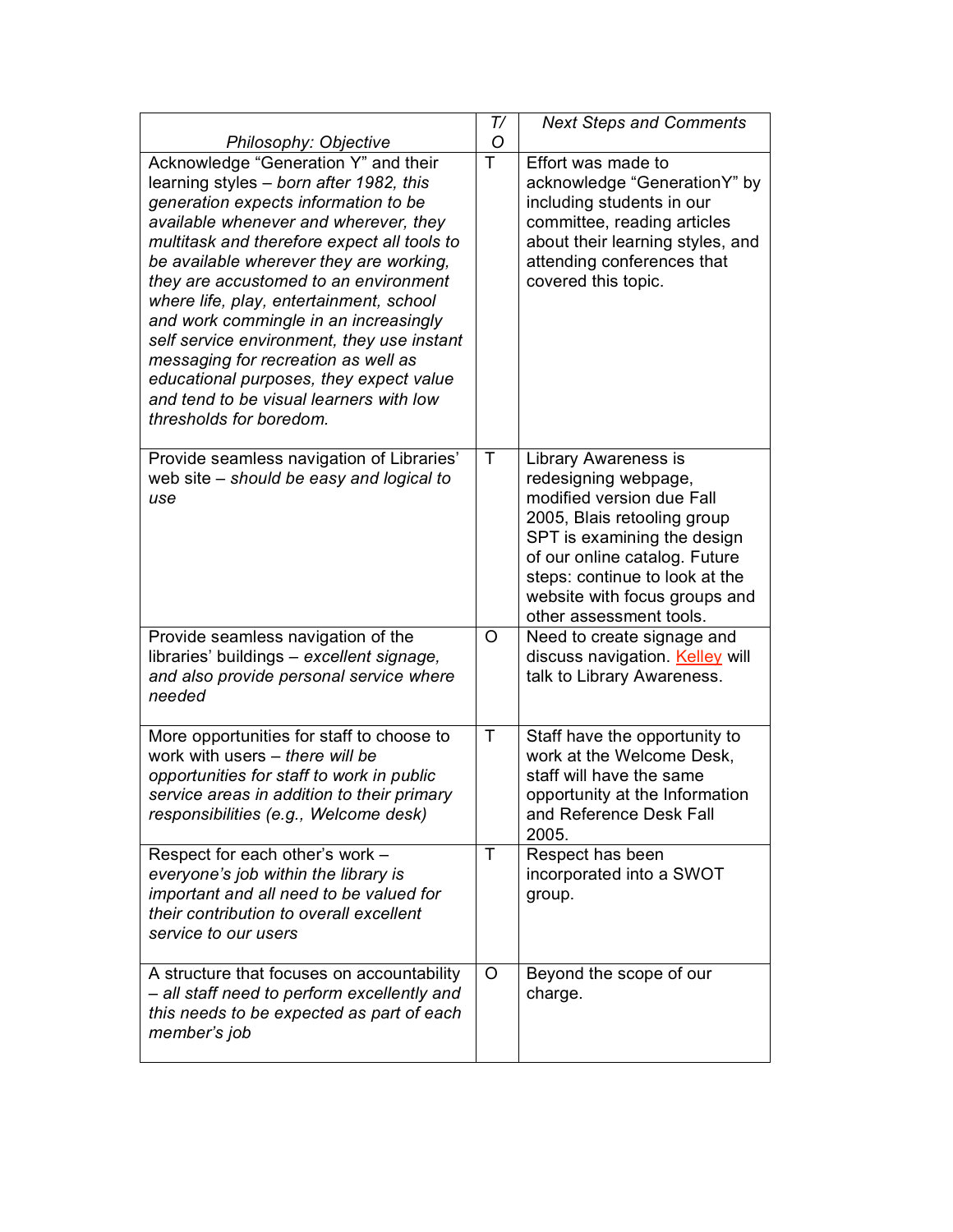|                                                                                                                                                                                                                                                                                                                      | T/      | <b>Next Steps and Comments</b>                                                                                                                                                                                                                                                                                 |
|----------------------------------------------------------------------------------------------------------------------------------------------------------------------------------------------------------------------------------------------------------------------------------------------------------------------|---------|----------------------------------------------------------------------------------------------------------------------------------------------------------------------------------------------------------------------------------------------------------------------------------------------------------------|
| Philosophy: Objective                                                                                                                                                                                                                                                                                                | O       |                                                                                                                                                                                                                                                                                                                |
| Establish collaboration points between IT<br>and public services (both within IT and in<br>the Search Centers) - so much of what<br>we do in public service areas involves<br>technology that we need to establish<br>close ties with IT, especially in the areas<br>of development and innovation                   | T       | IT staff member now has office<br>in the search center. Future<br>steps: IT staff member will be<br>incorporated more into the<br>information and reference staff<br>by including him in meetings,<br>joining him to mail list, having<br>him staff the information desk.<br>Cindy will talk to IT about this. |
| Offer opportunities for users to provide<br>continuous feedback of our services - we<br>need to provide methods for our users to<br>comment on the service and services that<br>are provided                                                                                                                         | $\circ$ | Kelley will talk to Library<br>Awareness                                                                                                                                                                                                                                                                       |
| Consistent training for all public service<br>points – one of the comments expressed<br>by our users in the past has been<br>inconsistent service from different staff<br>members, with consistent training using<br>uniform training materials, all staff should<br>be able to provide equal information<br>service | $\circ$ | Cindy will write proposal for an<br>integrated public service<br>training program, proposal will<br>be brought to management<br>council with the<br>recommendation that an SPT<br>be formed                                                                                                                    |
| Everyone on the staff is in effect a<br>"Roaming Information Provider"                                                                                                                                                                                                                                               | $\circ$ | Staff now have name tags and<br>shirts with libraries' logo to<br>make more visible to patrons.<br>Future steps: Cindy will<br>address this in proposal in<br>point above.                                                                                                                                     |

| <b>Physical Features: Objective</b> | <b>Next Steps and Comments</b> |
|-------------------------------------|--------------------------------|
|                                     |                                |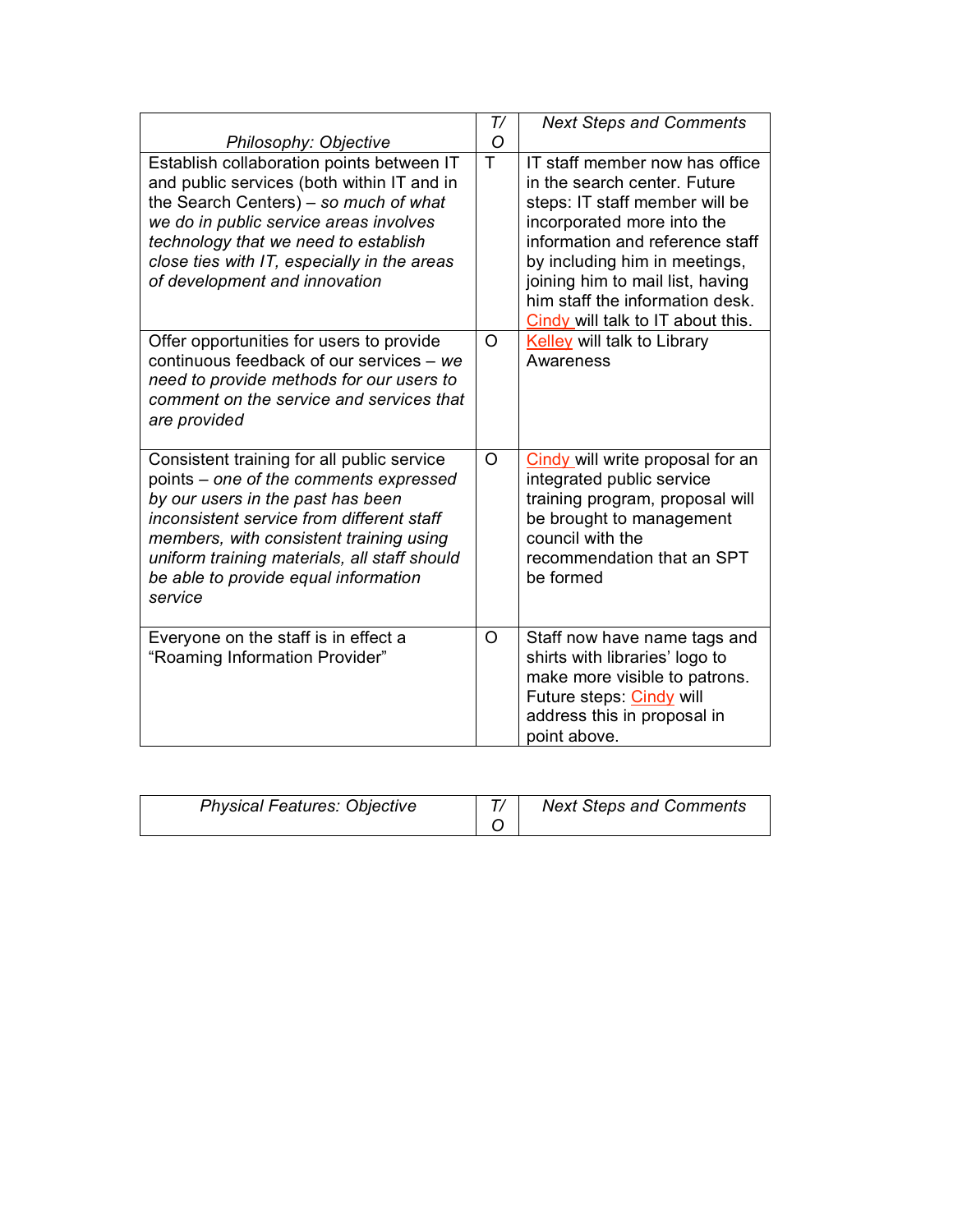| <b>Physical Features: Objective</b>                                                                                                                                                                                                                                                                                                                                                                                                                                                                                                                                                                                                                                                                                                                                              | T/<br>O | <b>Next Steps and Comments</b>                                                                                                                                                                                                                                                                                                                                                                                                                               |
|----------------------------------------------------------------------------------------------------------------------------------------------------------------------------------------------------------------------------------------------------------------------------------------------------------------------------------------------------------------------------------------------------------------------------------------------------------------------------------------------------------------------------------------------------------------------------------------------------------------------------------------------------------------------------------------------------------------------------------------------------------------------------------|---------|--------------------------------------------------------------------------------------------------------------------------------------------------------------------------------------------------------------------------------------------------------------------------------------------------------------------------------------------------------------------------------------------------------------------------------------------------------------|
| <b>Establish Research Services Desk staffed</b><br>by either a Research Assistant and a<br>Librarian, or just one of these, depending<br>on time of day. This desk might be staffed<br>by 2 Research Assistants during morning,<br>evening and weekend hours when there<br>is no reference librarian on duty, so that<br>one Assistant could be roving through the<br>building.                                                                                                                                                                                                                                                                                                                                                                                                  | T       | The reference and information<br>desk is now staffed by a<br>combination of librarian and<br>information assistant. Due to<br>budget constraint and thus<br>shortage of information<br>assistants, roving is not<br>possible at this point. Also,<br>some staffing issues need to<br>be worked out. Cindy will send<br>a message to Ref Desk mail<br>list and form a group of Iris<br>librarians to look at the<br>librarian staffing issues at the<br>desk. |
| Eliminate present location of Reference<br>Desk In this model, the Reference Desk<br>would be combined with the present<br>Information Desk, to become a Research<br>Services Desk. The Desk's location will<br>ultimately be determined by other<br>features of the model.                                                                                                                                                                                                                                                                                                                                                                                                                                                                                                      | т       | Old desks have been moved<br>to new location, waiting for<br>new desk to be installed.                                                                                                                                                                                                                                                                                                                                                                       |
| Remove Search Center Assistants Desk,<br>Students currently in this position could<br>become Research Assistants or Welcome<br>Desk Assistants. These positions could<br>become either Research Services Desk<br>Assistants, with part of their responsibility<br>being to rove through the building, looking<br>for people who need help. Another<br>possibility is that the present job<br>description for a library shelver may be<br>expanded to include roving<br>responsibilities - i.e., a shelver would<br>have training to provide answers to<br>directional questions and have an<br>understanding of where to refer library<br>users with various questions. Modules for<br>this training will be developed, so that all<br>staff have access to consistent training. | Τ       | Due to budget constraints,<br>shelvers cannot be rovers at<br>this point, however they will<br>receive information assistant<br>training.                                                                                                                                                                                                                                                                                                                    |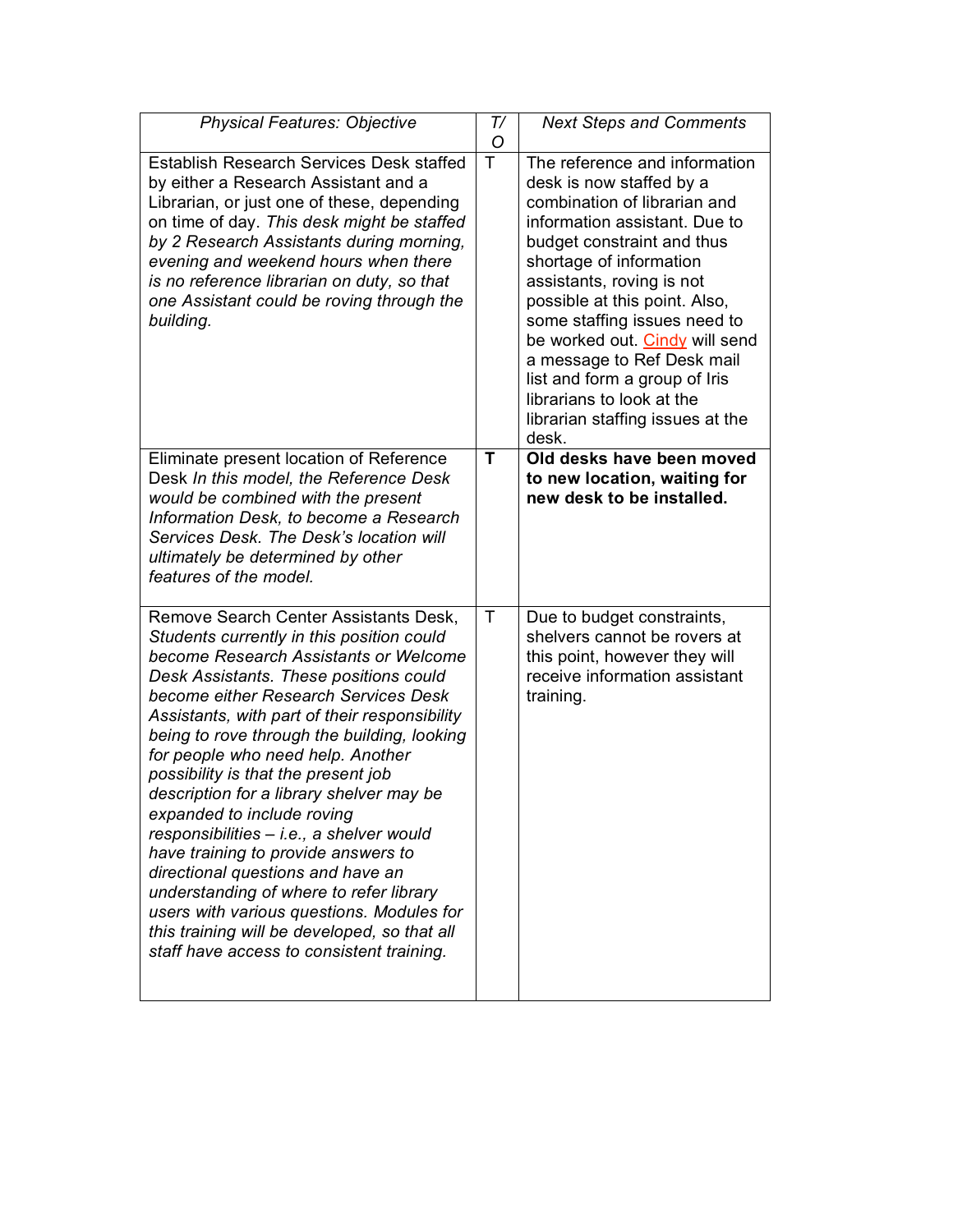| <b>Physical Features: Objective</b>                                                                                                                                                                                                                                                                                                                                                                                                                                                                                                                                                                                                                                                                                                                                                                                | T/<br>O | <b>Next Steps and Comments</b>                                                                                                                     |
|--------------------------------------------------------------------------------------------------------------------------------------------------------------------------------------------------------------------------------------------------------------------------------------------------------------------------------------------------------------------------------------------------------------------------------------------------------------------------------------------------------------------------------------------------------------------------------------------------------------------------------------------------------------------------------------------------------------------------------------------------------------------------------------------------------------------|---------|----------------------------------------------------------------------------------------------------------------------------------------------------|
| Establish a Welcome Desk (counter-<br>height) in the lobby of Honnold/Mudd, to<br>welcome users, scan cards and answer<br>directional questions. The primary<br>purpose of the Welcome Desk is to scan<br>cards, monitor the gates and the elevator<br>exit, offer initial directional information<br>and generally welcome people to the<br>library. Potential security issues here<br>could be addressed by the installation of<br>a "panic button" under the desk counter,<br>use of a security camera and/or use of an<br>emergency telephone. Also, this<br>configuration would allow the elevator to<br>be used for access to all floors of the<br>building. This type of gate would free the<br><b>Research Services Assistants at the</b><br><b>Research Services Desks from oversight</b><br>of the gate. | T       | Temporary Welcome Desk is<br>in place, due to costs and time<br>required, new desk will not be<br>installed until summer 2006,<br>earliest.        |
| Establish kiosks with a pc and phone<br>(direct line to Research Services Desk)<br>on Honnold 1 <sup>st</sup> floor and Mudd 1 <sup>st</sup> floor (2<br>kiosks on each floor, side-by-side, 1<br>stand-up height and one that meets ADA<br>requirements) and at Denison and<br>Sprague. This would establish a needed<br>presence in these areas of the buildings,<br>from which questions are often<br>generated.                                                                                                                                                                                                                                                                                                                                                                                                | O       | We need to investigate this<br>further. Both floors are<br>currently under renovation,<br>recommendations are being<br>postponed until completion. |
| Copy Center moves to present<br>ILL/Document Delivery area This would<br>provide a more public presence for the<br>Copy Center as well as provide Copy<br>Center support for the networked printers                                                                                                                                                                                                                                                                                                                                                                                                                                                                                                                                                                                                                | Τ       |                                                                                                                                                    |
| Move networked printer from its present<br>location in H/M Search Center to the area<br>across from the new Copy Center; Copy<br>Center staff have responsibility for<br>printers. Copy Center staff will be able to<br>keep this public printer in their line of<br>vision to monitor its service.                                                                                                                                                                                                                                                                                                                                                                                                                                                                                                                | $\top$  |                                                                                                                                                    |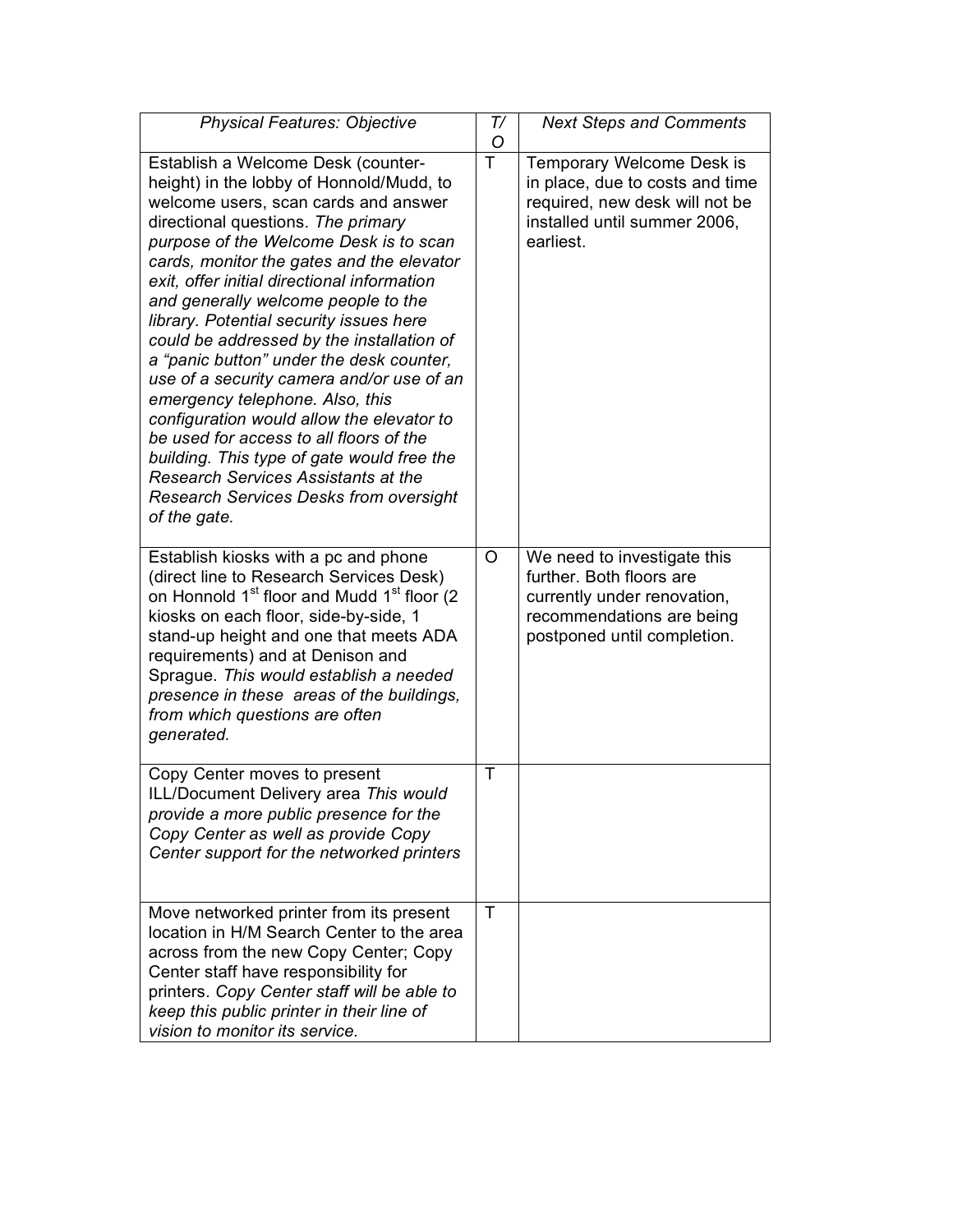| <b>Physical Features: Objective</b>                                                                                                                                                                                                                                                                                                                                                                                                                                                                                                                                                                                   | T/<br>O | <b>Next Steps and Comments</b>                                                                                                                                                                                                                                                                                                                                                |
|-----------------------------------------------------------------------------------------------------------------------------------------------------------------------------------------------------------------------------------------------------------------------------------------------------------------------------------------------------------------------------------------------------------------------------------------------------------------------------------------------------------------------------------------------------------------------------------------------------------------------|---------|-------------------------------------------------------------------------------------------------------------------------------------------------------------------------------------------------------------------------------------------------------------------------------------------------------------------------------------------------------------------------------|
| Open Copy Center/Multi-Media Room<br>area by knocking out wall between the 2<br>and reconfigure the space as needed.                                                                                                                                                                                                                                                                                                                                                                                                                                                                                                  | T       |                                                                                                                                                                                                                                                                                                                                                                               |
| Move multi-media equipment out into<br>open area across from Copy Center<br>(except for plotter); some of the present<br>pc's would move to south Index Room.<br>We have observed in other libraries that<br>multi-media equipment is used more<br>when it is not behind the physical barrier<br>of a door. Students seem to appreciate<br>being "empowered" to make use of this<br>equipment without intervention.                                                                                                                                                                                                   | Τ       | Multi-media equipment now in<br>search center.                                                                                                                                                                                                                                                                                                                                |
| Move some A/V materials to public area<br>(present Index Room? Near MMR?);<br>process these with specialized tattletale<br>for security. Users appreciate the ability to<br>browse these materials and select what<br>they need.                                                                                                                                                                                                                                                                                                                                                                                      | O       | Due to security concerns, this<br>is not being done at this time.<br>Consider option in the future.                                                                                                                                                                                                                                                                           |
| Open present Index Room (New Library<br>2 <sup>nd</sup> floor, South) to add pc's and<br>comfortable furniture, Browsing & New<br>Books, newspapers. This would provide a<br>welcoming area for a variety of purposes,<br>as the user enters the building. Lighting is<br>good, and people already make frequent<br>use of the study tables in this area.                                                                                                                                                                                                                                                             | T       | Browsing and new books were<br>not moved due to lack of<br>space. Still hope to get<br>comfortable furniture in the<br>search center.                                                                                                                                                                                                                                         |
| Circulation Desk will become the<br>"Circulation and Information" service<br>point, with responsibility for answering<br>more telephone calls and making more<br>referrals. With the consolidation of the<br>Reference Desk, Information Desk and<br>the Search Center Assistance Desk into<br>one Research Services Desk, this will<br>allow only 2 major desks for patrons to<br>choose between, rather than 4. Also,<br>since many questions that presently come<br>to the Information Desk are transferred to<br>Circulation, this change in telephone lines<br>will provide smoother service for our<br>patrons. | O       | Circulation staff will receive<br>public service training at a<br>future date when public<br>service training program is<br>implemented. Also, Fall<br>semester circulation and the<br>information/reference desk will<br>survey phone calls to decide<br>what phone line would best<br>serve our patrons. Cindy will<br>implement the survey with<br>Marcia and Circulation. |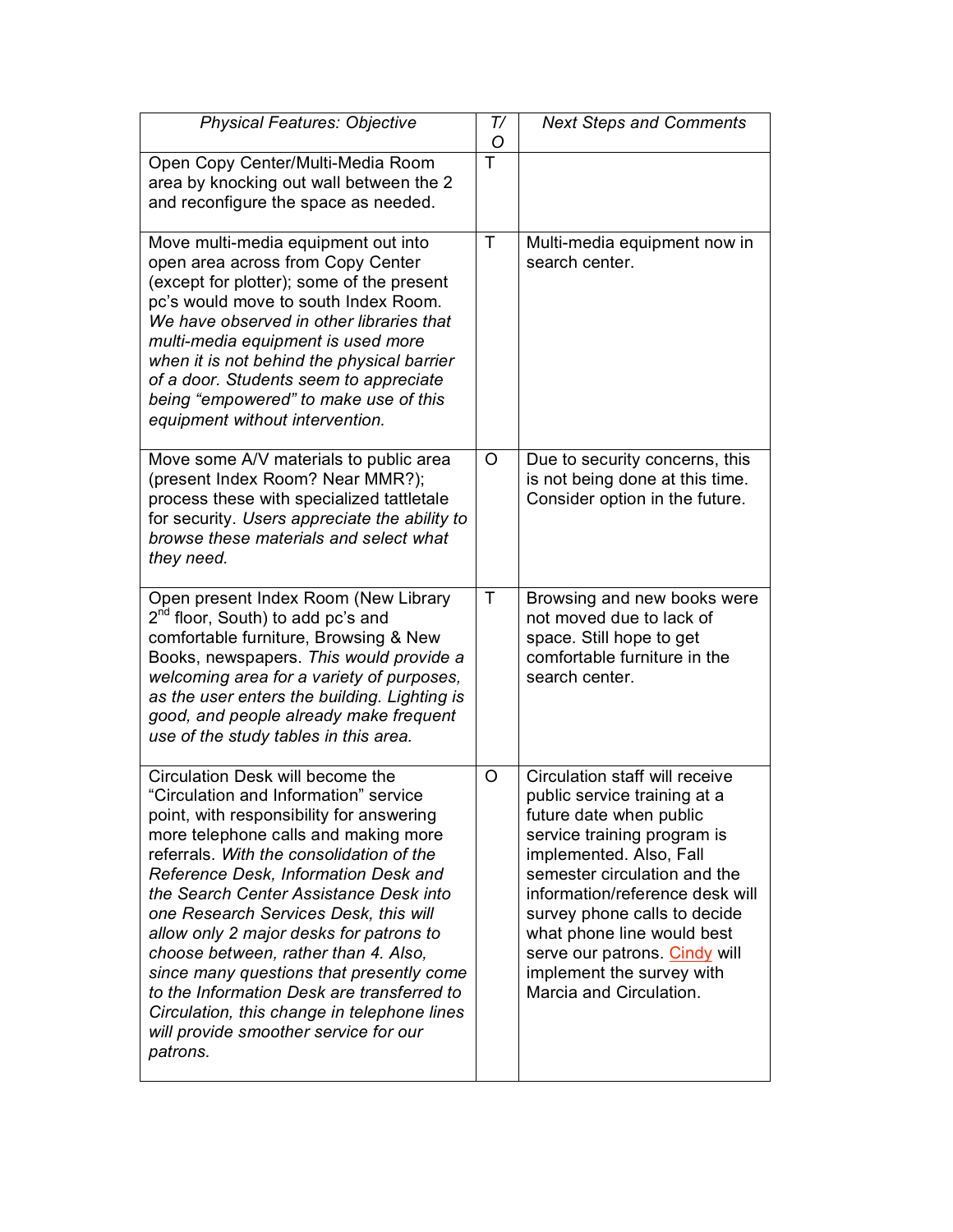| Technology Features: Objective                                                                                                                                                                                                                                                                                                                                                                                                                                                                                                                                                                                                                             | T/<br>O        | <b>Next Steps and Comments</b>                                                                                                                                               |
|------------------------------------------------------------------------------------------------------------------------------------------------------------------------------------------------------------------------------------------------------------------------------------------------------------------------------------------------------------------------------------------------------------------------------------------------------------------------------------------------------------------------------------------------------------------------------------------------------------------------------------------------------------|----------------|------------------------------------------------------------------------------------------------------------------------------------------------------------------------------|
| Monitor 24/7 for Claremont Colleges<br>users more hours; recommendation is to<br>monitor Claremont Colleges users all the<br>hours the Research Services Desk is<br>staffed with a reference librarian. This<br>allows Claremont users instant response<br>from a Claremont librarian, rather than<br>experiencing the delay inherent in email;<br>24/7 software responses would still be<br>available other hours from librarians at<br>other 24/7 institutions.                                                                                                                                                                                          | $\overline{O}$ | Cindy will send message to<br>Ref Desk mail list reminding<br>people to turn 24/7 on while at<br>the reference desk. She will<br>also place a sign on the<br>reference desk. |
| Put "Do you need help?" button in<br>prominent place on main web site page,<br>as well as on other web pages, with<br>immediate responses expected. This<br>button could appear on all our web pages<br>that include the "Libraries of the<br>Claremont Colleges" banner, as well as<br>on other pages that could be constructed<br>to include the button [Note: it is uncertain<br>whether or not we can place this button<br>within commercial databases to which we<br>subscribe.] The button would connect to<br>the 24/7 software, which would be<br>monitored by Claremont librarians during<br>the hours there is a reference librarian on<br>duty. | O              | Cindy will talk to IT to see if<br>this is possible.                                                                                                                         |
| Brand our electronic resources. By doing<br>this, we let our users know that they are<br>"in" the library virtually, and that these are<br>resources that we have deliberately<br>subscribed to or otherwise made<br>accessible for their use.                                                                                                                                                                                                                                                                                                                                                                                                             | $\mathsf{T}$   | This is an ongoing project.<br>Kelley will ask Cindi for the<br>status of this.                                                                                              |
| Implement OpenURL This allows the user<br>to make a direct connection to the full text<br>of an item if we have electronic access to<br>it.                                                                                                                                                                                                                                                                                                                                                                                                                                                                                                                | $\top$         | Open URL group is ongoing.                                                                                                                                                   |
| Add continuous survey feedback form to<br>web site, possibly as part of the "Do you<br>need help" button options This would<br>serve as an additional means of input<br>from our users, regarding help they might<br>need, or comments they wish to make.                                                                                                                                                                                                                                                                                                                                                                                                  | O              | Kelley will ask Cindi about this.                                                                                                                                            |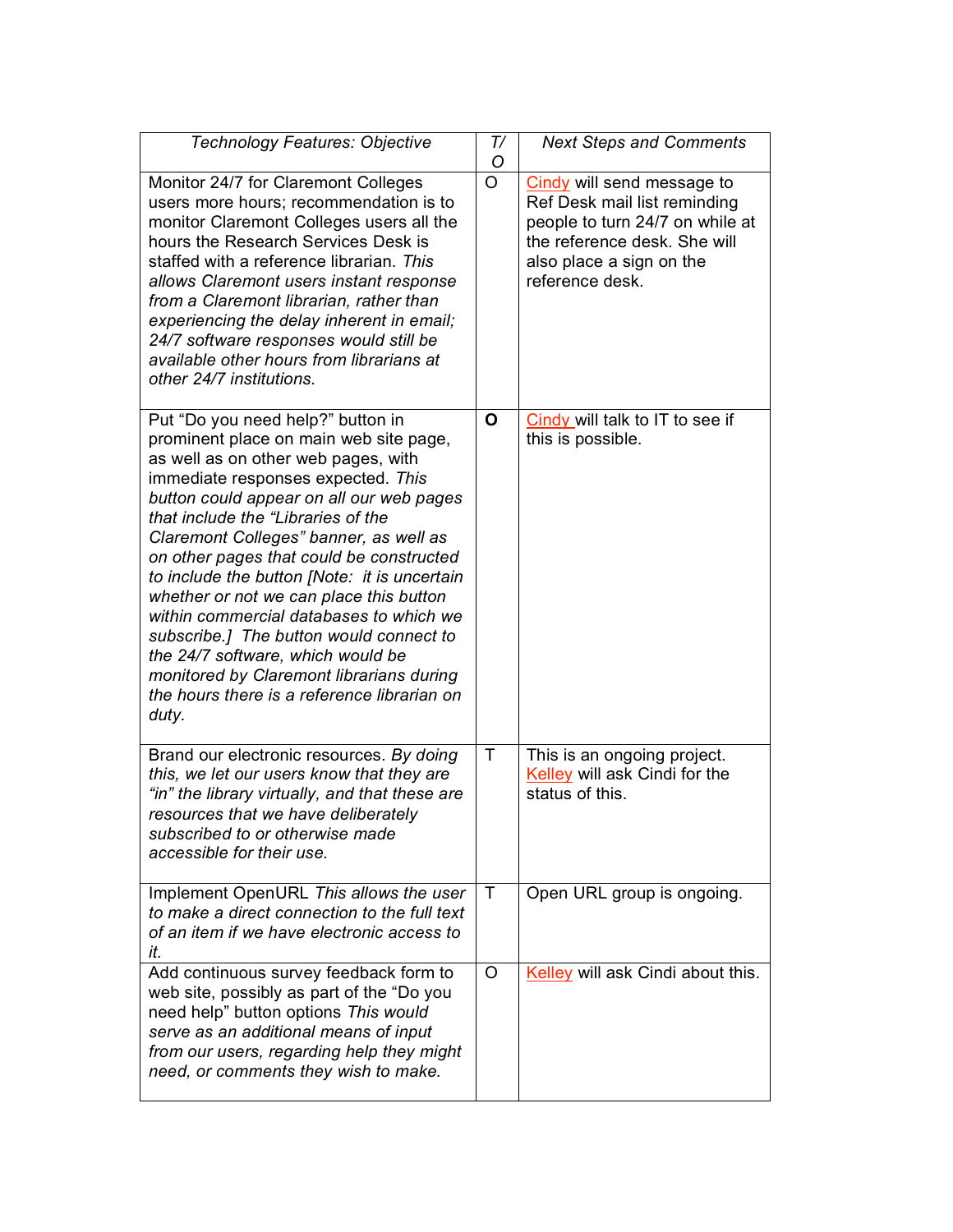| Technology Features: Objective                                                                                                                                                                                                                                                                                                                                                                                                                                                                                                                                                                                                   | T/<br>O        | <b>Next Steps and Comments</b>                                                                                                                             |
|----------------------------------------------------------------------------------------------------------------------------------------------------------------------------------------------------------------------------------------------------------------------------------------------------------------------------------------------------------------------------------------------------------------------------------------------------------------------------------------------------------------------------------------------------------------------------------------------------------------------------------|----------------|------------------------------------------------------------------------------------------------------------------------------------------------------------|
| Install CJK in Search Centers We know<br>from users' comments that many of our<br>user community would like the ability to<br>have web pages display in Chinese,<br>Japanese or Korean languages. This is a<br>service application that is available to us<br>and needs to be implemented.                                                                                                                                                                                                                                                                                                                                       | Ŧ              | Language utility has been<br>turned on.                                                                                                                    |
| Electronic rolodex The rolodex would be<br>populated with questions and answers<br>that staff have determined are important<br>and/or for which the answers are esoteric<br>and hard-to-find.                                                                                                                                                                                                                                                                                                                                                                                                                                    | Τ              | Rolodex in place, but we need<br>to encourage staff to use it. Ina<br>will hold an inservice training<br>session and ask people if they<br>find it useful. |
| Headsets for Research Assistants to be in<br>contact with Research Services Desk<br>staff, and for use at Denison and Sprague<br>(SGM?) This service would allow<br>Research Assistants to contact the Desk,<br>as well as allow the Desk to contact<br>Research Assistants to alert them to<br>someone needing assistance away from<br>the Desk.                                                                                                                                                                                                                                                                                | Τ              | Headsets purchased, do we<br>need to train staff when to use<br>them and what they are for?                                                                |
| Create online training modules for<br>continuous referral by all staff. These<br>modules would contain a self-testing<br>feature. All staff that come in contact with<br>users should be familiar with these<br>modules. Examples of these training<br>modules: Locations and Directions, Blais<br>Training, Connection Issues (remote,<br>wireless, wired), Databases – using the<br>subject list, basic Colleges information<br>(names, locations), Electronic Journals,<br>Electronic Books, Interlibrary Loan and<br>Link+, Circulation Basics, Access Basics,<br>24/7, Ask a Librarian, Microsoft Word,<br>Microsoft Excel. | O              | Cindy will incorporate this into<br>the proposal for an integrated<br>public service training<br>program.                                                  |
| Create blog for news regarding status of<br>databases, information services, other<br>resources It is hoped that by having a<br>central repository for this type of internal<br>library information, there would be a<br>decrease in similar email messages.                                                                                                                                                                                                                                                                                                                                                                     | $\overline{?}$ | <b>Start here next meeting What</b><br>is the status of this?                                                                                              |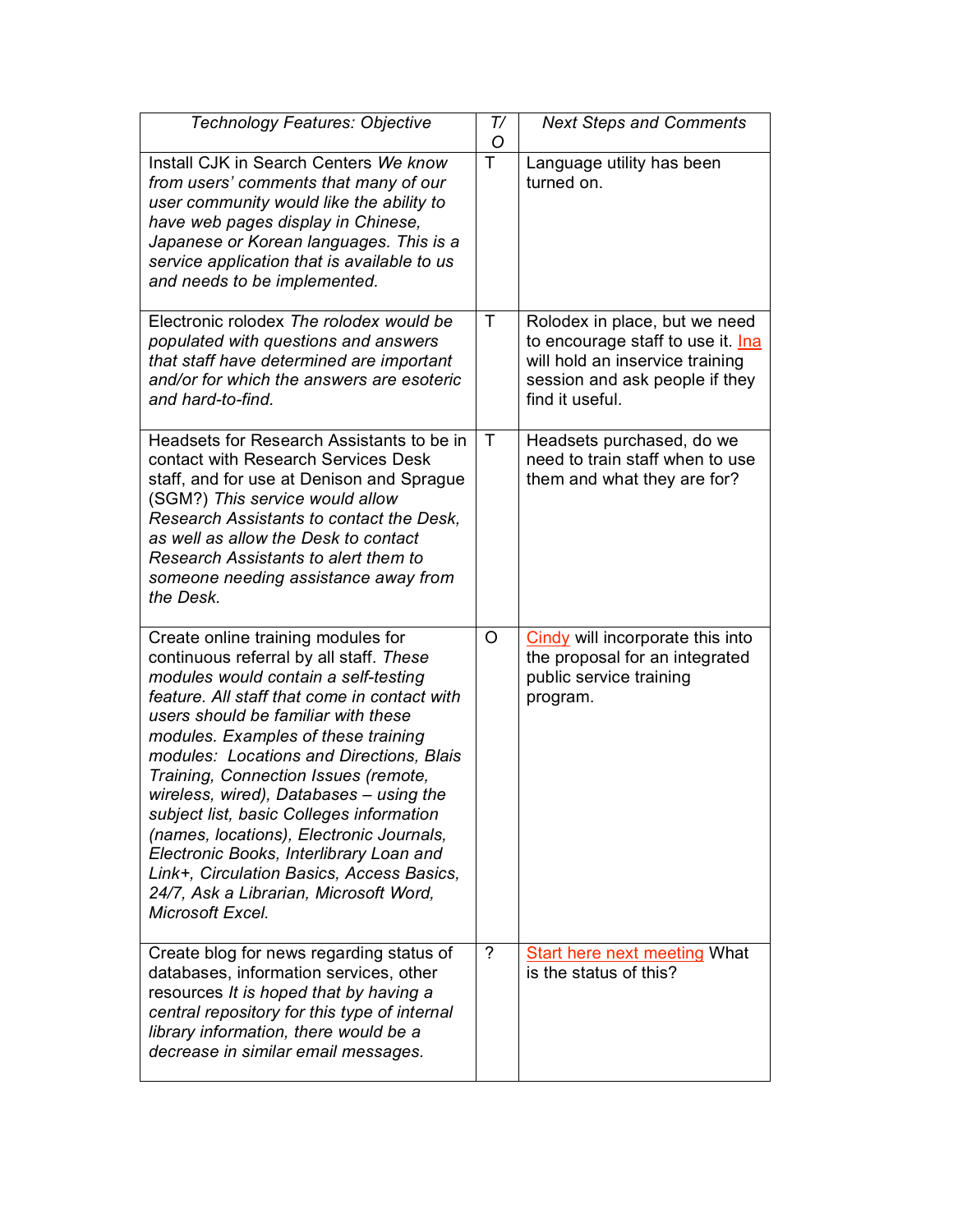| Technology Features: Objective                                                                                                                                                                                                                                                                                                                                 | T/<br>O  | <b>Next Steps and Comments</b>                                                     |
|----------------------------------------------------------------------------------------------------------------------------------------------------------------------------------------------------------------------------------------------------------------------------------------------------------------------------------------------------------------|----------|------------------------------------------------------------------------------------|
| Offer laptop checkout for users We would<br>try this on a limited basis at first, to see if<br>there is a need.                                                                                                                                                                                                                                                | $\Omega$ | Are we still planning on doing<br>this? In focus groups, idea got<br>mixed review. |
| Sell connection cables at Copy Center                                                                                                                                                                                                                                                                                                                          | т        |                                                                                    |
| Automatic startup and shutdown of public<br>computers                                                                                                                                                                                                                                                                                                          | $\gamma$ |                                                                                    |
| Information kiosks in Periodicals,<br>Microforms, and possibly offsite (Pitzer?<br>CMC? KGI? CGU?) This would establish<br>a needed presence in these 2 areas of<br>Honnold/Mudd, from which questions are<br>often generated. Also, Pitzer, CMC, CGU<br>and KGI do not have a library on their<br>campuses, and this would contribute to<br>outreach efforts. | O        | Create plan to implement;<br>same point addressed in<br>"physical features"        |
| "Call button" to be on PC's within the<br>Honnold/Mudd building so desk staff will<br>know location of person needing<br>assistance The button would alert the<br>Research Services Desk to the user's<br>need for assistance, and direct the staff to<br>that person.                                                                                         | $\circ$  | Discuss with IT?                                                                   |

| <b>Staffing Features and Opportunities:</b> | $T\prime$ | <b>Next Steps and Comments</b> |
|---------------------------------------------|-----------|--------------------------------|
| <b>Objective</b>                            | O         |                                |
| Create an IT presence or helpline for       |           |                                |
| more immediate response to Search           |           |                                |
| Center's user needs; 2-4 p.m. on            |           |                                |
| weekdays is recommended as a                |           |                                |
| beginning. This can be either an IT staffer |           |                                |
| physically present in the search center     |           |                                |
| during posted hours or virtually available  |           |                                |
| via a monitored helpline.                   |           |                                |
|                                             |           |                                |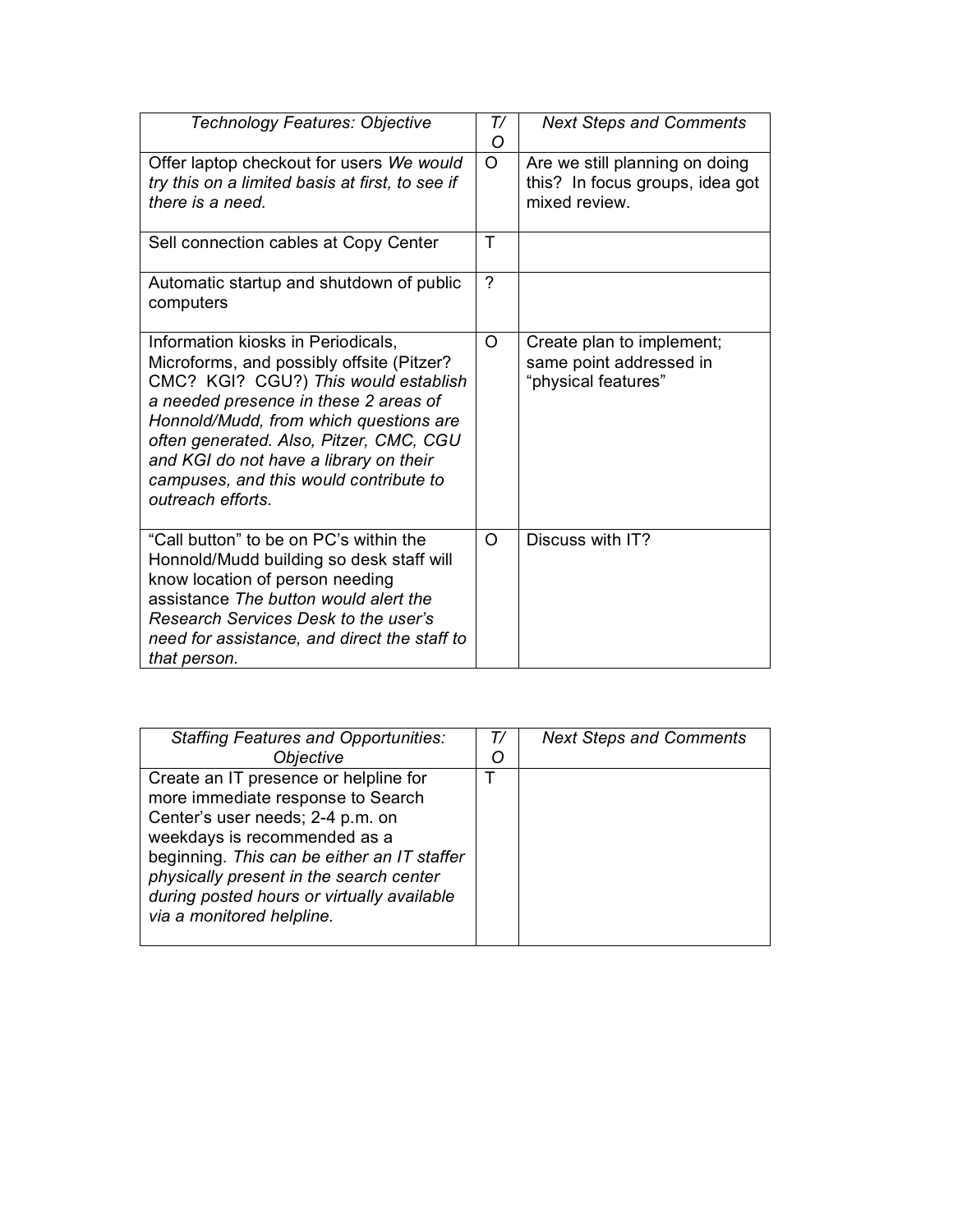| <b>Staffing Features and Opportunities:</b><br>Objective                                                                                                                                                                                                                                                                                                                                                                                                                                                                                                                            | T/<br>O      | <b>Next Steps and Comments</b>                           |
|-------------------------------------------------------------------------------------------------------------------------------------------------------------------------------------------------------------------------------------------------------------------------------------------------------------------------------------------------------------------------------------------------------------------------------------------------------------------------------------------------------------------------------------------------------------------------------------|--------------|----------------------------------------------------------|
| Provide Library staff with the opportunity<br>to become part of a Technology<br>Development Team, working with the IT<br>unit to examine new developments in<br>technology and to be a liaison with all<br>staff. This would be a new standing team<br>created to specifically facilitate staff/IT<br>communication.                                                                                                                                                                                                                                                                | $\mathbf{o}$ | Are we abandoning this<br>plan? Why?                     |
| Assign Copy Center responsibility for<br>plotter as well as networked printers. The<br>suggested move of the Copy Center to<br>the current I.L.L. office and the relocation<br>of the network printer to the north rail of<br>the multi-tier stack would shift oversight<br>and assistance to the Copy Center staff.                                                                                                                                                                                                                                                                | Τ            |                                                          |
| Establish Research Assistant position.<br>This position will work closely with<br>librarians at the Honnold/Mudd Research<br>Services Desk to provide initial assistance<br>in the use of the Libraries' resources; they<br>will work at the Desk as well as rove<br>through the building. These Assistants will<br>follow established referral protocols for<br>handing off specific reference needs to<br>either a librarian at the desk or to an<br>appropriate subject specialist. Research<br>Assistants may be regular staff, or in<br>some cases, part-time temporary staff. | $\top$       | Are we encouraging regular<br>staff to sit at this desk? |
| Establish "Roving Staff" (Research<br>Assistants) for peak hours, to look for<br>users needing help; these staff will wear<br>nametags and identifiable library vest.<br>One suggestion is that roving<br>responsibilities be included in multiple job<br>descriptions, e.g. shelvers, information<br>assistants, research desk librarians.                                                                                                                                                                                                                                         | O            | Will we be implementing<br><b>Roving Staff?</b>          |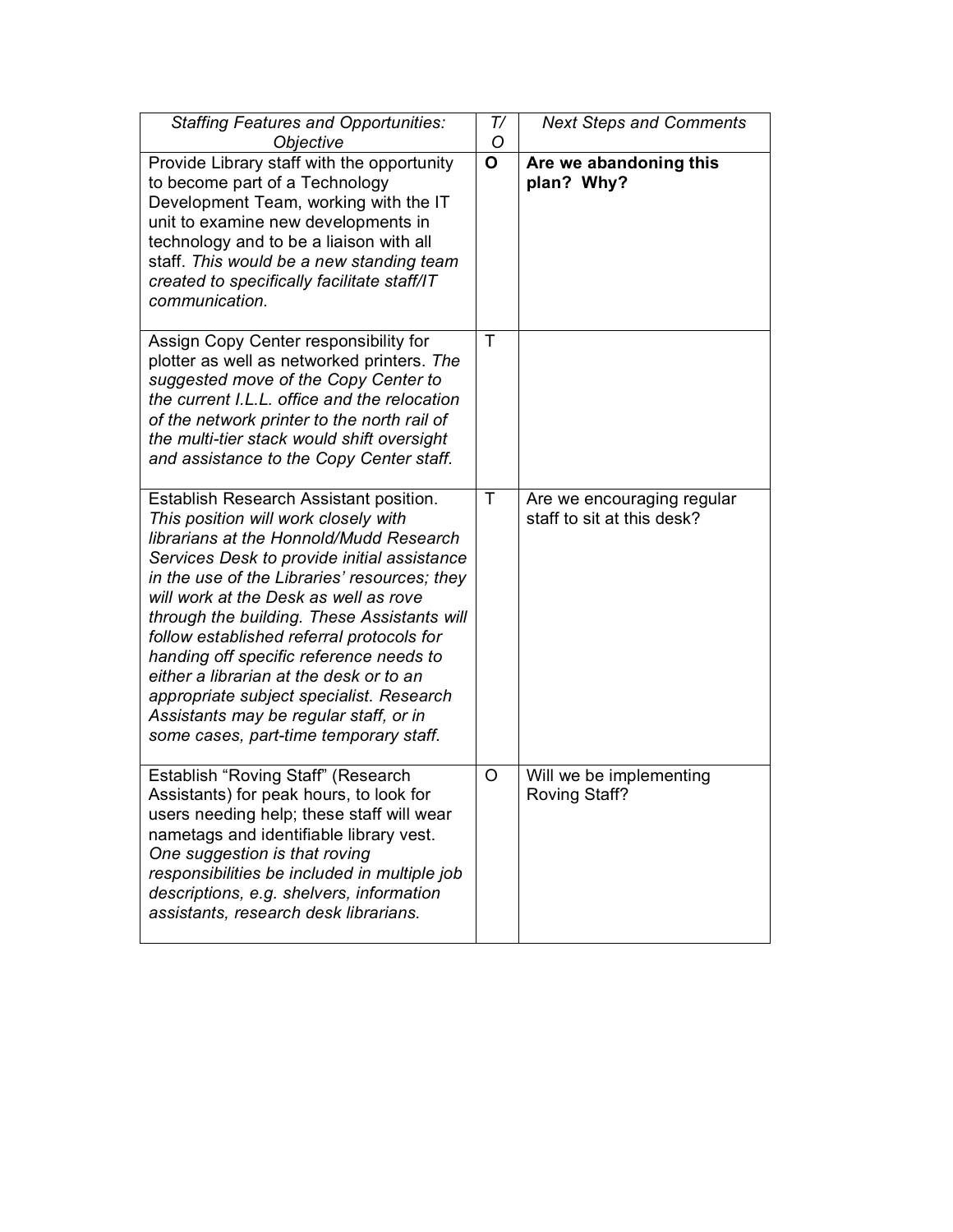| <b>Staffing Features and Opportunities:</b><br>Objective                                                                                                                                                                                                                                                                                                                                                                                                                   | T/<br>O | <b>Next Steps and Comments</b>                                                                                                          |
|----------------------------------------------------------------------------------------------------------------------------------------------------------------------------------------------------------------------------------------------------------------------------------------------------------------------------------------------------------------------------------------------------------------------------------------------------------------------------|---------|-----------------------------------------------------------------------------------------------------------------------------------------|
| Establish 30-60 minute shifts at a<br>Welcome desk/table in H/M<br>Those at this desk would monitor the<br>entrance gates and provide directional<br>assistance. All staff (including student<br>staff) would be encouraged to spend at<br>least 30 minutes per week at this desk.<br>There would be no external phone line or<br>computer.                                                                                                                                | T       |                                                                                                                                         |
| Someone will take responsibility for<br>scheduling Welcome Desk shifts.                                                                                                                                                                                                                                                                                                                                                                                                    | T       |                                                                                                                                         |
| Research Services Desk is staffed with at<br>least 1 Research Assistant and 1<br>Reference Librarian during "reference<br>hours" (10-10 and some weekend hours)<br>Those at this desk would answer<br>information and reference questions in<br>addition to monitoring 24/7's Claremont<br>users and responding to virtual and<br>physical requests for assistance.                                                                                                        | ?       |                                                                                                                                         |
| When no Reference Librarian is on duty,<br>the desk is staffed with 2 Research<br>Assistants, so that one may rove.                                                                                                                                                                                                                                                                                                                                                        | ?       |                                                                                                                                         |
| Transfer Search Center Assistants budget<br>to budget for part-time temporary<br>Research Assistants.                                                                                                                                                                                                                                                                                                                                                                      | T       |                                                                                                                                         |
| Librarians will self-select into Core<br>Groups. Those in each Group will devote<br>more specific time to that chosen<br>function, and less to the other functional<br>areas; by focusing on these areas,<br>librarians will be able to address the<br>feelings of being overworked and pulled<br>in too many directions. Each group is<br>responsible for developing training<br>modules, policies and tools to assist all<br>librarians with their tasks in these areas. | O       | This objective was decided to<br>be out of scope for the<br>reference redesign team and<br>is being examined by the<br>Librarians group |

| Assistance Strategies: Objective | <b>Next Steps and Comments</b> |
|----------------------------------|--------------------------------|
|                                  |                                |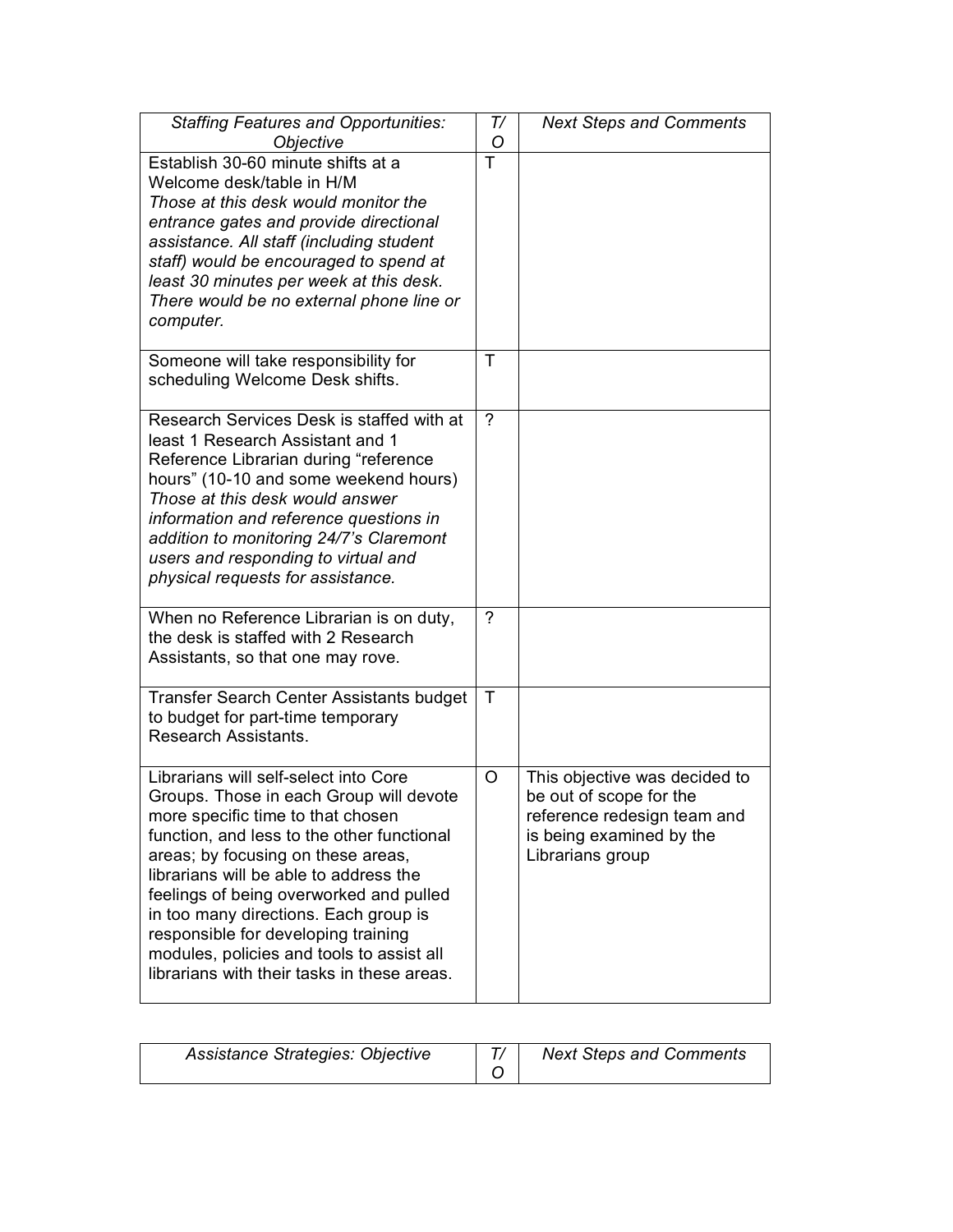| Assistance Strategies: Objective                                                                                                                                                                                                                                                                                                                   | T/<br>O        | <b>Next Steps and Comments</b> |
|----------------------------------------------------------------------------------------------------------------------------------------------------------------------------------------------------------------------------------------------------------------------------------------------------------------------------------------------------|----------------|--------------------------------|
| Staff is always "on call" and is expected to<br>respond when called- our users are our<br>first priority                                                                                                                                                                                                                                           | $\overline{2}$ |                                |
| Roving staff ("Research Assistants") are<br>scheduled during peak hours of library<br>use – this assistance will address the<br>issue of our confusing and large building                                                                                                                                                                          | O              |                                |
| 24/7 used more hours to monitor<br>Claremont community - with additional<br>advertising, more opportunities for users<br>to find the service, and excellent<br>response time, usage of this service will<br>hopefully rise                                                                                                                         | O              |                                |
| Everyone makes referrals - throughout<br>the library everyone should know who to<br>refer users to in order to address their<br>research needs                                                                                                                                                                                                     | $\gamma$       |                                |
| Heavier use of referral forms at desk, if<br>subject specialist is not available - when<br>a user is referred to a subject specialist,<br>the information/reference staff also fill out<br>a referral slip to be given to the librarian<br>so the librarian can make the contact and<br>does not have to wait for the user to make<br>the contact. | ?              |                                |
| More actively pursue follow-up contacts<br>with users helped at desks or online -<br>when a referral slip is passed on to<br>someone else for follow-up, that person<br>will contact the user within 24 hours                                                                                                                                      | ?              |                                |
| Provide scheduled, advertised, on site<br>assistance at campuses (e.g., Pitzer,<br>CMC, KGI)                                                                                                                                                                                                                                                       | O              | Are we going to pursue this?   |
| Create an IT service point - a virtual<br>service point that is staffed by IT<br>personnel or IT trained students to<br>respond to public service requests for<br>assistance                                                                                                                                                                       | $\overline{?}$ |                                |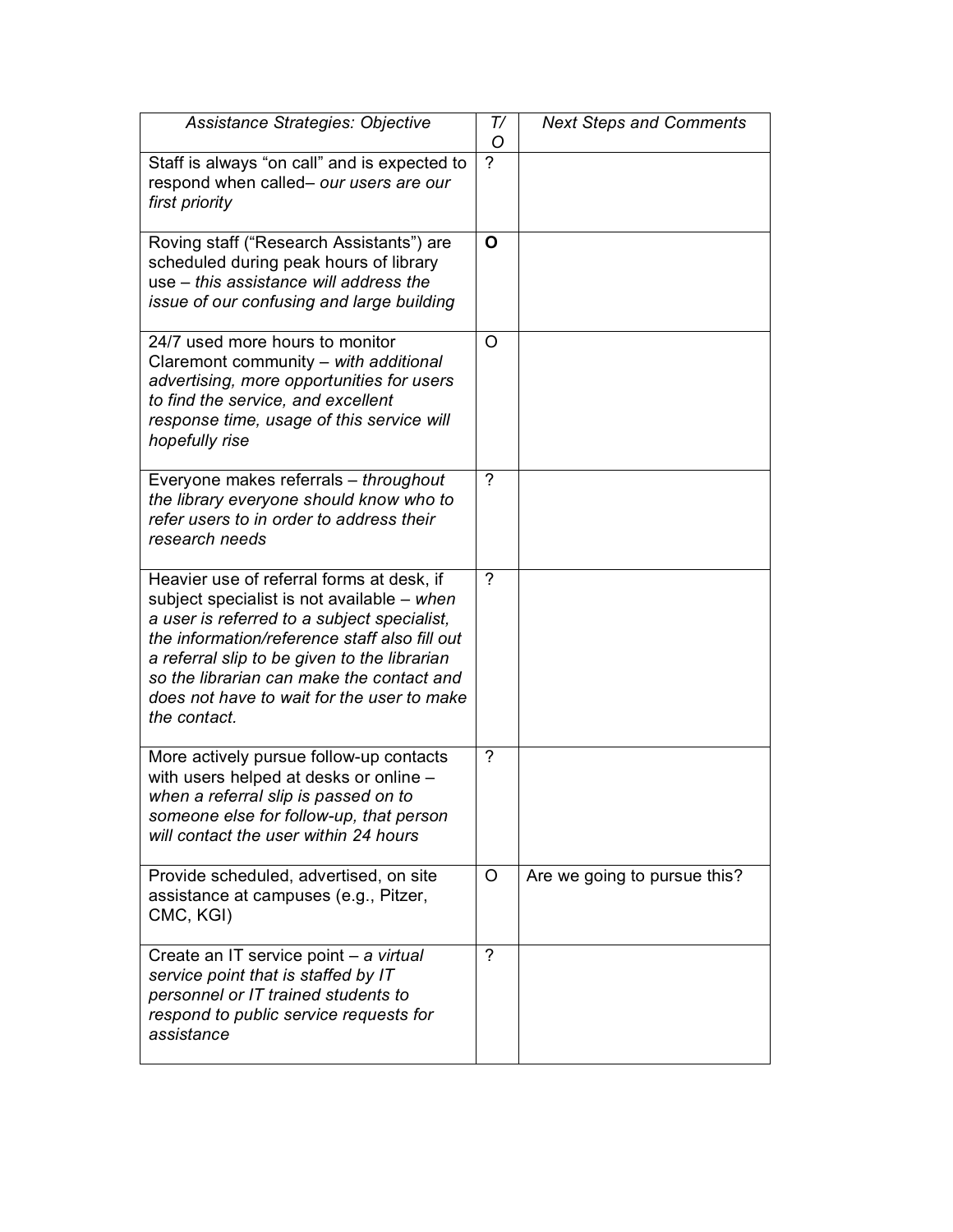| Assistance Strategies: Objective                                                                      | T/<br>O | <b>Next Steps and Comments</b>                                                                     |
|-------------------------------------------------------------------------------------------------------|---------|----------------------------------------------------------------------------------------------------|
| Establishment of the kiosks on Honnold<br>1 <sup>st</sup> floor and New Library 1 <sup>st</sup> floor |         | Create plan to implement; also<br>addressed in "physical<br>features" and "technology<br>features" |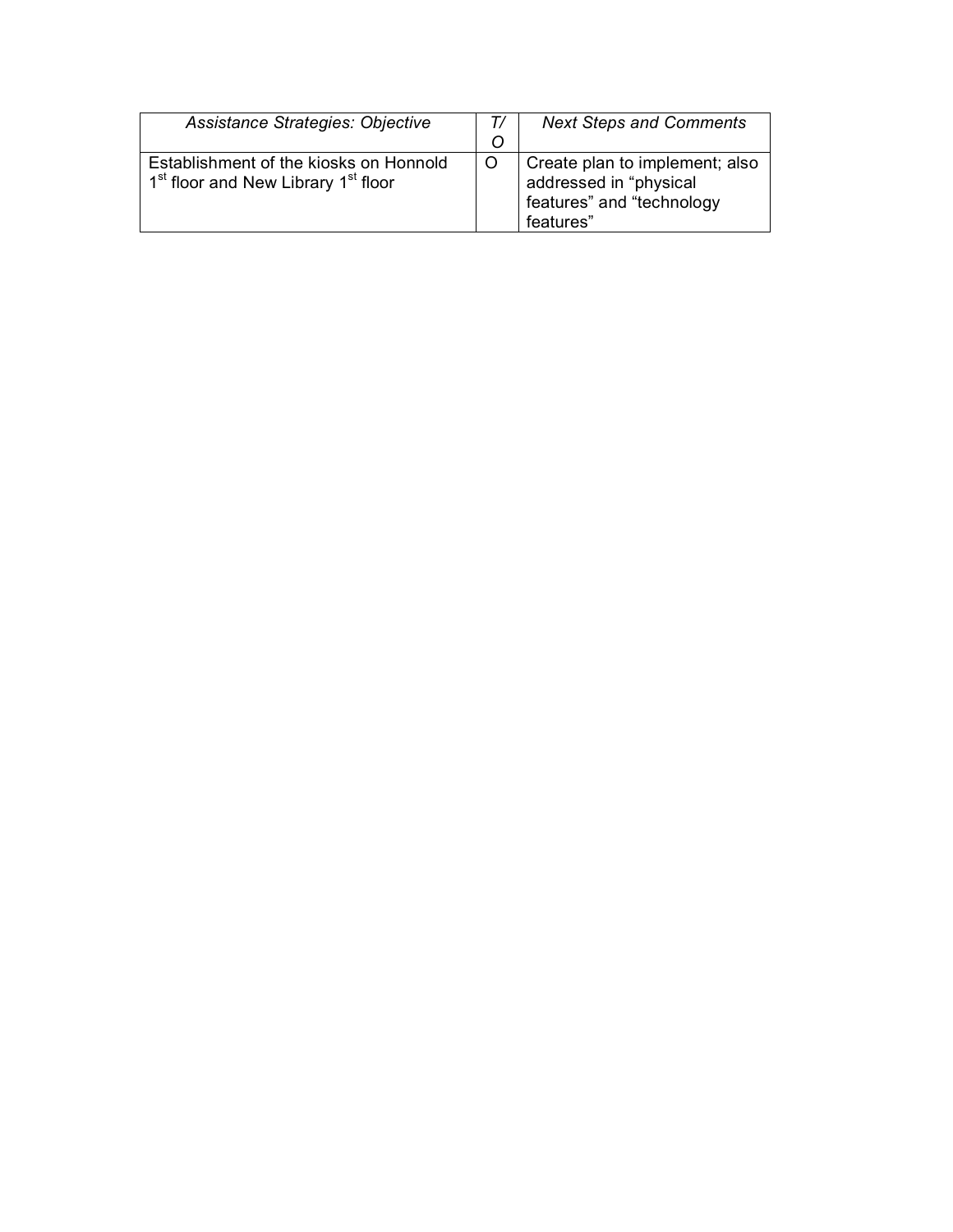## **Claremont Initial Student Survey**



Your affiliation:

| CMC         | Undergrad |
|-------------|-----------|
| Harvey Mudd | Graduate  |
| Pitzer      | Faculty   |
| Pomona      | Staff     |
| Scripps     |           |
| <b>CGU</b>  |           |
| KGI         |           |
| TIC         |           |

1. Do you use the Libraries' website from your dorm/home?  $\frac{1}{\sqrt{1-\frac{1}{c}}}$  Yes  $\frac{1}{\sqrt{1-\frac{1}{c}}}$  No

| If yes, how often? |             |                      |
|--------------------|-------------|----------------------|
| Daily              | Once a Week | Once a Month or less |

2. Do you use the Libraries as a study space? \_\_\_\_ Yes \_\_\_\_ No

| Which one(s)? |              |                |         |
|---------------|--------------|----------------|---------|
| Denison       | Honnold/Mudd | Seeley G. Mudd | Sprague |

What would make you want to study there more often?

3. If the libraries offered laptop computers for checkout for use within the building, would you use this service?

```
\frac{1}{\sqrt{1-\frac{1}{c}}} Yes \frac{1}{\sqrt{1-\frac{1}{c}}} No
```
4. When using the Libraries, do you usually find what you are looking for?  $Yes$  No

If no, what types of difficulties do you often have?

5. The Librarians offer many different types of assistance to help you with your research. Which of the following have you used? What would you be likely to use if you needed help? Please mark all that apply.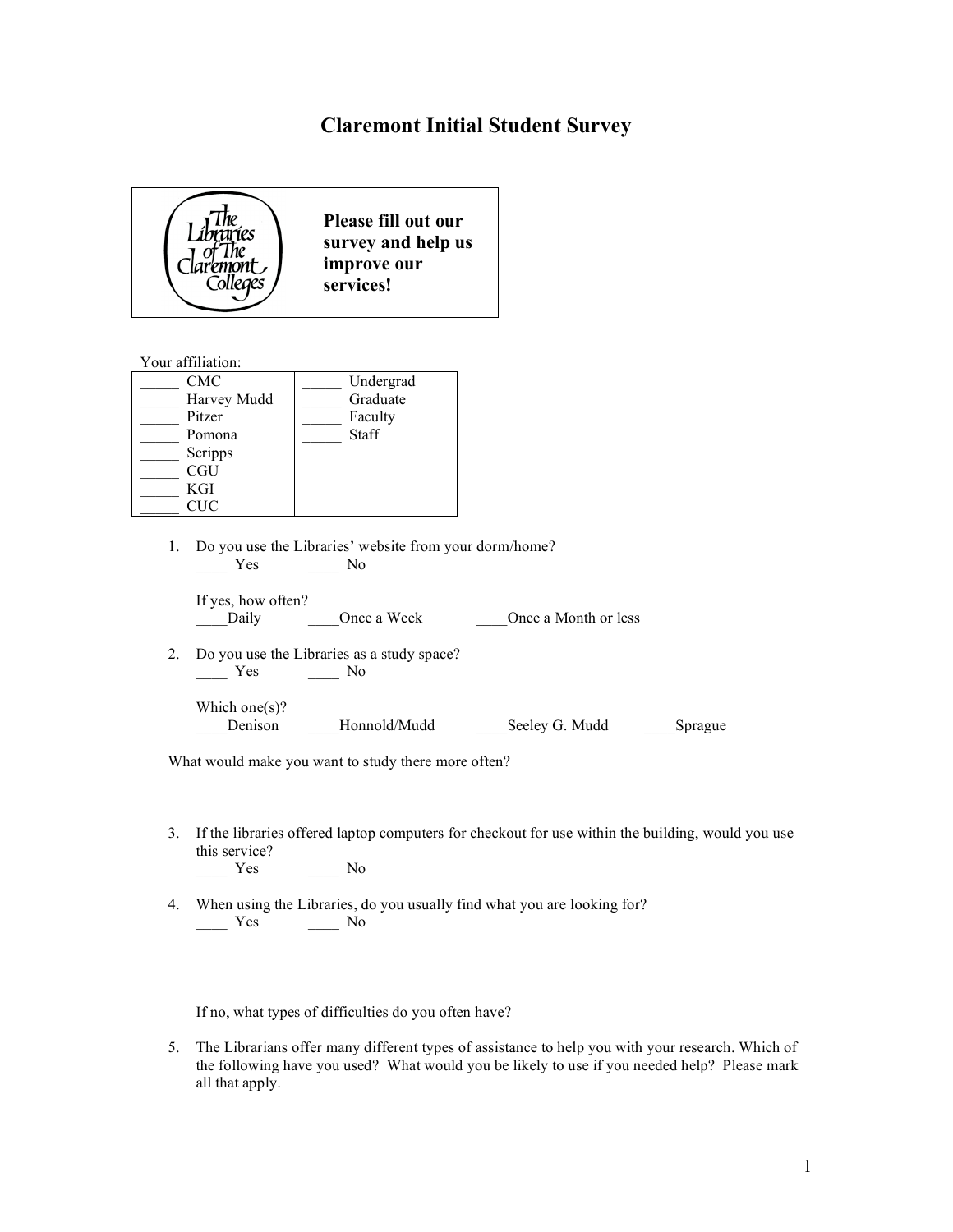Assistance at the Reference Desk have used \_\_\_would use if needed help

Email with a Librarian \_\_\_\_\_have used \_\_\_\_\_would use if needed help

Telephone with a Librarian have used \_\_\_would use if needed help

Make an appointment with a Librarian have used \_\_\_\_would use if needed help

24/7 Online Chat with a Librarian have used \_\_\_would use if needed help

6. How can the Libraries improve service? What would most help you with your research?

# **Give us your opinion and earn some \$\$\$!**

Would you be willing to participate in a one-hour Focus Group in late October to discuss enhanced and improved Research services at the Libraries? (You would receive a stipend and refreshments for participating.)<br>
Yes

 $\frac{1}{\sqrt{2}}$  No

If yes, how may we contact you?

Name:

Phone:

Email: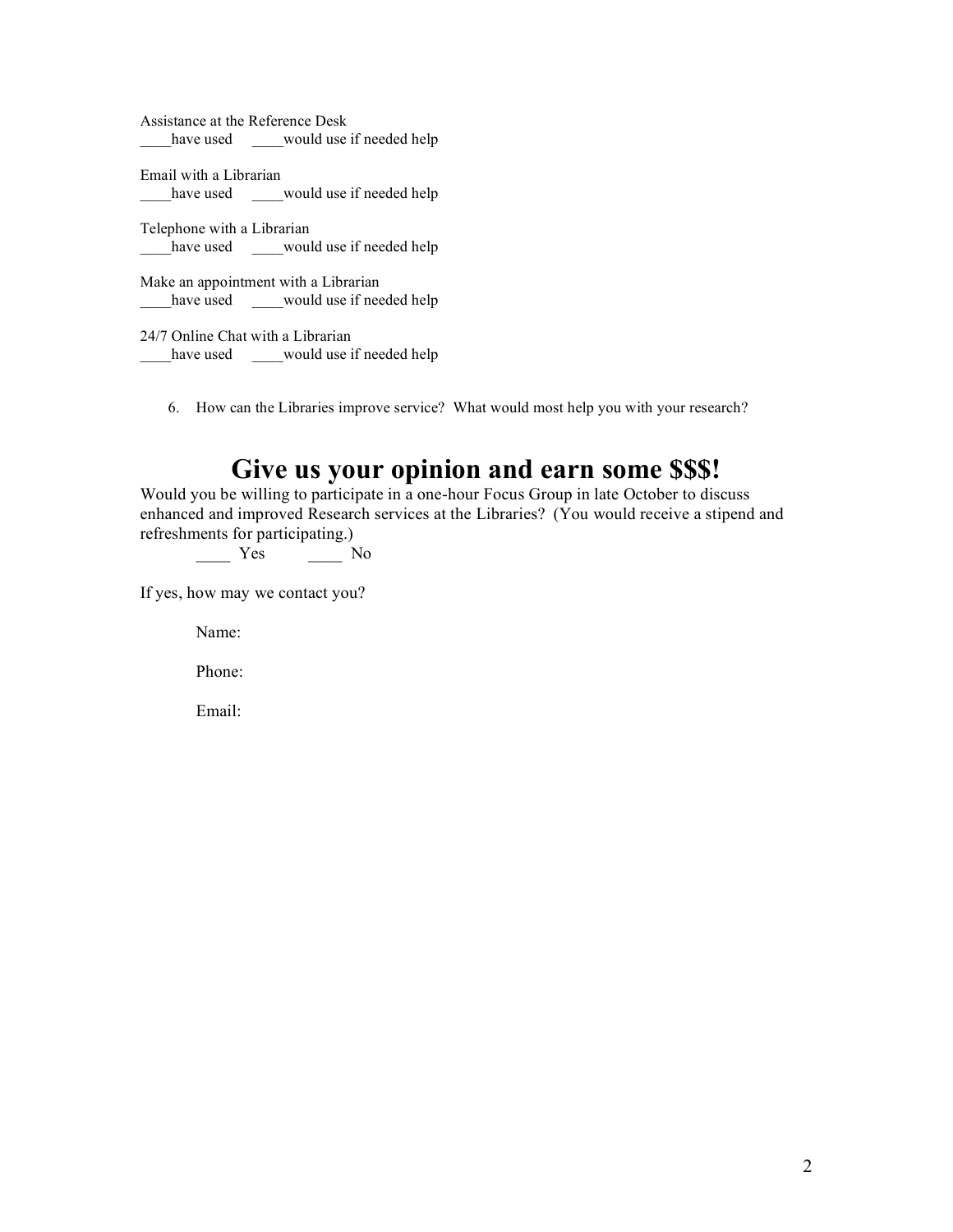**Initial Student Survey Findings**

**December 6th , 2004**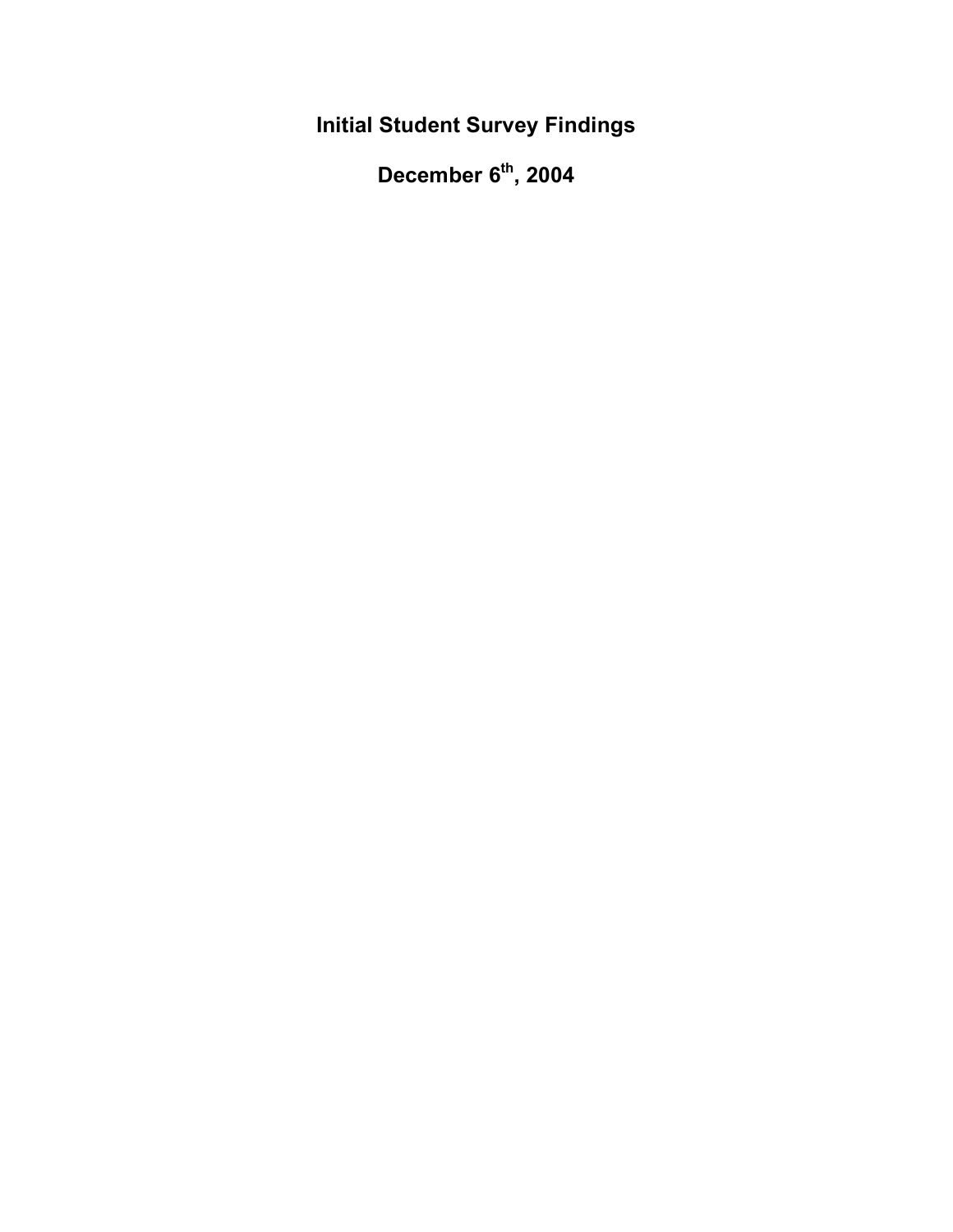## **Total Number of Surveys: 488**

|                    | <b>Number of</b><br>Participant |                      | <b>Graduat</b> | <b>Facult</b>  |                | More than      |
|--------------------|---------------------------------|----------------------|----------------|----------------|----------------|----------------|
| <b>Affiliation</b> | s                               | <b>Undergraduate</b> | e              |                | <b>Staff</b>   | one            |
| CGU:               | 55                              |                      | 53             |                |                |                |
| CGU/CUC:           |                                 |                      | O              |                |                |                |
| CMC:               | 104                             | 102                  | 0              |                |                |                |
| CMC/CUC:           |                                 |                      | 0              |                |                |                |
| CUC:               | 3                               |                      | 0              |                | 3              |                |
| Harvey             |                                 |                      |                |                |                |                |
| Mudd:              | 62                              | 62                   | 0              | O              | 0              | 0              |
| Pitzer:            | 76                              | 72                   | ი              |                | $\overline{2}$ |                |
| Pomona:            | 97                              | 95                   | 0              | $\overline{2}$ |                |                |
| <b>Scripps</b>     | 89                              | 86                   | ∩              | 3              | 0              |                |
| <b>TOTAL</b>       | 487                             | 417                  | 52             | 8              | 8              | $\overline{2}$ |

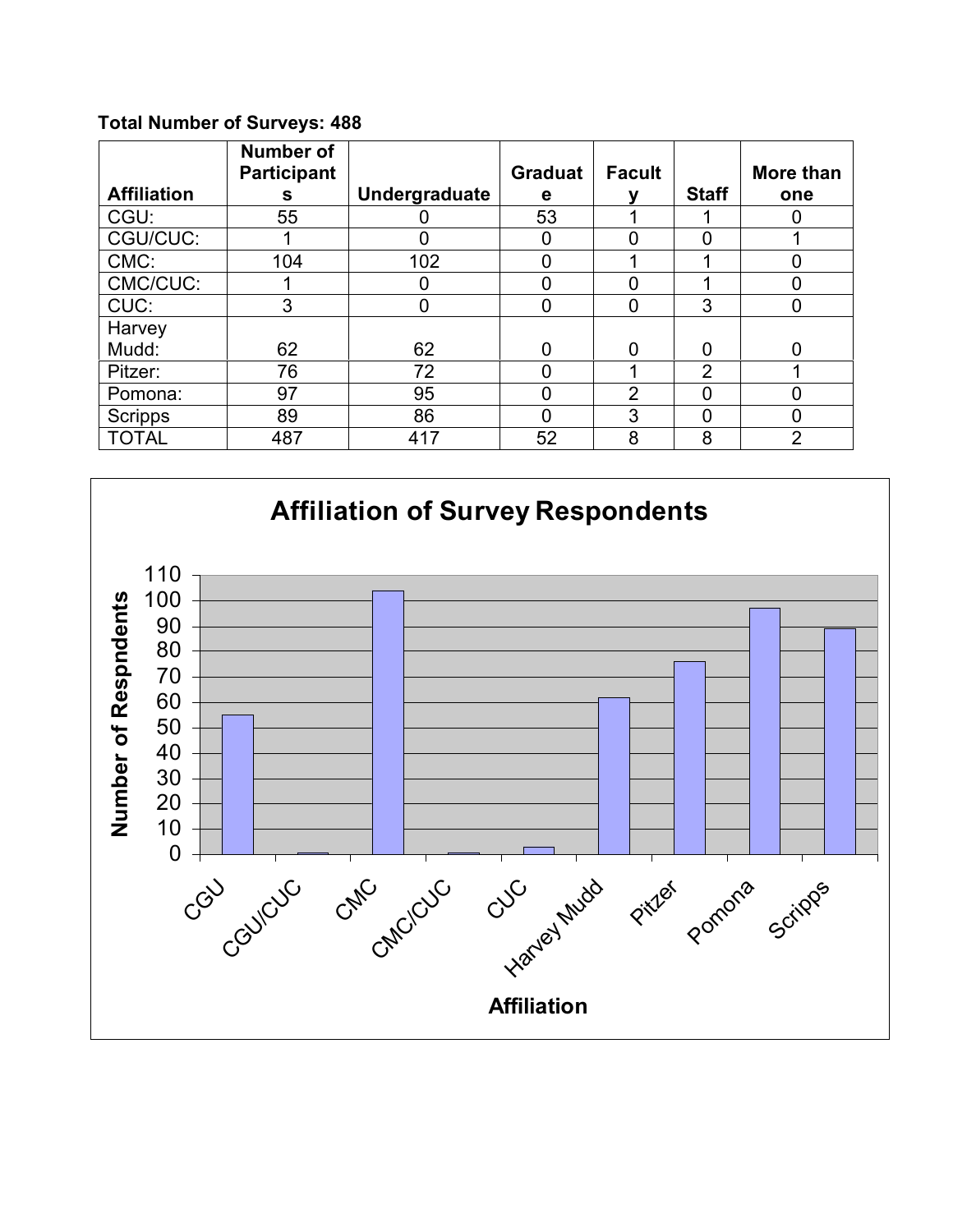**1.) Do you use the Libraries' website from your dorm/home?** Yes: 388 (80%)

**No:** 100 (20%)

## **1.) a.)If yes, how often? Once a month or less:** 165 (34%) **Once a week:** 193 (40%) **Daily:** 40 (8%) **N/A:** 90 (18%)

## **2.) Do you use the Libraries as a study space?**

Yes: 269 (55%) **No:** 219 (45%)

## **Which one(s)?**

**2a.) Denison:** 81 **2b.) Honnold/Mudd:** 246 **2c.) Seeley G. Mudd:** 27 **2d.) Sprague:** 32

## **2e.) What would make you want to study there more often? Themes**

-Left Blank: 186 -Furniture (Couches, Tables, Swing Chairs, Lamps): 64 -Closer: 60 -Nothing (Library is Fine as is, I am lazy): 55 -Hours: 27 -Food & Drink: 24 -Study Areas: 20 -Other (Music, TV): 20 -Lighting: 17 -Computers/Laptops: 15 -Internet: 13 -Quieter: 9 -Temperature (Warmer): 10 -Items (Highlighters, Dry Erase Boards): 4 -Less Quiet: 3 -Services (More Periodical, Pleasure Reading): 1

## **3.) If the libraries offered laptop computers for checkout for use within the building, would you use this service? Yes:** 190 (39%)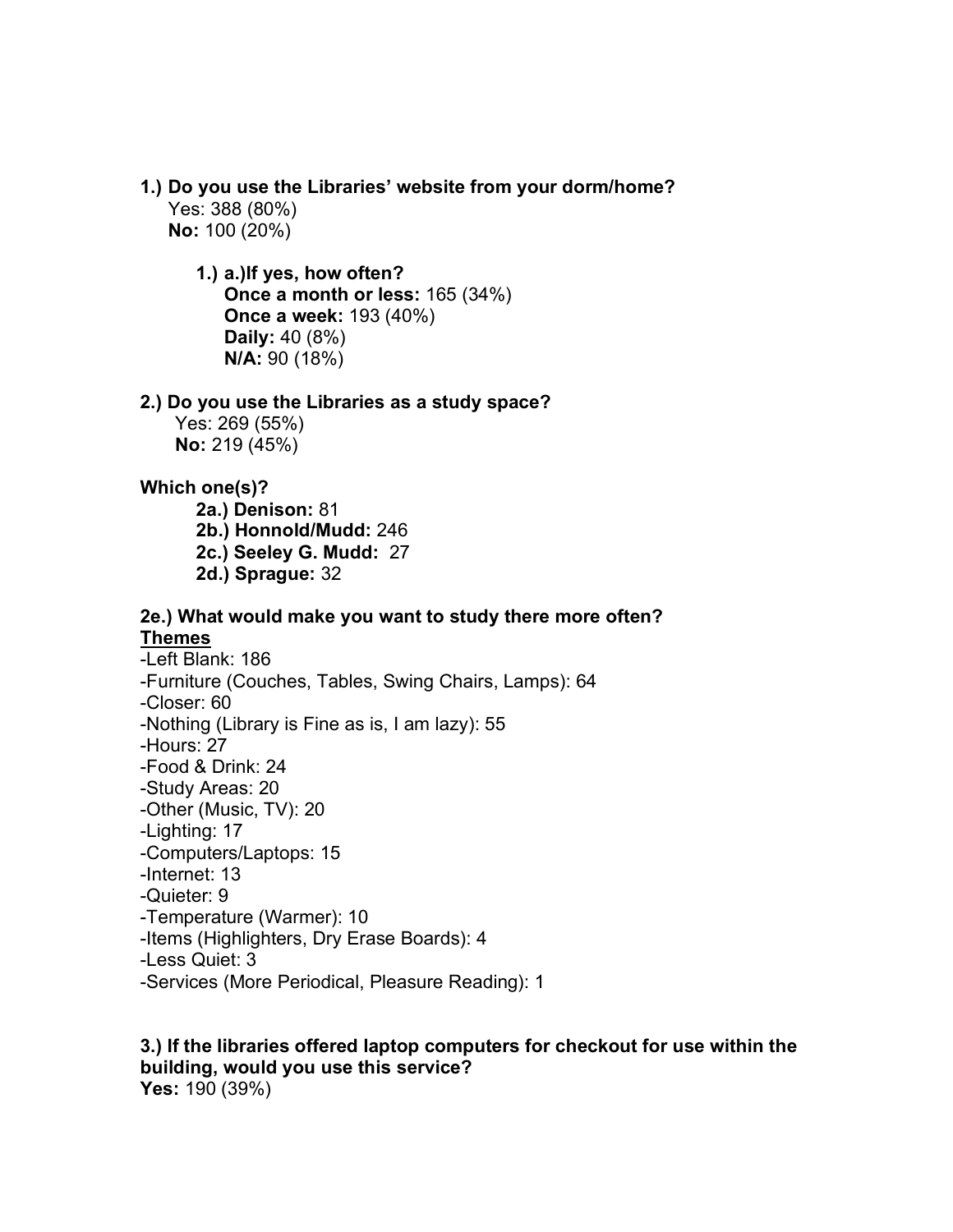**No:** 294 (60%) **N/a:** 4 (1%)

**4.) When using the Libraries, do you usually find what you are looking for? Yes:** 430 (88%)

**No:** 47 (10%) **N/a:** 11 (2%)

## **4a.) If no, what types of difficulties do you often have? Themes:**

-N/A: 421 -Locating Books: 25 -Periodicals: 15 -Locating Areas (Finding the location): 8 -Finding Items I need: 7 -Using Link + (Use it too often): 4 -Computer Gives Wrong Information: 2 -Databases (confusing): 2 -Searching Specific Topics: 2 -Call Numbers: 1

**5.) The Librarians offer many different types of assistance to help you with your research. Which of the following have you used? What would you be likely to use if you needed help? Please mark all that apply.**

- **5a.) Assistance at the Reference Desk: Have used:** 362 (74%) **Would use if needed help:** 112 (23%) **N/a:** 14 (3%)
- **5b.) Email with a Librarian Have used:** 100 (20%) **Would use if needed help:** 310 (64%) **N/a:** 78 (16%)
- **5c.) Telephone with a Librarian Have used:** 66 (14%) **Would use if needed help:** 277 (56%) **N/a:** 145 (30%)
- **5d.) Make an appointment with a Librarian Have used:** 60 (12%) **Would use if needed help:** 295 (60%) **N/a:** 133 (28%)
- **5e.) 24/7 Online Chat with a Librarian**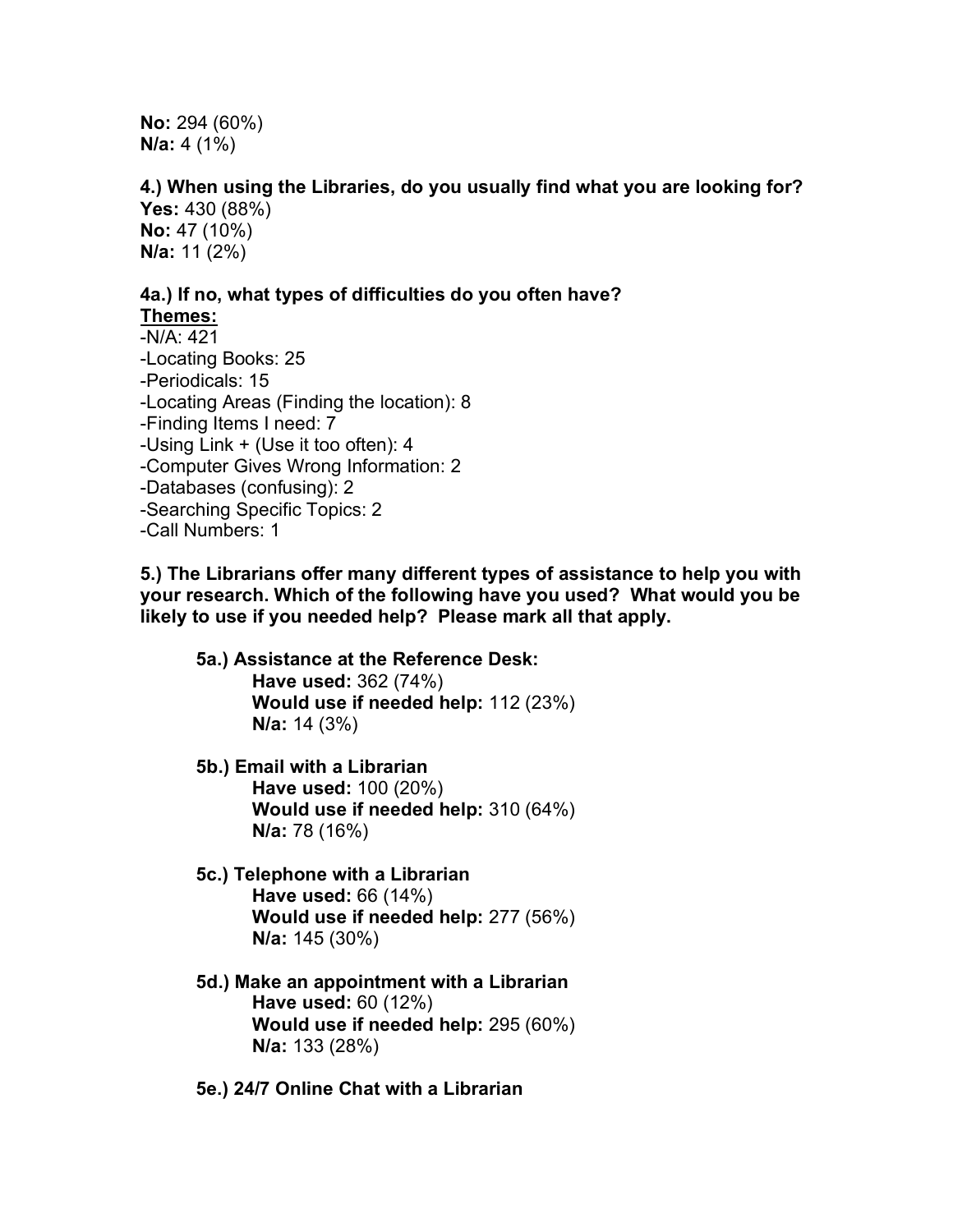**Have used:** 11 (2%) **Would use if needed help:** 294 (60%) **N/a:** 183 (38%)

## **6.) How can the Libraries improve service? What would most help you with your research?**

**Improve:**

-You are doing a great Job as is: 39 -Expand Collection: 26 -Online Services: 21 -Directions: 3 -Hours: 10 -Tutorials: 8 -Advertising of Services: 8 -Processes: 9 -Research Assistance: 12 -Databases: 4 -Other: 9 -Design: 5 -Internet: 3 -Maps: 5 -Book Return: 3 -Furniture: 5 -Quieter: 2 -Remote Access: 3 -Search Options: 1 -Food: 1 -Lighting: 1 **-Printing: 3**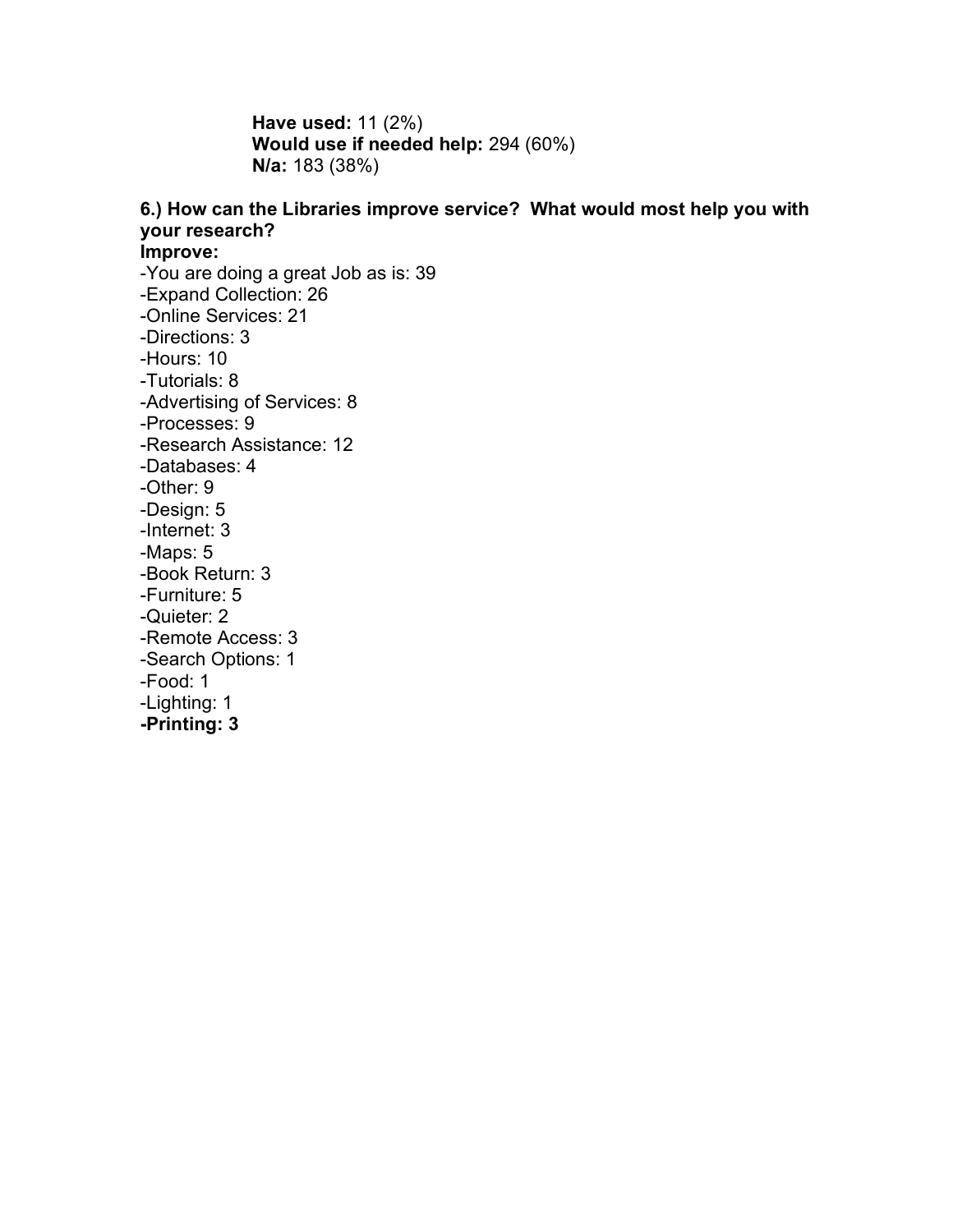### **Claremont Focus Group Findings December 6, 2004**

**Demographics** 

### **-Total Participants:** 22

## **-Gender:**

Females: 13 Males: 9

### **-Affiliation:**

Claremont Graduate University: 10 Claremont McKenna: 2 Claremont University Consortium: 1 Harvey Mudd: 1 Keck Graduate Institute: 1 Pitzer: 2 Pomona: 4 Scripps: 1

### **-Standing:**

Faculty: 5 Freshman: 2 Sophomore: 1 Junior: 2 Senior: 1 Graduate: 10 Post-graduate: 1

### **-Area of Specialization:**

Anthropology: 1 Biology: 1 Biotechnology: 1 Evaluation/Applied Methods: 1 Evaluation/Organizational Behavior: 1 Higher Education: 1 History: 1 Humanities/Cultural Studies: 1 International Relations: 1 Illustrated Storytelling: 1 Literature: 1 Media Studies/Mathematics: 1 MBA: 1 Organizational Behavior: 1 Political Science: 2 Psychology: 2 Religious Studies: 1 SBOS: 1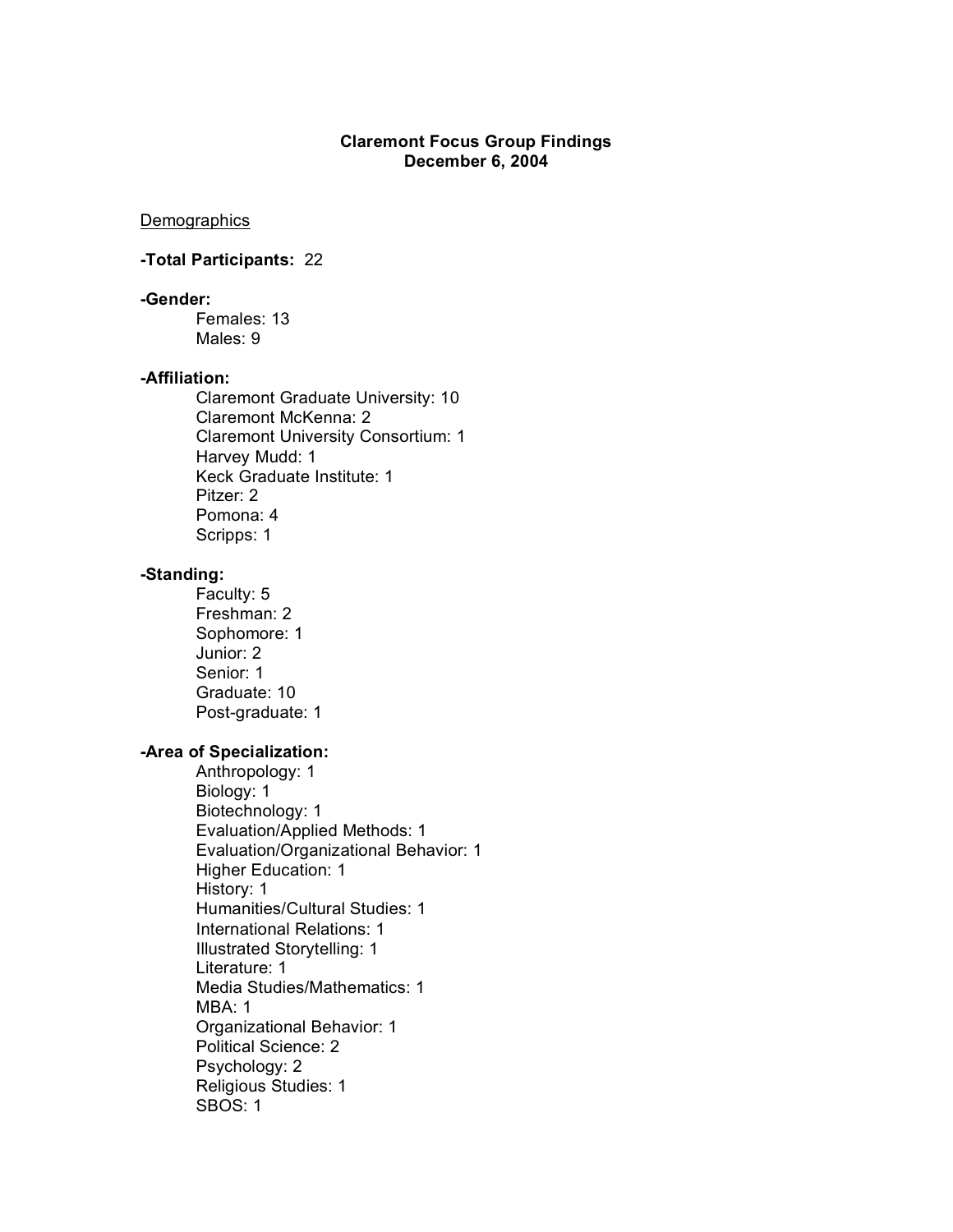STS: 1 Women's Studies: 1

## **-Live on Campus:**

Yes: 7 No: 15

### **-If you live off campus, how long does it take you to get to the Claremont Colleges?**

No answer: 2 0-5 minutes: 1 5-10 minutes: 7 11-30 minutes: 5

### **-Do you own a computer?**

Yes: 21 No: 1

### **-If "no" do you have access to a computer?**

N/A: 21 Yes: 1

### **Focus Group Questions: Major Themes**

### **What do you think about the entrance to the Honnold/Mudd building? What is good, bad, or needs improvement?**

### **Good:**

-Look:

The library glitters at night The lighting is nice

### **Bad:**

-Entrance:

Difficult to find No entrance to Honnold side Lobby is boring, oppressive **Confusing** Inconvenient Unfriendly/uninviting Ugly Wasted space Turnstiles are a barrier

### -Design/Look:

Unfriendly/uninviting Institutional Floor signage is confusing Desks labels can be clearer

### -Accessibility: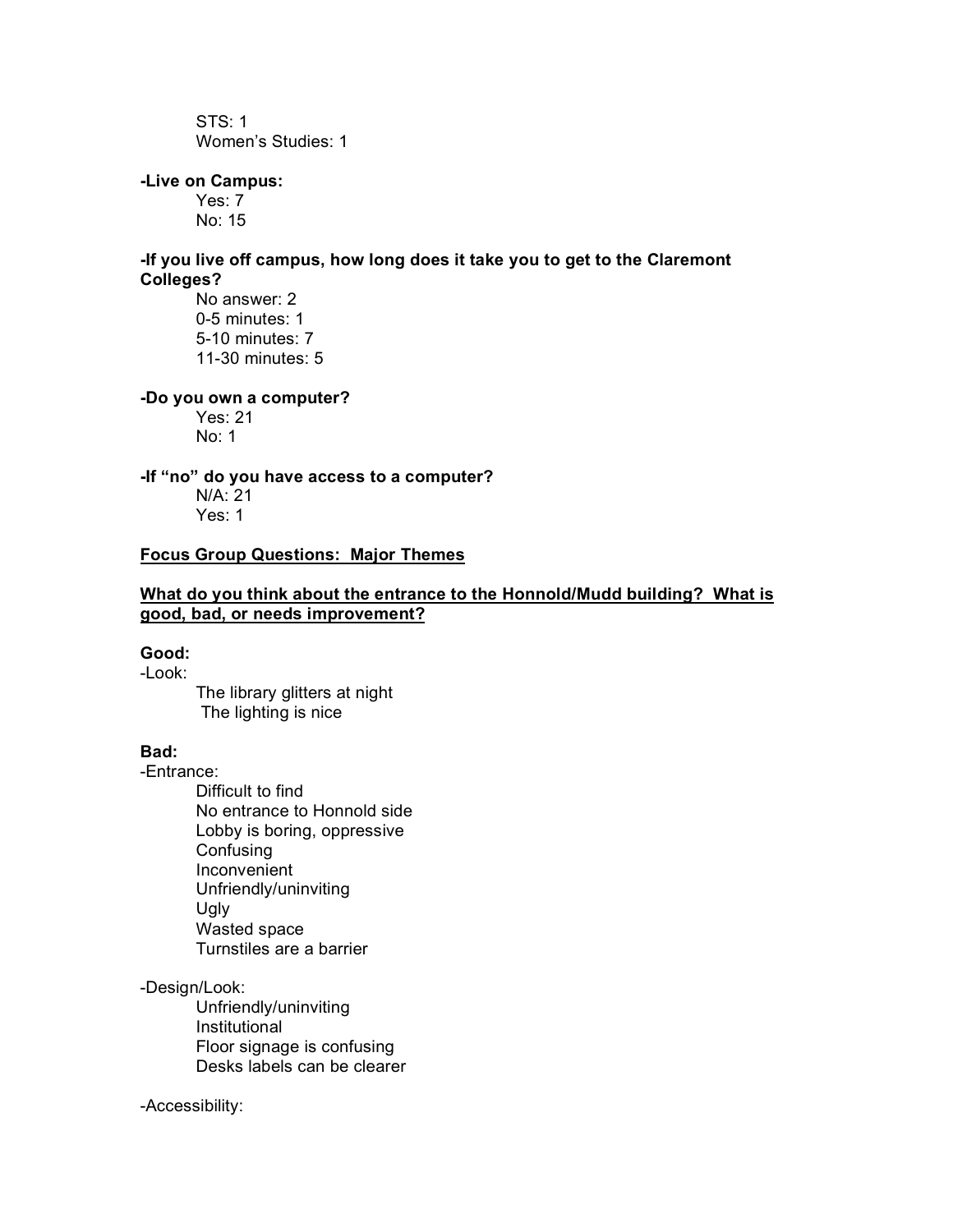No accessible parking Unclear path at night Book return not very accessible/visible

#### Purpose/Direction:

No Services in lobby No direction Counterintuitive

Use of ID Card: Barrier

### **Needs Improvement:**

### -Entrance:

Handles on handicap doors More Spectacular More than one entrance Person in lobby to welcome you **Signs** Move Turnstiles in lobby One door at the entrance instead of two Close off Bridge and create large entrance Art Larger Library sign on top of bridge

### -Design/Look:

More outside study areas There should be large (brass) letters on the building A theme of the month Grand staircase and lions

### -Use of ID Card:

Hard to remember my card Don't think we should have to use the card

### **Once here what is the first thing you usually do when you enter?**

-Find Individuals:

Find my group – classmates

-Find a location:

Find a study place Try to find a quiet place

**If you need help at the library, do you find the help easily? Are you helped by a library staff member, or electronically (both or neither)? Who do you ask if you need research help? Do you receive the help you need?**

-Information Desk

-Librarians

-Electronic:

Online Services/Journals Website Inter Library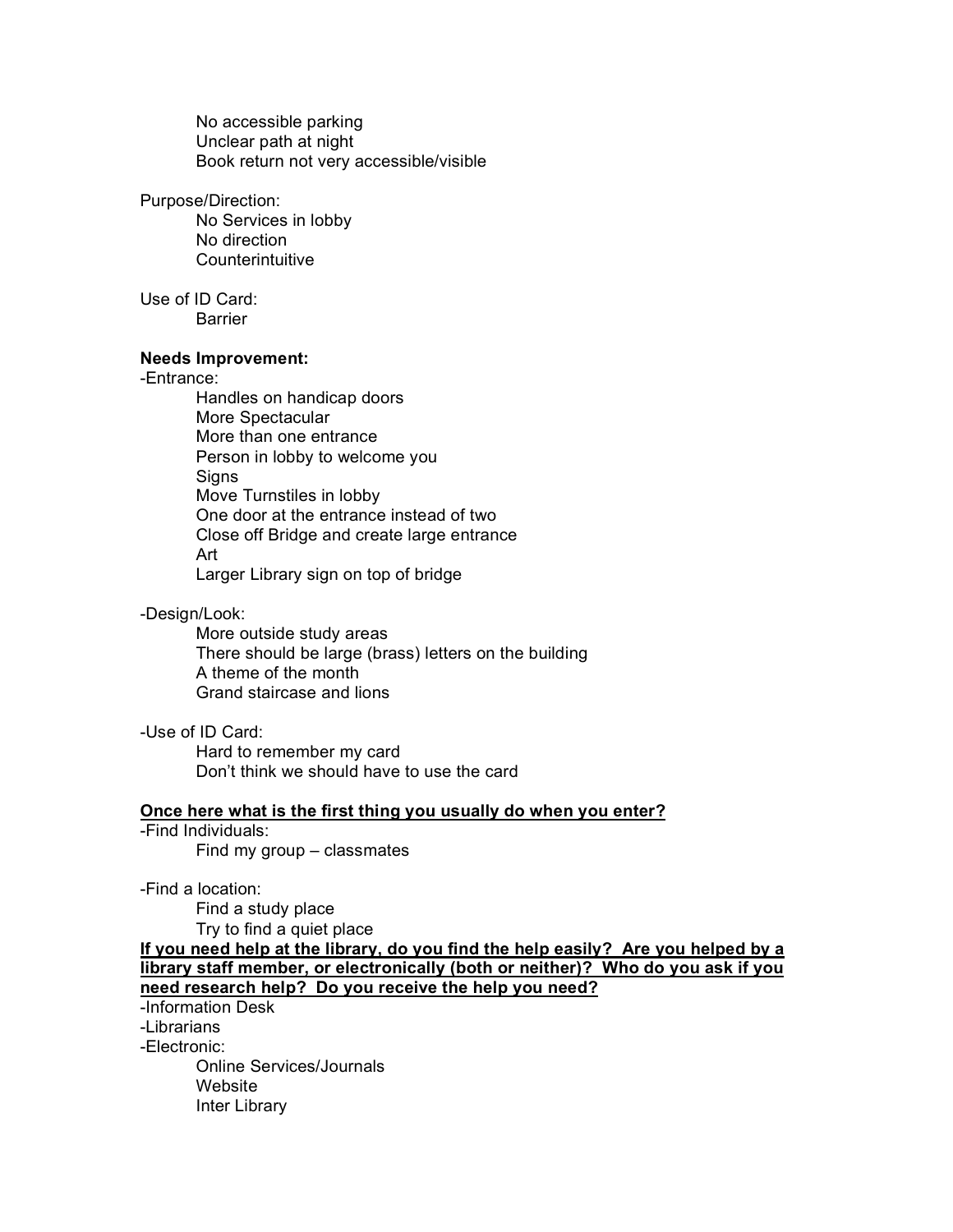Email reference

-Other:

Maps

-Positive:

Librarians help promptly

-Can Improve:

Many possible location of items Expand GIS Books move around Old materials difficult to obtain

### **Do you receive help promptly?**

-Positive:

Experience with staff very positive Love databases – good search Use copy center a lot Use newspapers Like study rooms Like research center

### **Can you identify staff members easily? If not, what would make them more identifiable? If staff were easier to identify, would you be more likely to ask them for help (if needed)?**

-Positive:

Staff are identifiable by the props they are using Calling by name sets up a relationship

-Can Improve:

Nametags would be helpful Student staff don't know answers

### **What kind of assistance would you find most helpful? Staff at a desk?**

-Yes:

Reference desk Reference staff Librarians

-Can Improve:

 $3<sup>rd</sup>$  and  $4<sup>th</sup>$  floor old computers Better Maps Location information could be added to blais  $-$  "if you are here  $-$  go here" Better wireless Clearer labeling

## **Staff in the stacks?**

-Yes:

If people were available on each floor all the time The shelver has helped me in the past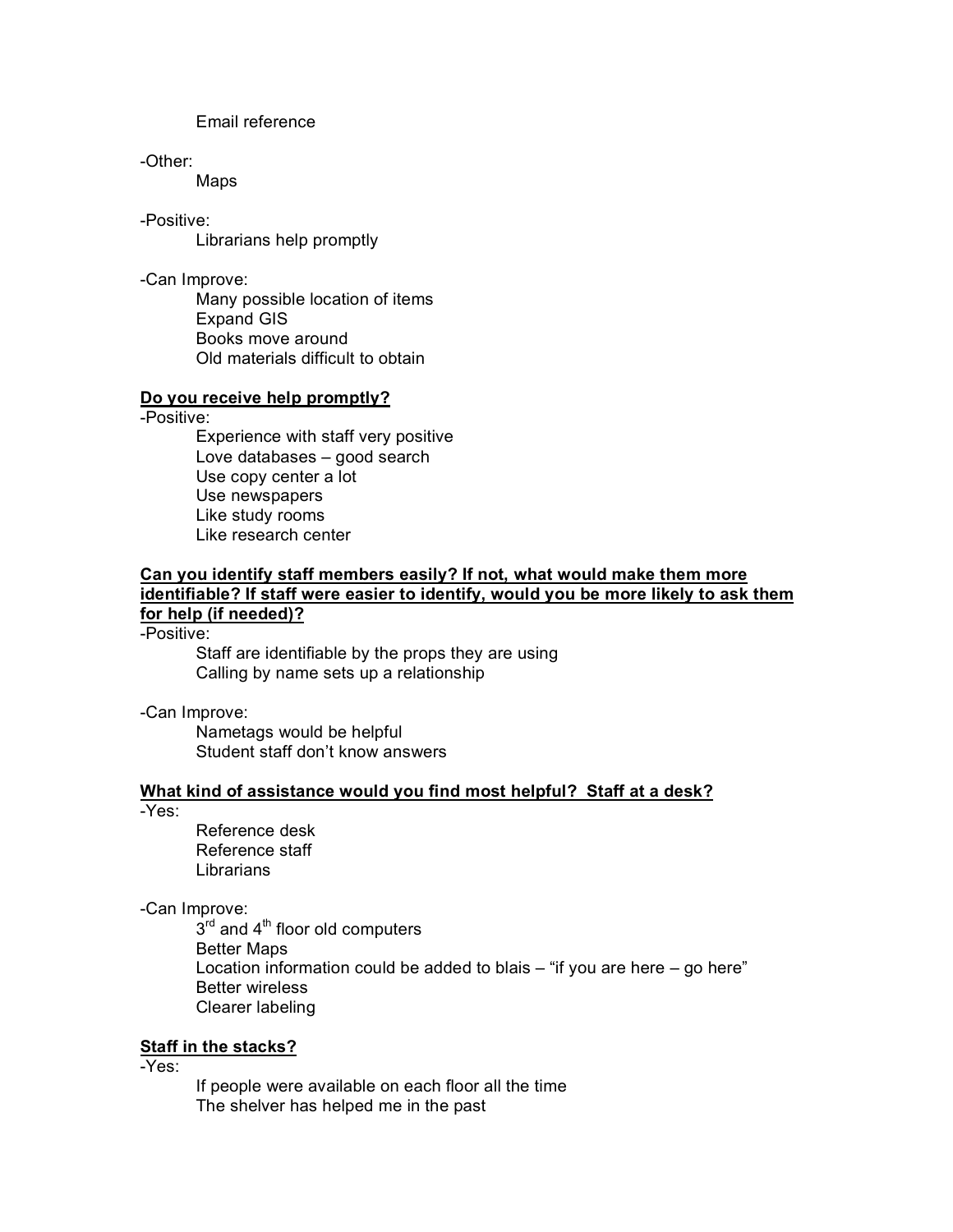### **Staff who would go with you to help you find materials?**

-Yes:

Like staff going with you They already do this If shelvers had a way of getting information

### **Information kiosks?**

-Yes:

Telephone in kiosk might be helpful

-No:

**Unnecessary** 

### **Roving staff?**

-Yes:

I still get lost Would maximize my efficiency Lots of times I would have liked being approached

-No:

Would be intrusive Don't like people watching me Maybe not the best use of funds Better to have staff at central area/location Keep library staff in one central area

## **Are there any bad locations in the library?**

-Locating Items/Signs Labeling is not clear Constant shifting – annoying

-Design:

Multi-tier stacks This is by far the most complicated library I have ever used Disjointed

### -Can Improve:

Orientation to library Ongoing library tours Computers on different floors

-Locations that need improvement

Re-shelving area Government Documents  $K's$ Microform History section Basement organized oddly Multi-tier stacks Microfiche/film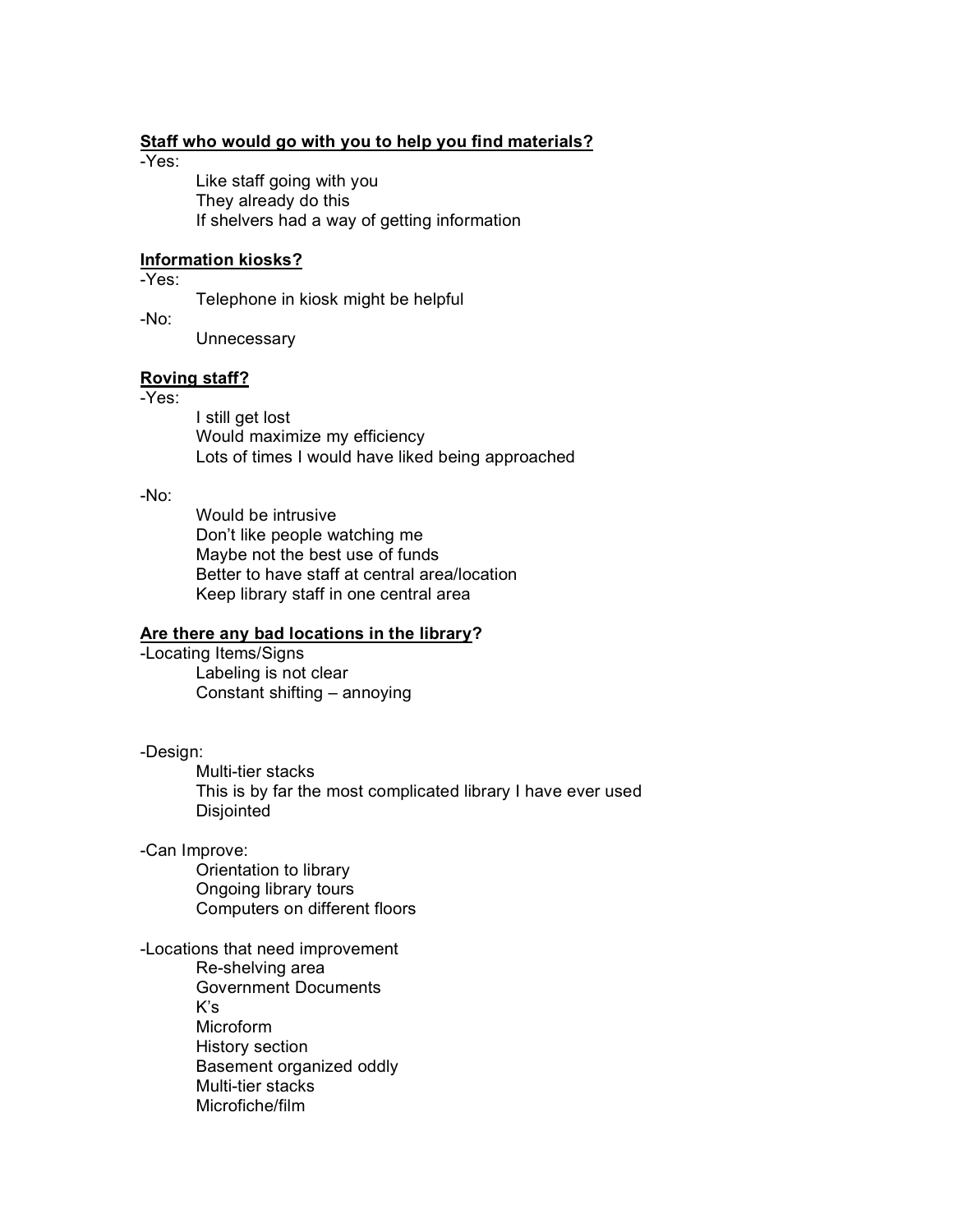Health/Medicine area Videos

### **What is your opinion of the Libraries web site? (Show them a visual of the homepage) Do you find resources and links easily or with difficulty?**

-Good:

One of the better college websites that I have used (from a web designer) User friendly

-Bad:

Not intuitive **Cluttered** 

-Can Improve:

When you are off campus, the back button bumps you off Keep Main Menus--all other menus could be collapsed Customize access to website

### **The libraries are considering placing a "Do you need help" button on the website – where should it be placed so that it will be most visible?**

-Location:

The upper right third Top right Center (top or bottom) Set apart (to stand out)

-Color/Image:

A flashing button might be annoying Cool blue would be inviting Should be red – blue blends in

### **The libraries are considering purchasing software that would install a "call button" on each public library computer. When activated (by you) a reference desk staff person would come to you. Would this be helpful/useful? Why or why not? Would you use it?**

-Good/Would use it:

Some people's first experience with a computer is in the library Needed a lot of help Anything that allows students to be more efficient Would work well with a FAQ section

-No/Would not use it:

It would be like an airplane It is not necessary Doesn't seem all that efficient Staff is willing and excited to help students

### **Do the computers in the libraries have all of the programs/software that you need to complete your work? If not, what are they lacking?**

-Yes: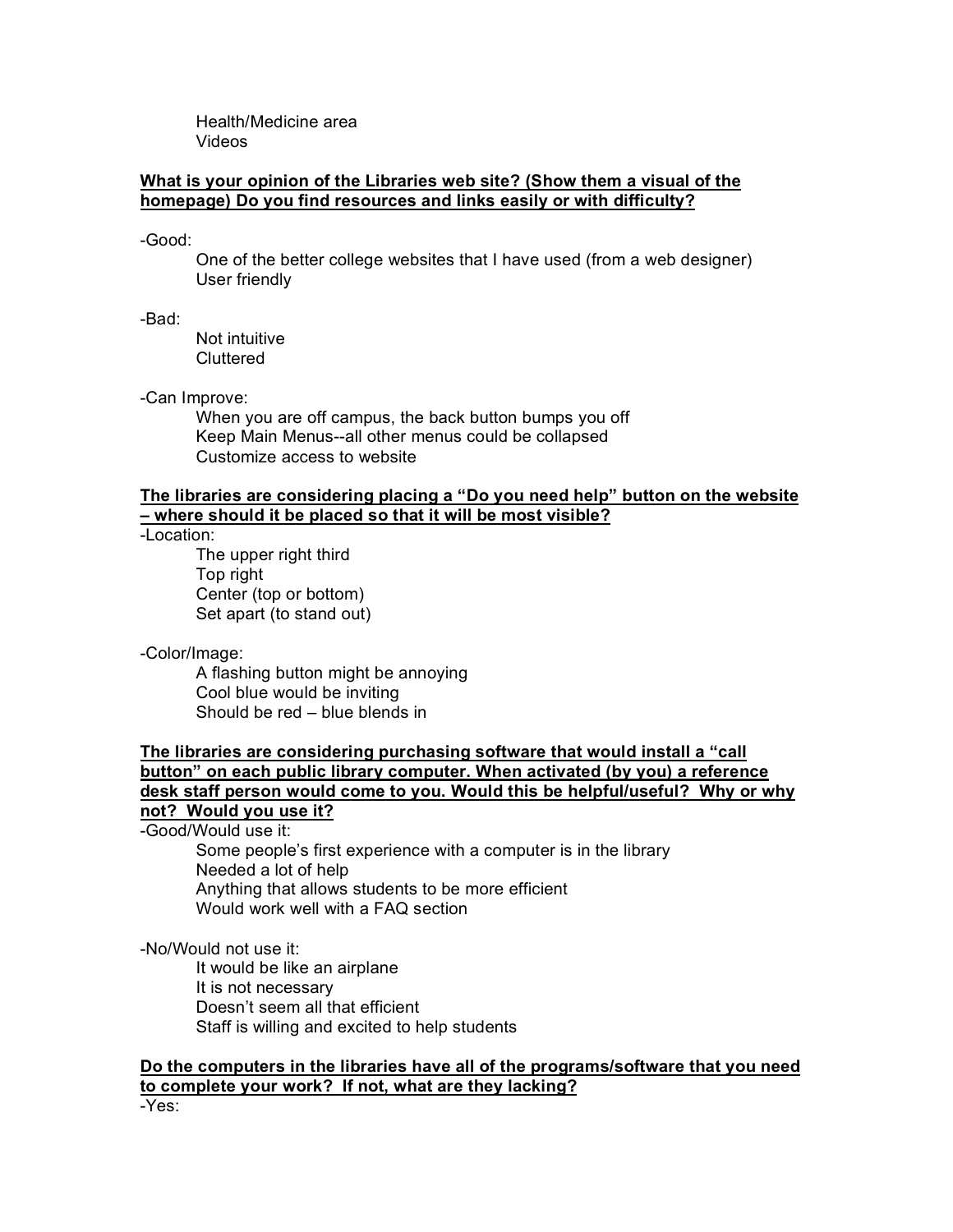Very time efficient GIS Remote services like e-journals Databases, Link+, ILL

-Can Add:

Search all the databases at one time, called Academic Search Premier More titles

## **Would you be interested in checking out laptops from the library for short-term use within the library? Have you ever used the Libraries resources remotely?**

-Yes:

Easier to take notes Good at busy end of year

### -No:

Lots of people bring their own Too expensive, money can be used for books or journals

### -Maybe, Depends on:

Battery life would have to be 4+ hours Need excellent wireless throughout the whole library

## **Have you ever used an online/chat help desk to get assistance? Have you ever used the libraries online/chat service? If not, did you know it existed? Would you use it? If yes, what did you think of it? Have you ever used the libraries reference email service?**

-No:

Need to Learn IM I still use phone Never used online help, just called, tired of email Hate phones, use email

### **What services would make your research easier?**

### -Services:

Special Collections open more than 2 nights a week Not enough access to other library's catalogues

Can Improve:

Journals and books are hard to locate online Just bought Bookware, it searches all libraries' sites for you Get articles using token method

### **Is there somewhere on your campus where some sort of library information kiosk and/or book drop would be helpful? Information Kiosk:**

-Yes:

Helpful when Library is far

-No:

Waste of resources

### **Book Drop:**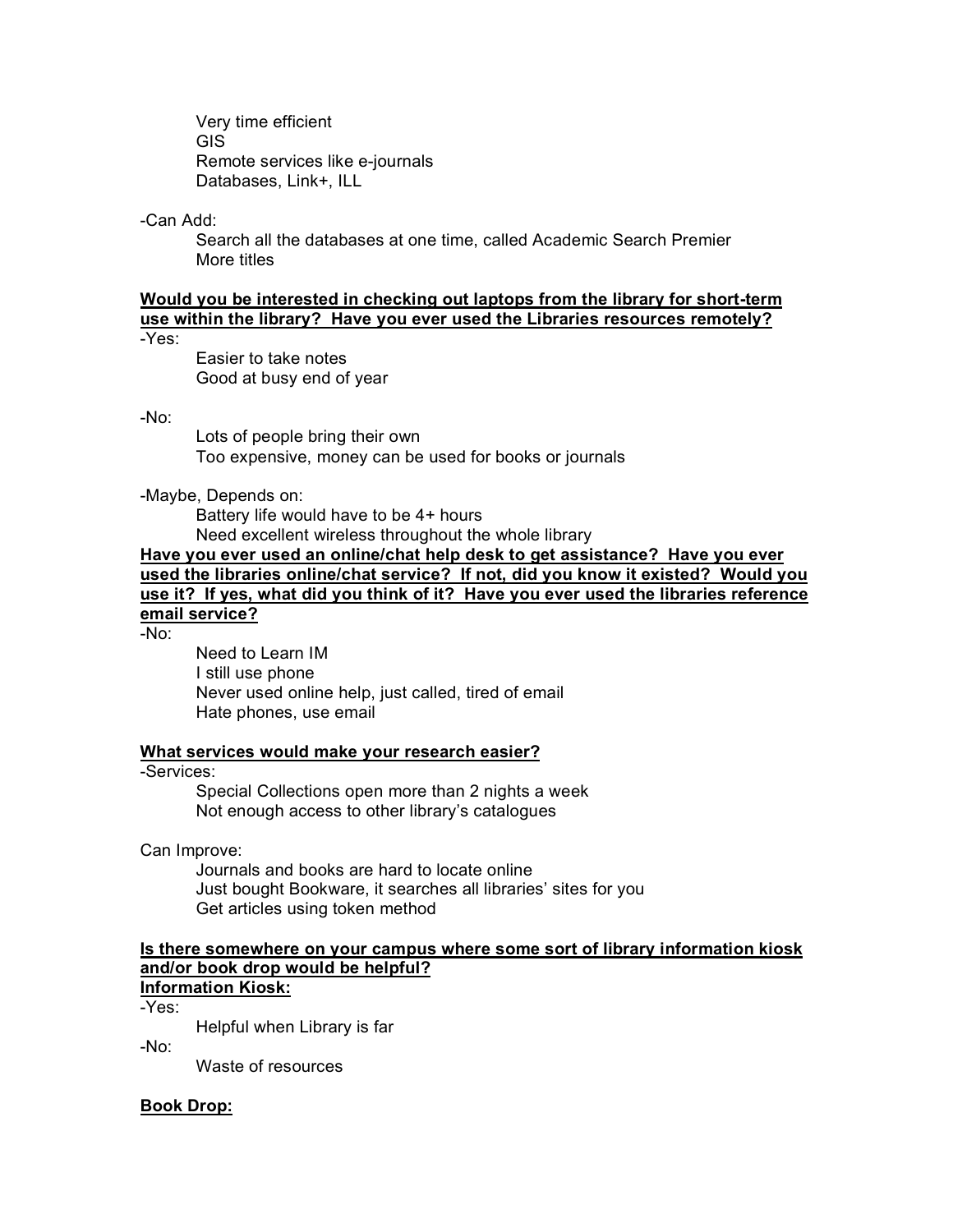-Yes:

Book drop would be good, especially on KGI, but the turnaround has to be quick Have asked for 15 years Very helpful

### **Do you us the libraries copy and printing services? What service would you like the copy center to offer? What hours?**

-Services:

Quicker copy machines Make pricing more competitive New microfilm Digitize microfilm!

### -Location:

Should be more visible Didn't know there was a copy center

### -Hours:

Could be open more Later hours

### **Any other comments?**

-Positive:

Appreciate evolution over time E-reserves

### -Negative:

Noisy **Cold** Needs to be more inviting If ordered on LINK+ twice, we should buy it Worry about staff working without burnout Old furniture and art

### -Can Improve:

Food—even if only certain places Tables outdoors Wireless access outdoors Need clearer labels on the doors Need better layout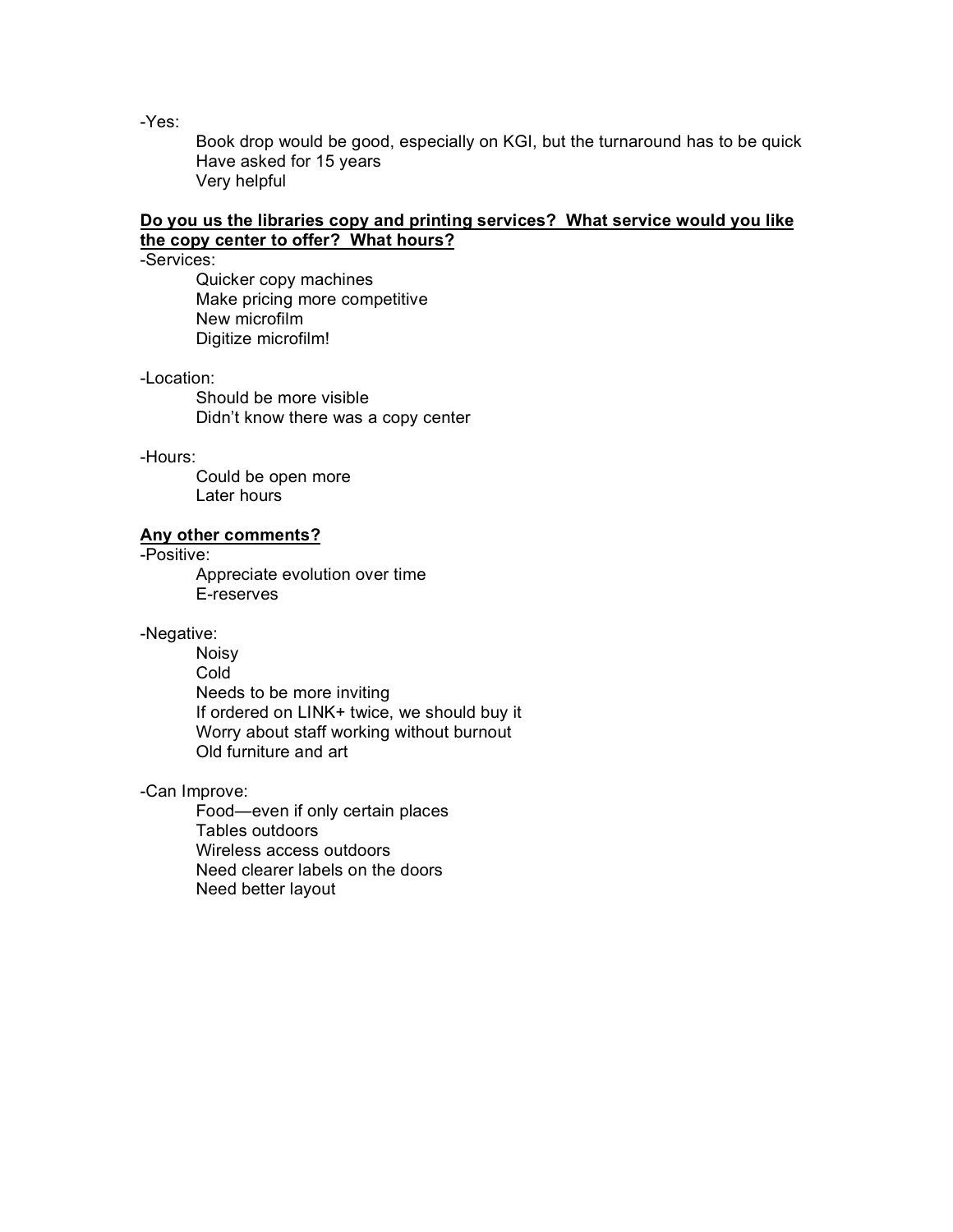## **Honnold Mudd Library All Staff Survey Findings August 22nd , 2005**

## **Table of Contents**

| Question #1: Redesign of Information/Reference Desk & Search Center 6           |
|---------------------------------------------------------------------------------|
| Question #2: Improving services at Information/Reference Desk & Search Center8  |
|                                                                                 |
| Question #4: Requirement of working at the Welcome Desk   12                    |
|                                                                                 |
|                                                                                 |
| Question #7: How can Information/Reference Desk work better with other units 18 |
|                                                                                 |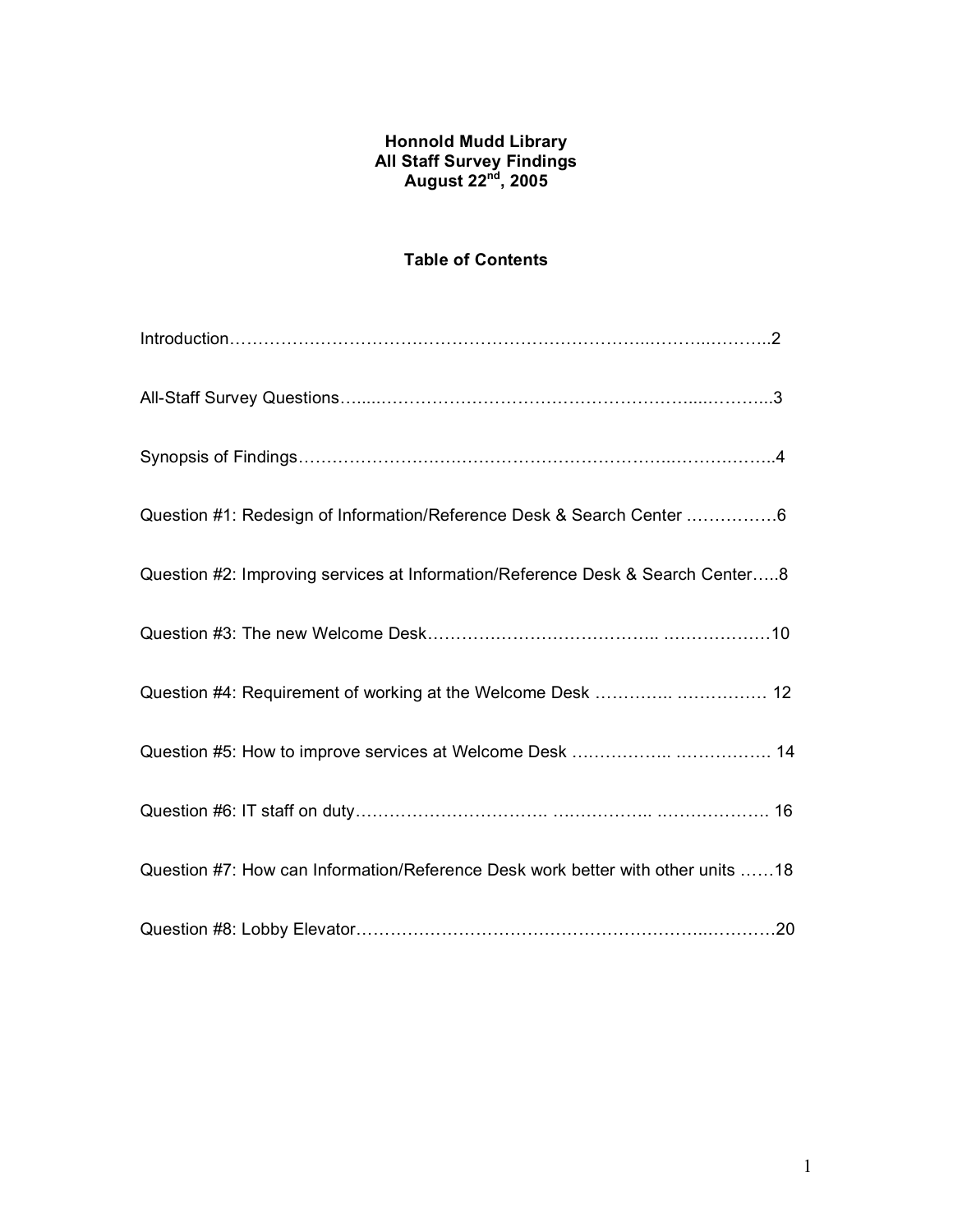### Introduction

The Honnold/Mudd Library has experienced several major changes in the past months. In the past couple of weeks several focus group sessions were conducted with different groups of library employees to gain a better understanding of how staff has been affected by the changes. Furthermore, an email based All Staff survey was conducted to gather more information in regards to the changes from staff that did not have an opportunity to participate in the focus groups or those who had more information to share. The survey questions were similar to the focus group questions and asked about the physical redesign, the internal work process between various desks, information technology, and the lobby elevator. A total of **26** staff members responded to the survey. Results of the all-staff survey are presented in this report and are organized by themes within questions. Like the focus groups, the objective of this survey is to highlight and present any likes/dislikes, issues, concerns, and suggestion staff has in regards to recent changes at the Honnold/Mudd Library.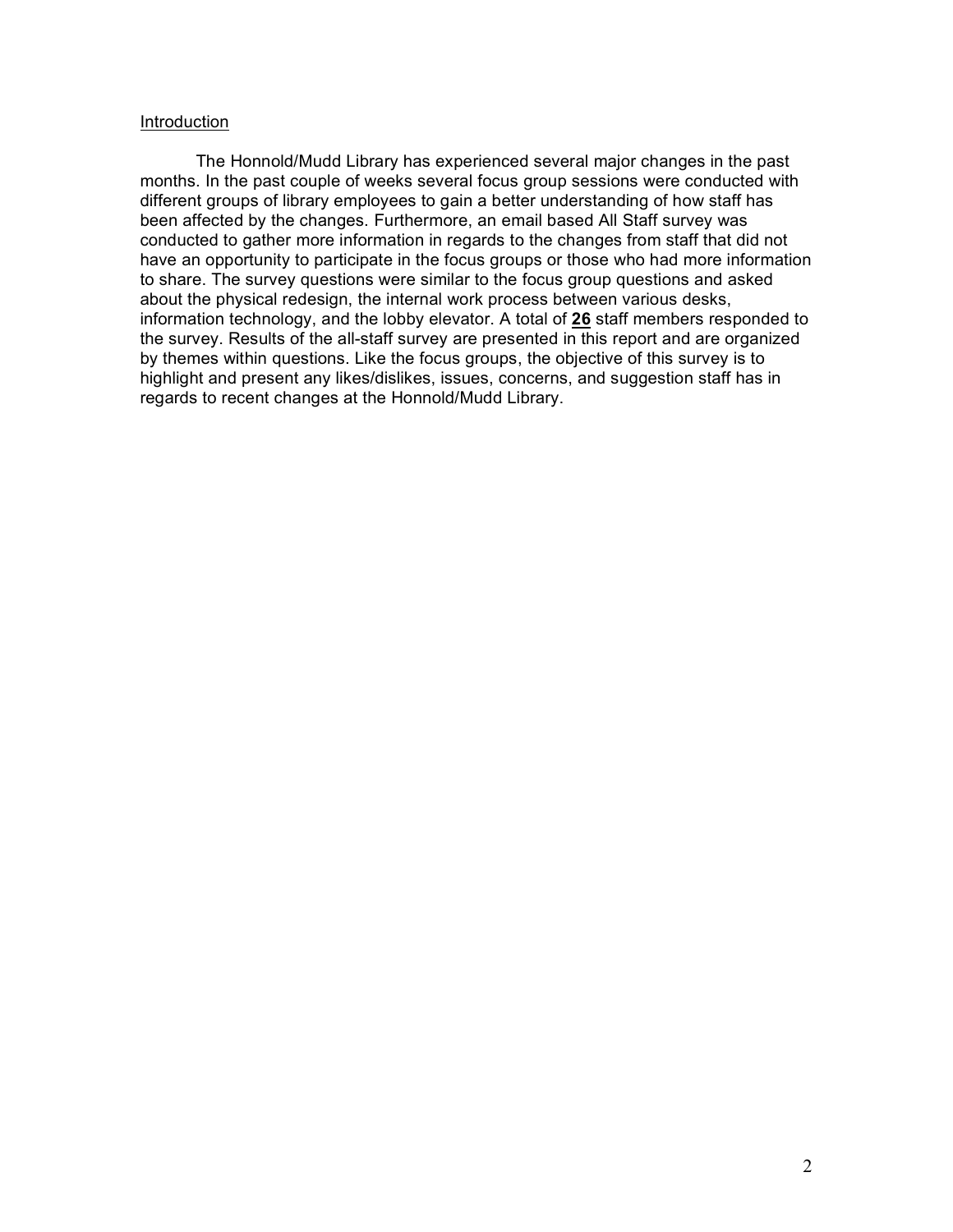### All-Staff Survey Questions

1. Considering your job duties, what do you like most about the redesign of the Information/Reference Desk and Search Center? What do you like least about it?

2. What can be done to improve the help and services offered at the Information /Reference Desk? Please give specific examples.

3. What do you like about the new Welcome Desk? What do you not like about it?

4. Do you think all library staff should be required to work a shift at the Welcome Desk? Please explain why or why not.

5. What recommendations do you have for making the Welcome desk a better working place for staff as well as good service point for patrons? Please give specific examples.

6. How do you feel about having an IT person on duty in the search center? During what hours is it most important to have an IT staff person on duty?

7. Do you have suggestions how the Information & Reference Desk can work more smoothly with other library units?

8. Opening the lobby elevator to serve all floors has had a positive impact on the library in general, yet it is not perfect. Can you think of any negative impacts because of the opening of the lobby elevator?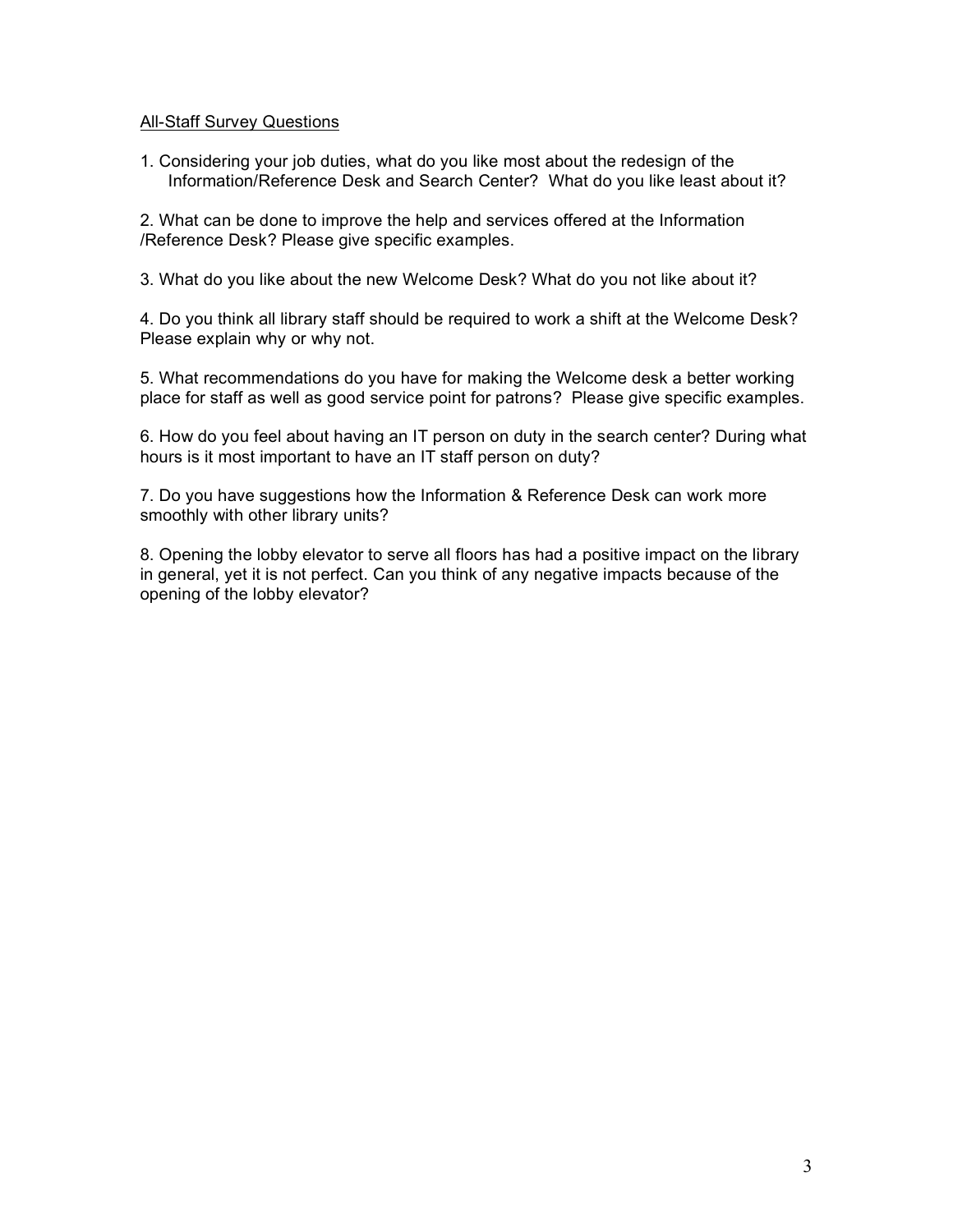## Synopsis of Findings

A synopsis of the major themes that emerged form the survey analysis is presented below.

### **Major Themes**:

Question 1: Redesign of Information/Reference Desk & Search Center -Likes:

- Professional
- Better for Patrons
- Great to combine various services at a central location

### -Dislikes

- Too big
- Unclear job roles/duties
- Physical structure has changed, but process still remain an issue

Question 2: How to improve services at Information/Reference Desk & Search Center -Suggestions:

- Clarify each desk's and each staff/student worker's role
- Staff is "alienated" and does not work well together
- Across the board training for all desk workers

Question 3: The new Welcome Desk

-Likes:

- Creates a friendly/welcoming atmosphere
- Easier to assist patrons
- Provides security

### -Dislikes

- Design, structure, and location issues
- Takes away valuable time from staff members
- Seen as a restriction to access rather than a welcoming area

Question 4: Requirement of working at the Welcome Desk -Likes:

- More staff participation will decrease staffing issues
- Benefits staff members
- Reminds staff of the purpose of library—to serve patrons

### -Dislikes

- Should be encouraged, not required
- Unclear processes and procedures along with unhelpful training
- Not a part of staff's job description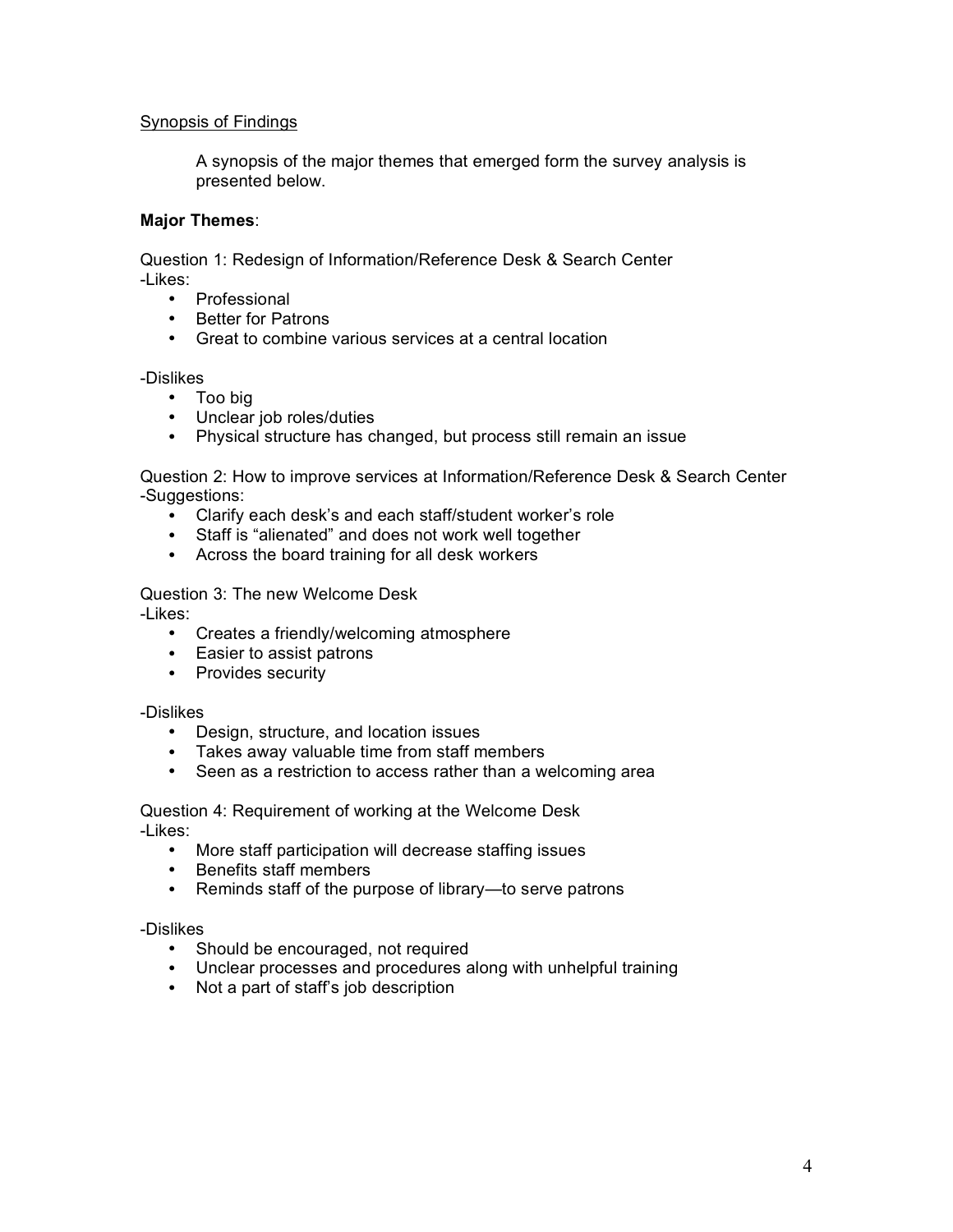Question 5: How to improve services at Welcome Desk -Suggestions:

- A detailed, clear, and organized manual/guidebook
- Shorter shifts
- Allow for other duties at desk when not busy
- Formal Welcome Desk specific training

Question 6: IT staff on duty -Likes:

- Staff and patrons appreciate the expert help
- Good to have IT accessible
- Helps non-technology savvy staff

-Dislikes

- Clarify/designate a process/person to contact in IT
- IT should primarily train staff
- Staff or student workers should be available during all open hours

Question 7: How can Information/Reference Desk work better with other units -Suggestions:

- Mainly an issue with staff, not student staff
- Inaccurate information is sometimes given to patrons
- Lack of communication and cooperation—"turf wars"
- Clarify roles/job duties
- Cross training on all basic functions

Question 8: Lobby Elevator

-Likes:

- Multi-level access
- Maximizes space and resources
- Has removed a barrier to access

-Dislikes

- Slow
- Not everyone uses their ID card
- Paces an extra burden on Welcome desk staff
- Unaware of what staff members are in the library
- Unclear button-to-location signage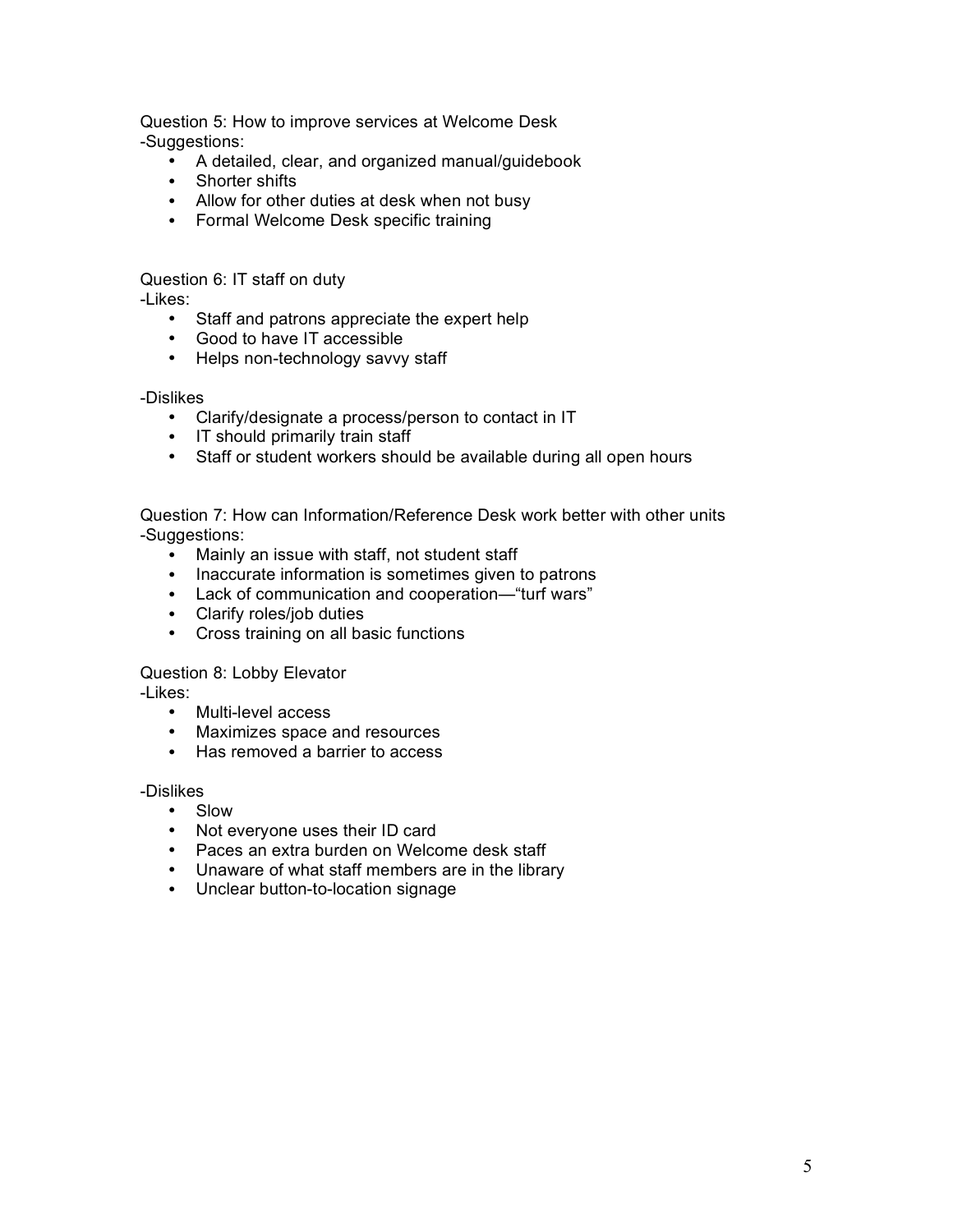## **Question # 1:**

### **Considering your job duties, what do you like most about the redesign of the Information/Reference Desk and Search Center? What do you like least about it? ►Initial reactions:**

• Not enough experience at the desk

### **►Likes:**

### -Design:

- Professional look
- Desk is more visible
- Artwork in the search center
- More room
- Closer to the gates which makes it more welcoming to patrons as they enter
- Patrons can easily see the desk

### -Computer:

• The new flexible turn around monitors

-Roles/Job Duties:

- Good to have librarians working with student assistants
- Reference Librarians are now more visible

### -Functionality:

- Great to combine two services in one desk
- Good to have multiple search centers
- Search Center has better lighting now
- Provides a one stop area for students to get assistance
- Most library services can now be found at a central area
- Easier for patrons to get a variety of information by stopping just at one desk
- Great for serving multiple patron needs from just one desk
- Patrons can go to one desk for help
- Desk is easier to find
- Allows the presence of IT staff

### **►Dislikes:**

-Design:

- Bland
- Big/Huge
- Too remote from everything else
- Space behind the desk is wasted
- Arrangement of computer and phones on the desk
- Seating area for patron being assisted by a reference librarian is too small for leg room

-Computer:

- Distraction from welcoming students
- Lack of wireless access

-Roles/Job Duties: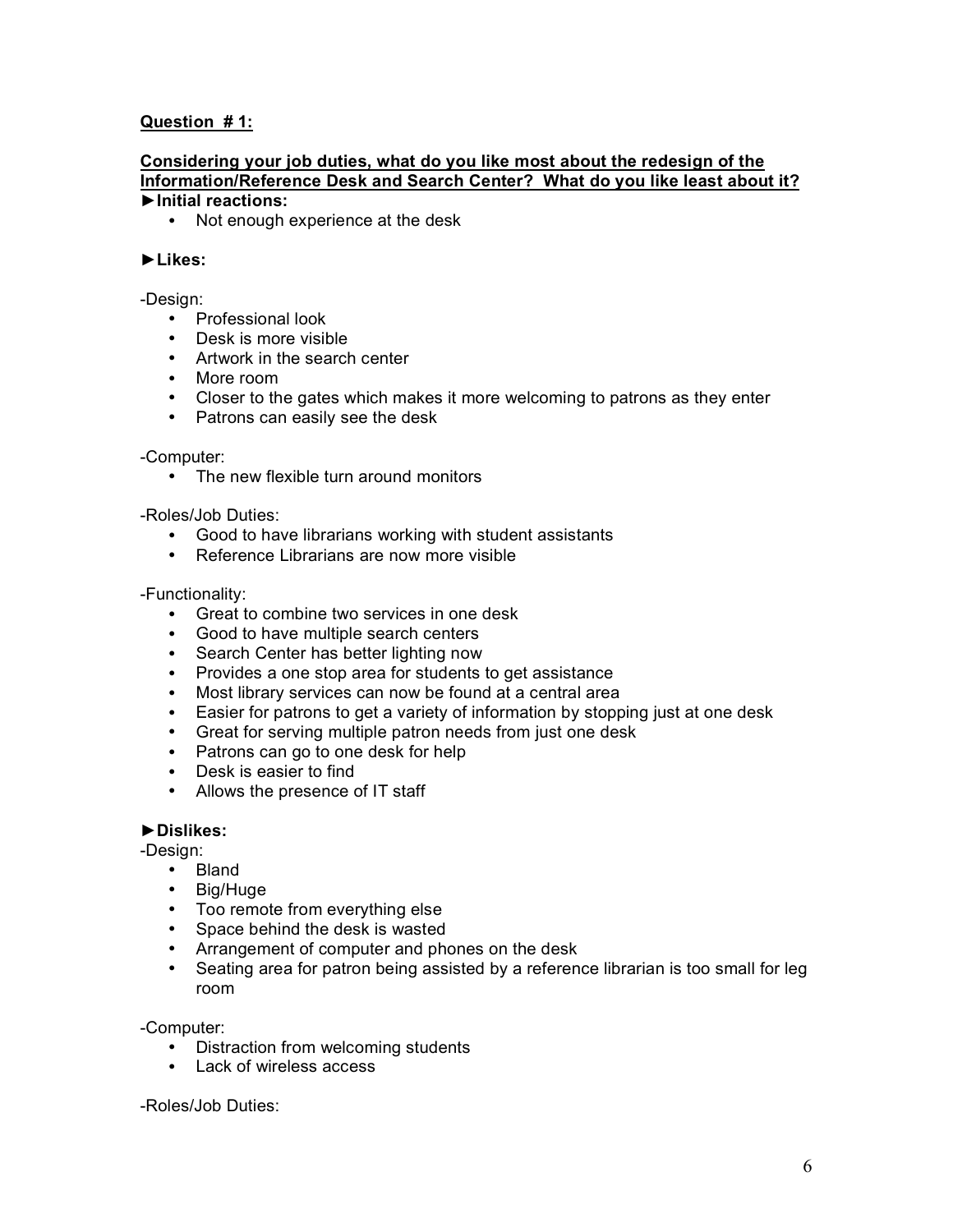- Confusion about who is supposed provide what information
- Who should the patron ask for help at the desk?
- Student workers receive complex questions and are expected to answer it
	- o "We are expecting too much…students handle nearly all reference tasks"
- Repetitive training of student workers does not solve the problem of complex questions they receive
- Staff members of the different desks do not work well together which defeats the one desk approach
	- o "Don't work together easily…Physical space? Attitudes?"
- It is difficult to work with other staff members in this space

-Functionality:

- When desk staff are busy, patrons are hesitant to ask questions
- Seating of staff & librarians is not helpful to patrons
- Too much emphasis on entrance gate
- Librarians are too far away form the gates
- It is one desk by vision, but two desks by operation
- There is one desk physically, but this does not transfer to practice
- Too large for two workers
- The internal workings & ways of providing services at the desk have not changed
- Unclear were students should be silent and where they can talk
- Circulation desk was not included in the redesign process, although many of the changes have highly impacted that desk
	- $\circ$  Leaving Circulation out is "more than irksome"
- The large physical separation at the desk causes confusion for patrons as to who they should ask for help

## **►Alternative suggestions:**

-Design:

- Place art and flowers on desk
- Needs decorations

-Functionality:

- Have one name for the desk instead of "Information/Reference" desk
- New desk should also encompass circulation to make it more user friendly
- Welcome desk greets incoming patrons, Information/Reference desk should not have to do so
- Work processes at the desk need to be examined and redesigned

-Roles/Job Duties:

- Cross training for those who serve at the desk
- Clarify who the patron should approach at the desk if they need help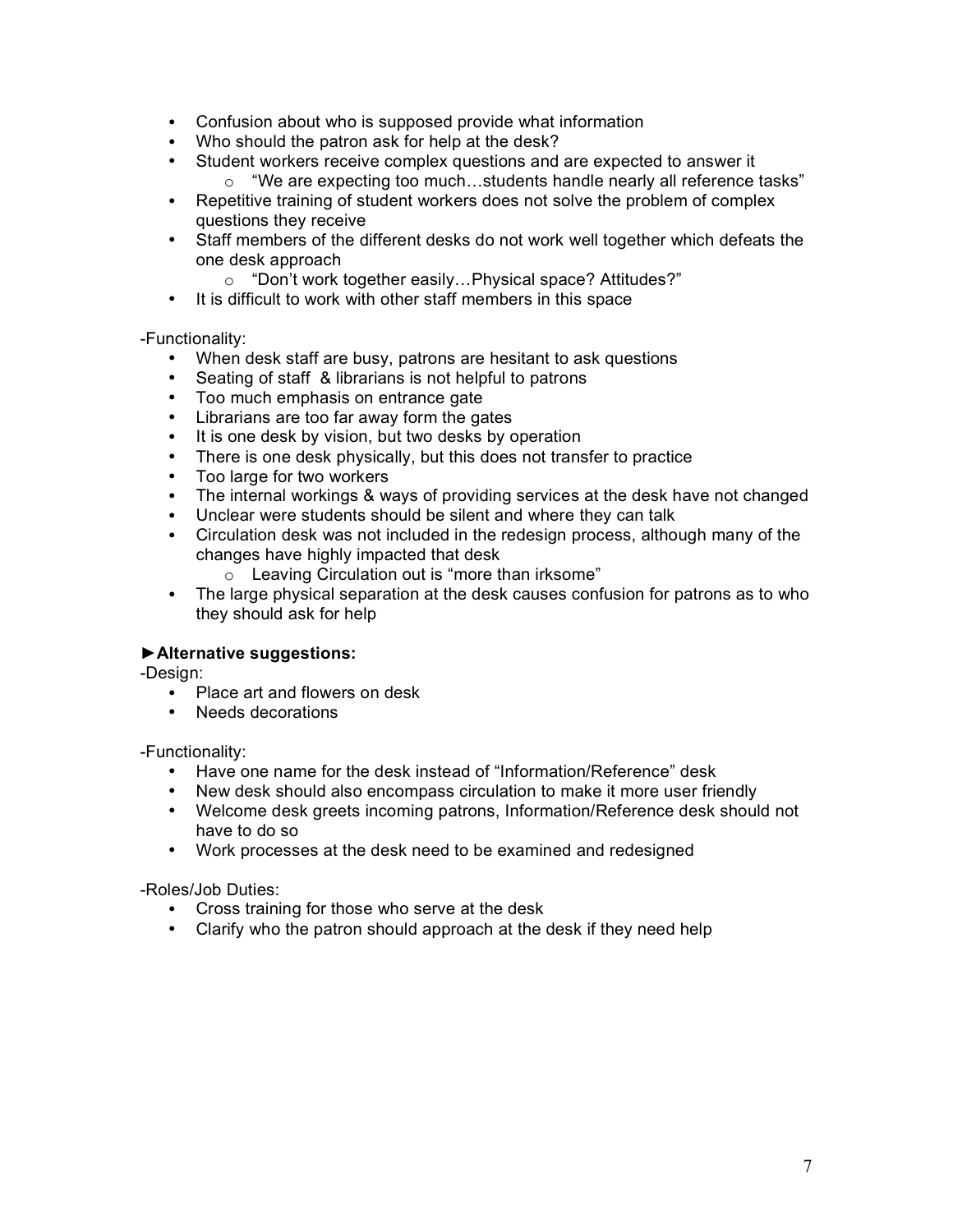## **Question # 2:**

### **What can be done to improve the help and services offered at the Information /Reference Desk? Please give specific examples.**

# **►Positive comments about current way of offering services:**

-Service:

- We are doing a fine job
- Student assistants and LSA's have valuable knowledge staff can learn from

## **►Constructive comments:**

-Roles/Job Duties:

- Clarify the roles and duties of each desk and each staff/student worker
- Training for all staff on all desk duties
- Expand training to cover various types of information
- Reference assistants need training on search center duties
- LSA's need training for appropriate referral
- Staff should be trained to look accessible and welcome patrons

-Functionality:

- All staff and student workers should know each other
	- o "Alienation" does not serve our patrons well
- Stop monitoring the gate—Welcome desk does that
- Seat the Information desk person at the center facing the gate
- IT staff should be available at all times
- Both reference desks need a second monitor
- Reference Librarians and Information desk staff/students don't know each other
- Staff does not work together, they still operate as separate desks

-Service:

- Have an "on-call" librarian in the building
- Shorten the shifts
- Allow staff to bring work to desk
- Computer monitors are a barrier between staff and patrons
	- o "Monitors could be put under the counter and be made viewable through the top"
- Personal computer use is distracting
- A connection/virtual line between the desk and library terminals
- Physically accompany a patron to help them locate books & materials
- Seek user feedback on a consistent basis and revise process and services accordingly

-Teamwork:

- End "turf wars," focus on service
	- o "There are librarians who look down on info desk people and others"
- Remove the distinction of who answers what question
	- o "Patrons aren't going to care…they will be understanding if an info desk person says 'you know that's best answered by the ref librarian on duty, let me get him/her for you.'"
- Everyone should be able and willing to answer basic questions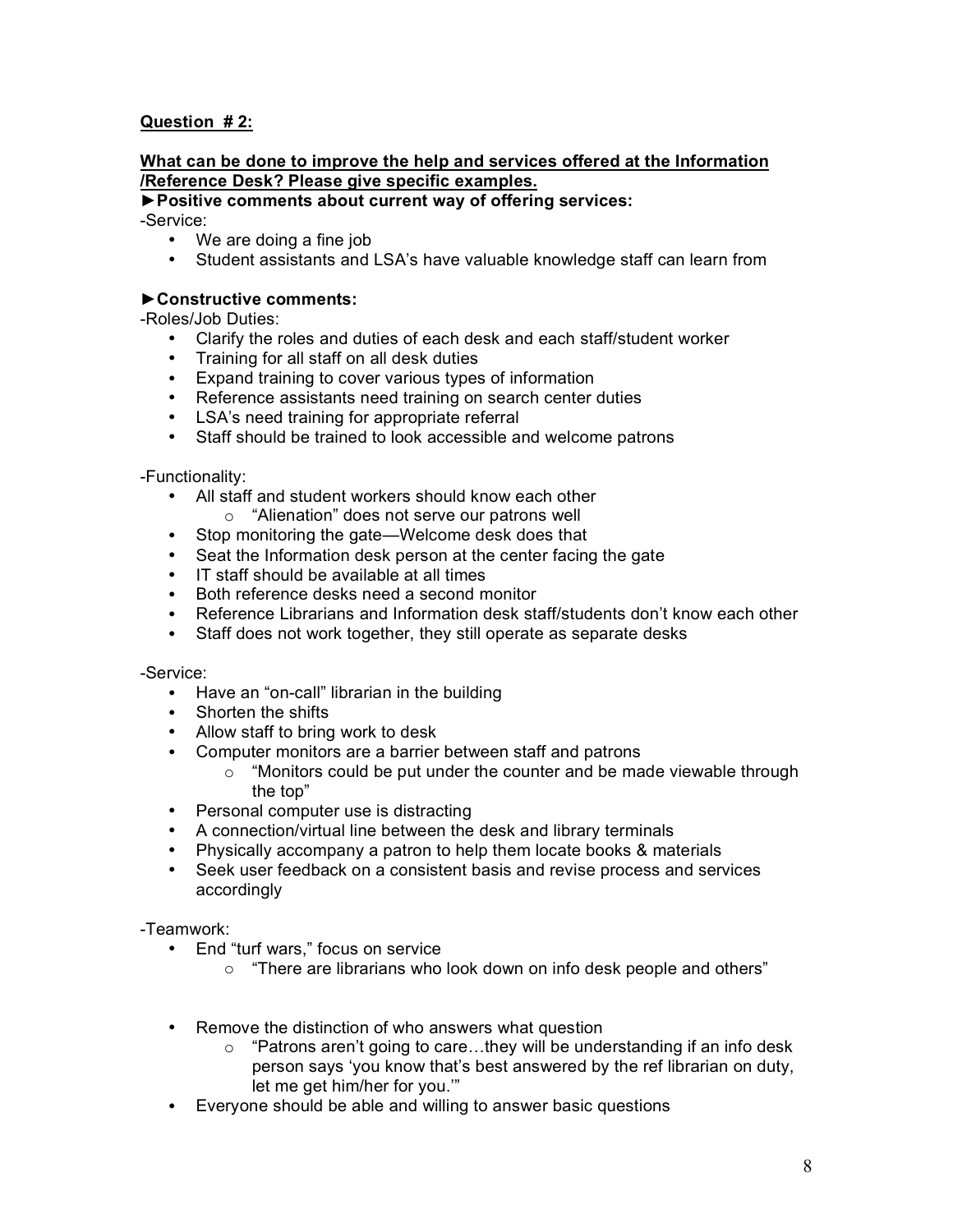-Signage:

- Need for clear book location signage through out the library
- Need for clear entrance signage outside the library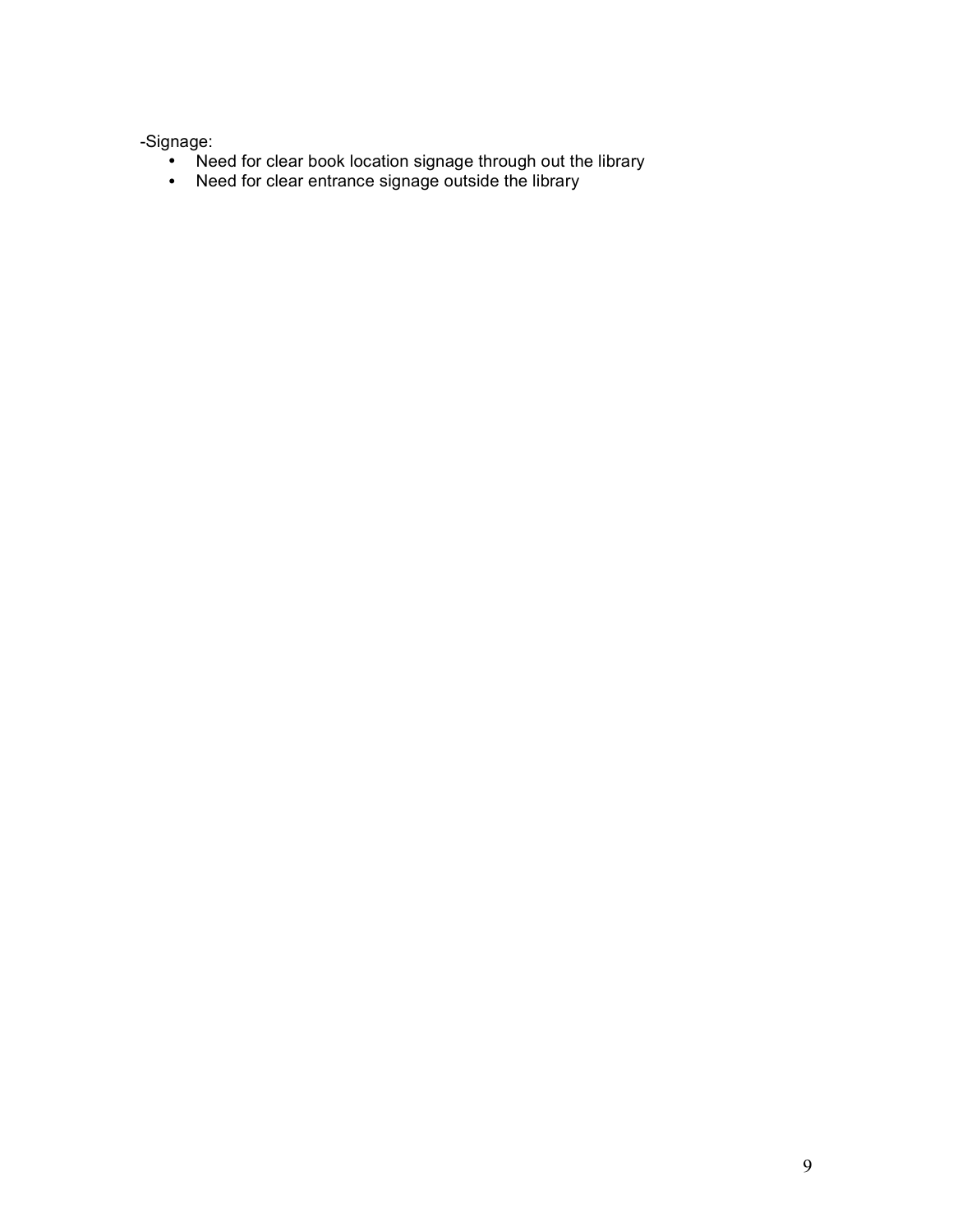## **Question # 3:**

### **What do you like about the new Welcome Desk? What do you not like about it? ►Initial reactions:**

• Not enough experience at the desk

## **►Likes:**

-Design:

- Defines the entrance to the Honnold/Mud library
	- o It has improved the "dark hole" at the entrance
- Visibility
- Height

-Public Service:

- Creates a friendly atmosphere
- Enjoy welcoming patrons
	- o "It's the best thing to come out of Redesign"
- Our Patrons appreciate it
- Good way for patrons to know more library staff members
- Easier to assist lost people (not necessarily patrons)

-Functionality:

- Provides security
- One can use the elevator instead of the stairs
- Great location for discussing immediate/ basic library questions with patrons

### **►Dislikes:**

-Design:

- The card swipe is hard to find
- Too big
- Too tall
- Chair is too short
- The desk is too far out
	- o "Would it work to angle the desk?"
- Can be made more attractive
- Short desk is ugly
	- o Tall desk is "authoritative and detracts from the friendly atmosphere"
- People hide behind the lamp and computer/laptop
- Location and structure
- Sound/Noise at the desk carries up the stairs
- Very cold
- Dark

-Functionality:

- Boring
- Patrons just get on the elevator without using a card
- It does not offer enough services
- Does not address or solve the main problem of not knowing how to use the library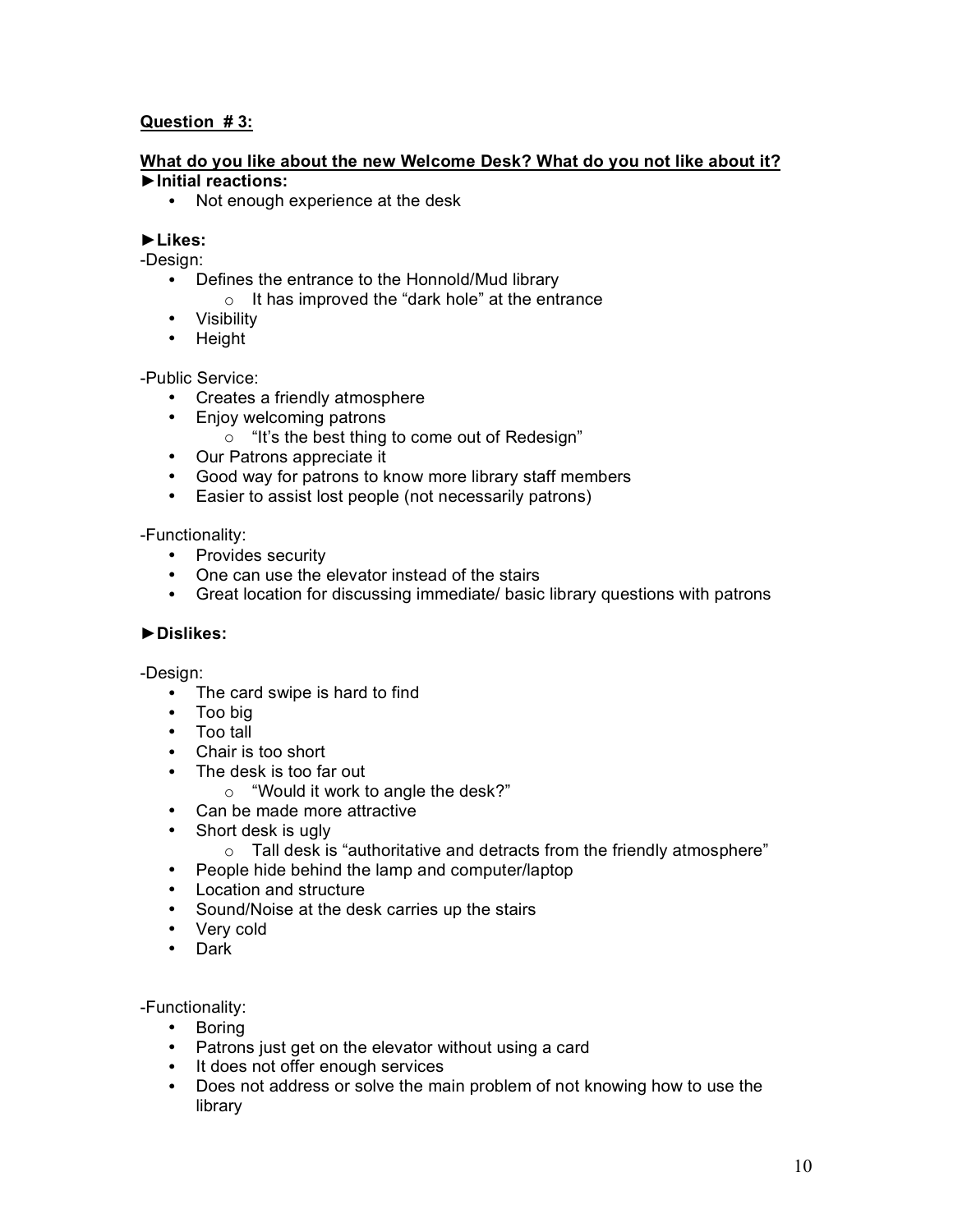$\circ$  "They (the students) think the library is lacking in user friendliness only because they don't know how to use it…in spite of our good intentions and sincere efforts to be welcoming, student will still be negative…"

-Shifts:

• Interrupts the workday

-Purpose:

- Desk is designed to keep people out, not welcome them in
	- o "Ridiculous forms, needing to keep track of who is in the building and who has forgotten a card, etc…"
- Monitoring access
- We restrict access
- Limitation of access is unwelcoming
- Purpose of desk is redundant

-Staff:

- Many staff members do not welcome patrons or make eye contact with them
- Overburdens staff member that have plenty other work to do
- Costs more money (wages) now and provides little benefits
- Welcome desk staff is isolated
	- o "Safety concerns" and answering "routine questions"

## **►Alternative suggestions:**

-Design:

- Take away the lamp
- Prohibit use of laptops
- Keep the desk clutter free

-Functionality:

• Moving the gate downstairs will reduce redundancy of the desk

-Shifts:

• Have 2 hour shifts

### **►Points of disagreement:**

-Design:

• Polarized responses about height of desk, most either love or hate the high/short desk (one or the other)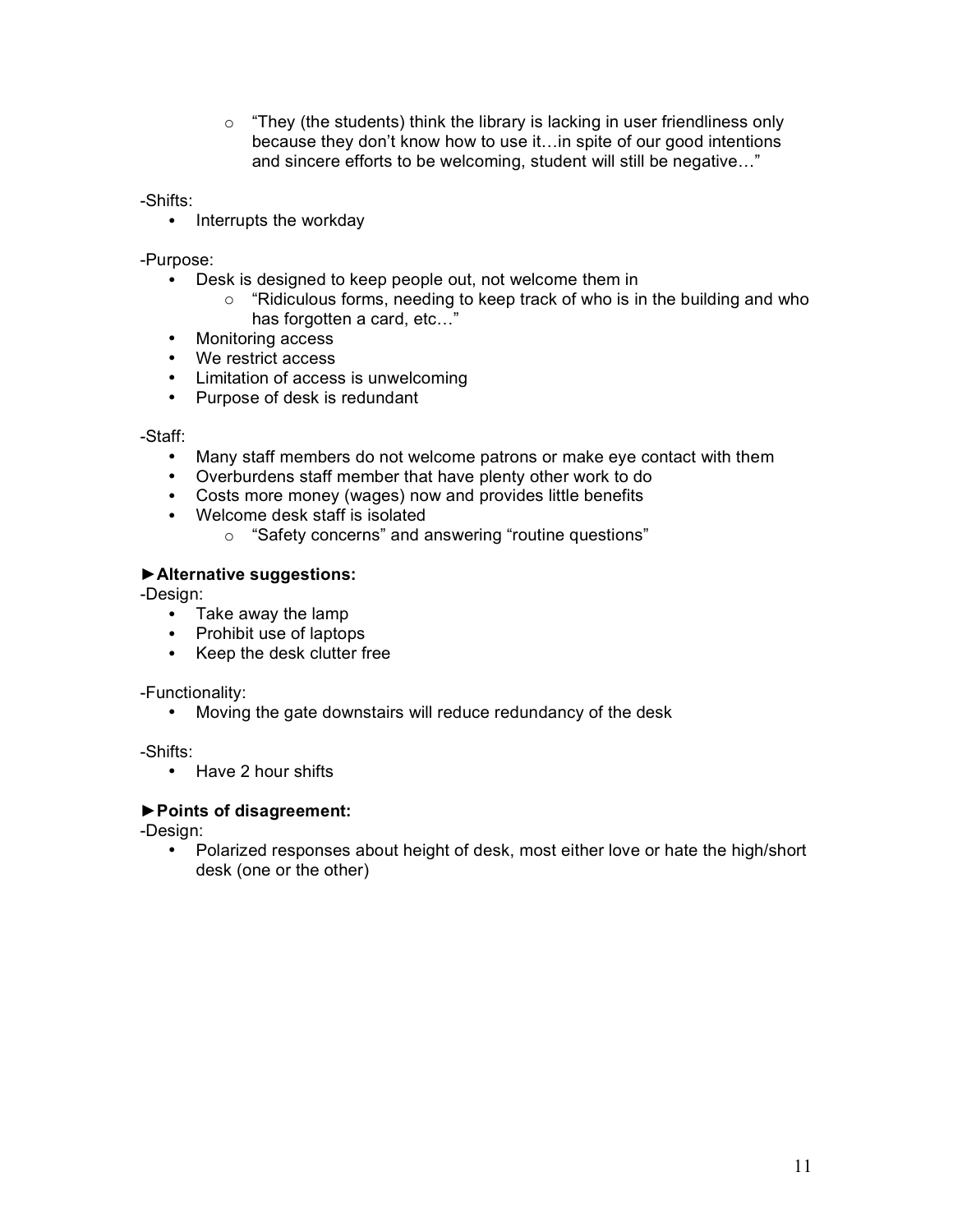## **Question # 4:**

## **Do you think all library staff should be required to work a shift at the Welcome Desk? Please explain why or why not.**

## **►Initial reactions:**

• Not enough experience at the desk

### **►Yes:**

-Participation:

- Have representatives from different departments serve at the desk
- More staff participation will solve staffing issues, especially during absence/vacation
- At least one hour per week
	- o "…Reminds us why we're here and helps keep us in touch with our patrons"
- Librarians and circulation staff only
	- o "…Will help the patrons recognize staff and feel comfortable asking for help"
- Everyone is capable of doing so
- Benefits staff members

### **-**Role/Job Duties:

- Like welcoming people
- Desk duties should be included in new Librarians job description
- Nice to change duties for an hour

**-**Public service:

• Will establish a connection between staff and patrons

## **►No:**

-Participation:

- Strongly encourage staff, don't require them (large emphasis on encouraging)
- Should not if they do not like that type of job
- Campus Librarians should not be required to
	- $\circ$  "It would give the message that users at Honnold are more important than users at the campus libraries"
- Those who dislike it will make patrons feel unwelcome
- Staff is already too busy
- Some feel uncomfortable

### **-**Role/Job Duties:

- Dislike the day pass task
	- $\circ$  "It's one thing to sit there and say hi; it's quite another to be the door police"
- Some staff have other public service hours at other desks
	- o "…No reason why they should be forced to take on additional hours of time taking away from other responsibilities"
- Only if specified on job description
- Some do not enjoy public service work
- Other duties, such as technical services, will suffer
- Staff not hired to perform public service duties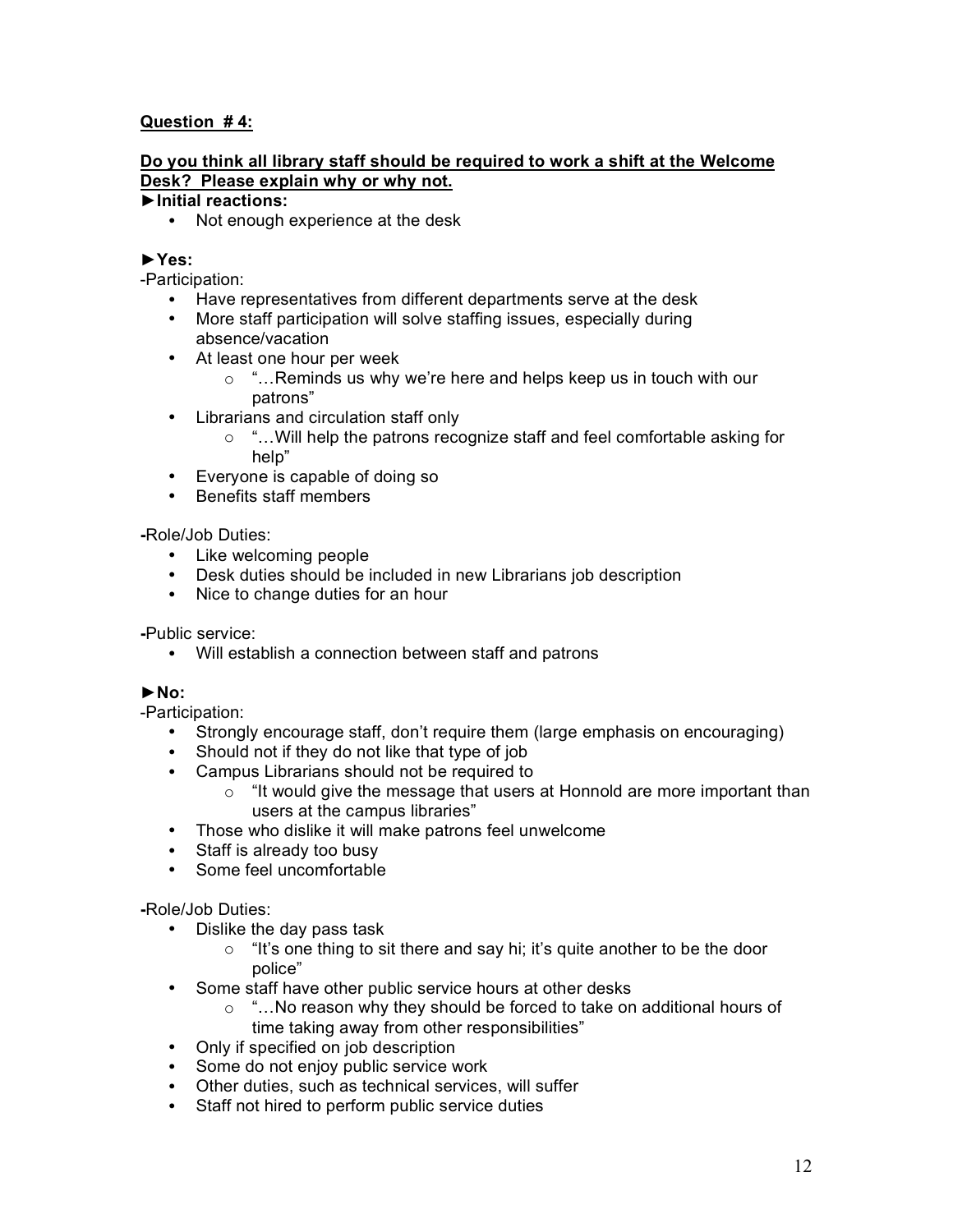- o "…Don't have the skills to direct/assist patrons properly"
- Some lack necessary skills
	- o "Stressful both in the gate keeping function and in the wide range of knowledge required…"
- There are certain tasks only specific staff can do at the desk
- Takes staff away from duties only they can perform
	- o For example "cataloging" and "digital projects"

**-**Public service:

• Staff already serve the public through assigned duties

## **►Alternative suggestions:**

-Participation:

- Encourage, not require
	- o "…People who won't/can't be effective in greeting the public"
- Only staff who enjoys welcoming students and gate keeping
- Only staff that has public service skills
- Create an incentive for working there
- Accommodate staff's workday to make participation easier

-Training:

- Provide complete and valuable training first
- Welcome desk volunteers can train staff
	- o "A buddy system…might give hesitant staff the confidence to work at the Welcome desk"

**-**Role/Job Duties:

- If required, include standard back-up staffing plan for no-shows and or absence/sickness
- Clarify work process/procedures
- Should be included on future staff/librarian's job description
- Require those who have the knowledge and skills to work there instead of performing non-work related duties such as playing games in their offices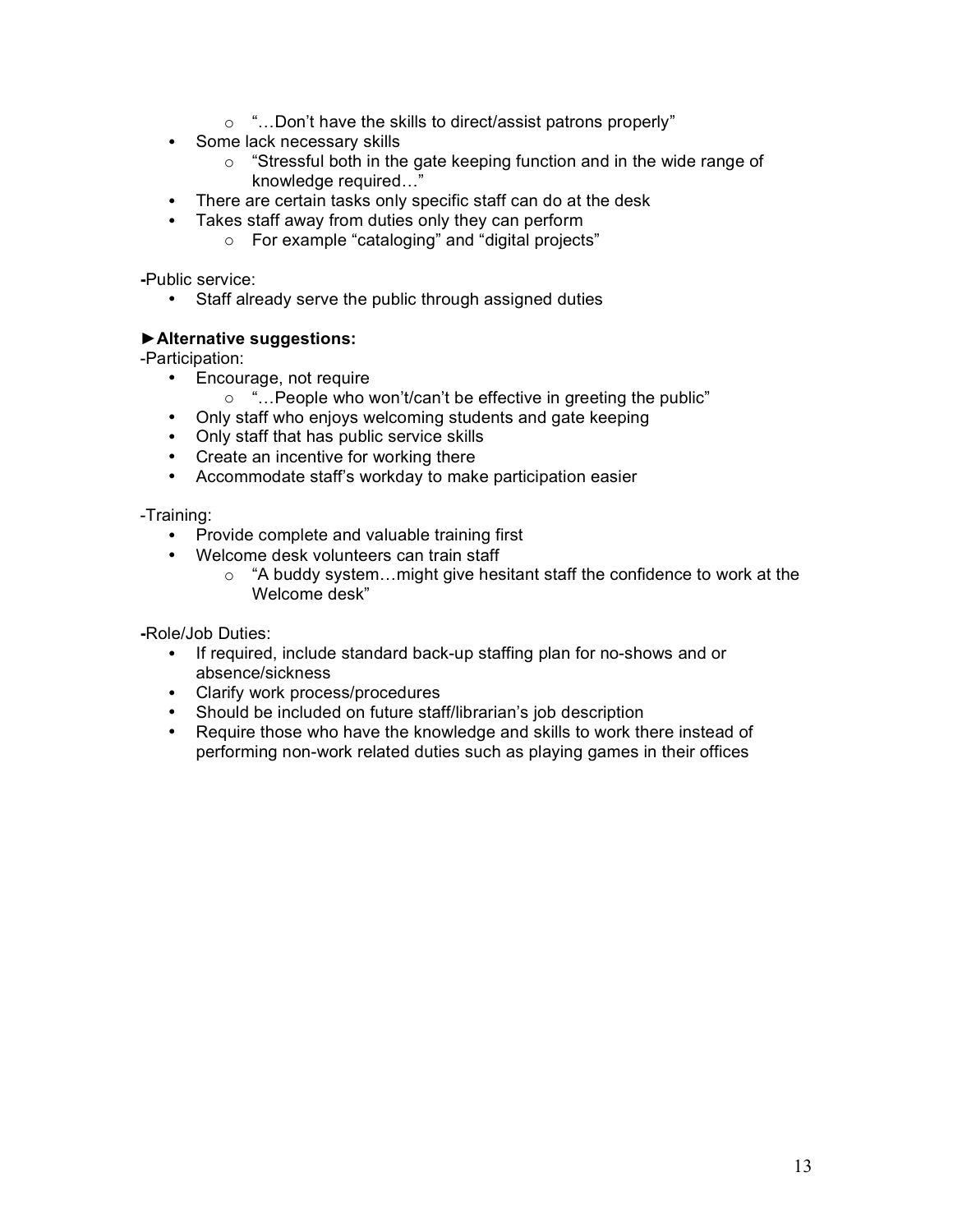## **Question # 5:**

### **What recommendations do you have for making the Welcome desk a better working place for staff as well as good service point for patrons? Please give specific examples.**

**►Positive comments about current way of offering services:** -Computer:

• Helps assist with searches and information

### **►Constructive comments:**

-Manual/Guidebook:

- Provide more detailed and clear instructions/procedures
	- o "Things are scratched and re-entered"
- Organize by function alphabetically
	- o "Access," "Day Pass," "Guest," "Link+" etc…

-Location:

- Move it back upstairs
- Combine it with the Information Desk

-Design:

- Have an ergonomic/adjustable chair
- Have a more attractive and comfortable desk
- Modify desk for better leg room
- Have normal/regular sized desk
- Better/more lighting
	- o Such as an "OTT-LITE" task lamp
- Area should be sound proof
	- o "Normal level" conversations "can be heard up to at least the third floor"
- Install security cameras
	- $\circ$  "Immediately" because library is open until 1:00am during the year
- Eliminate the turnstiles
- Place gates at the entrance and not on top of stairs

-Roles/Job Duties:

- Should be an "opportunity" to work there not an "obligation"
- One hour shifts only
	- o Short shifts will "keep the staff enthusiastic"
- Need to have allowed duties for staff when desk is not busy
- Unclear as to if staff can do their own work at desk

-Functionality:

- Not an important service point
- Simplify, combine and reduce amount of forms
	- $\circ$  "Too much of the information is duplicative...and I always have to rifle through the entire pile to find the one I am looking for"

-Training:

- Formal training for Welcome Desk duties
- Provide PR skills training
- Person at desk should know more information about the different campuses in order to answer questions appropriately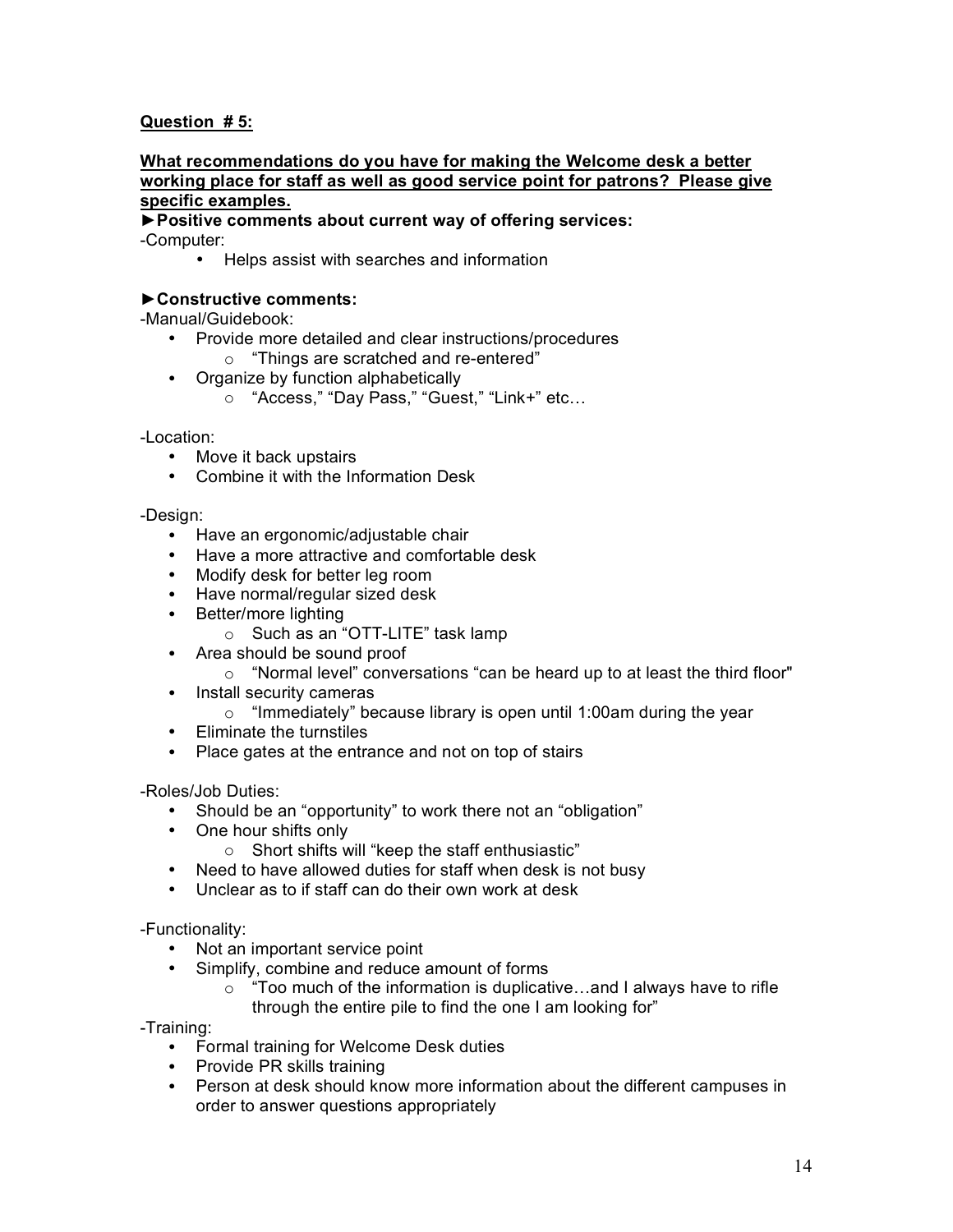## -Service:

- Provide appropriate staffing plans including backup for absence & tardiness
- Relax library admittance rules
	- o Monitoring "can be done in a less intrusive manner"
	- o "Staff members who forget their id card should be treated with more respect"
	- $\circ$  "If the person working at the welcome desk knows who you are, then they should be able to hand you a day pass without filling out the green card"
	- o More strict entrance causes waiting lines; "We don't want users to rename it the waiting desk"

-Staff behavior:

- Staff members should allow person at desk to do his/her job
	- o For example: don't engage in long, unnecessary conversations
- Staff members should pay attention and welcome incoming patrons

-Computer:

- Eliminate the computers/laptops
	- o Some staff members "huddle behind the screen"
- Person at desk should be greeting, not working on a computer
- Have a specific welcome desk computer with necessary tools
- Is used for playing games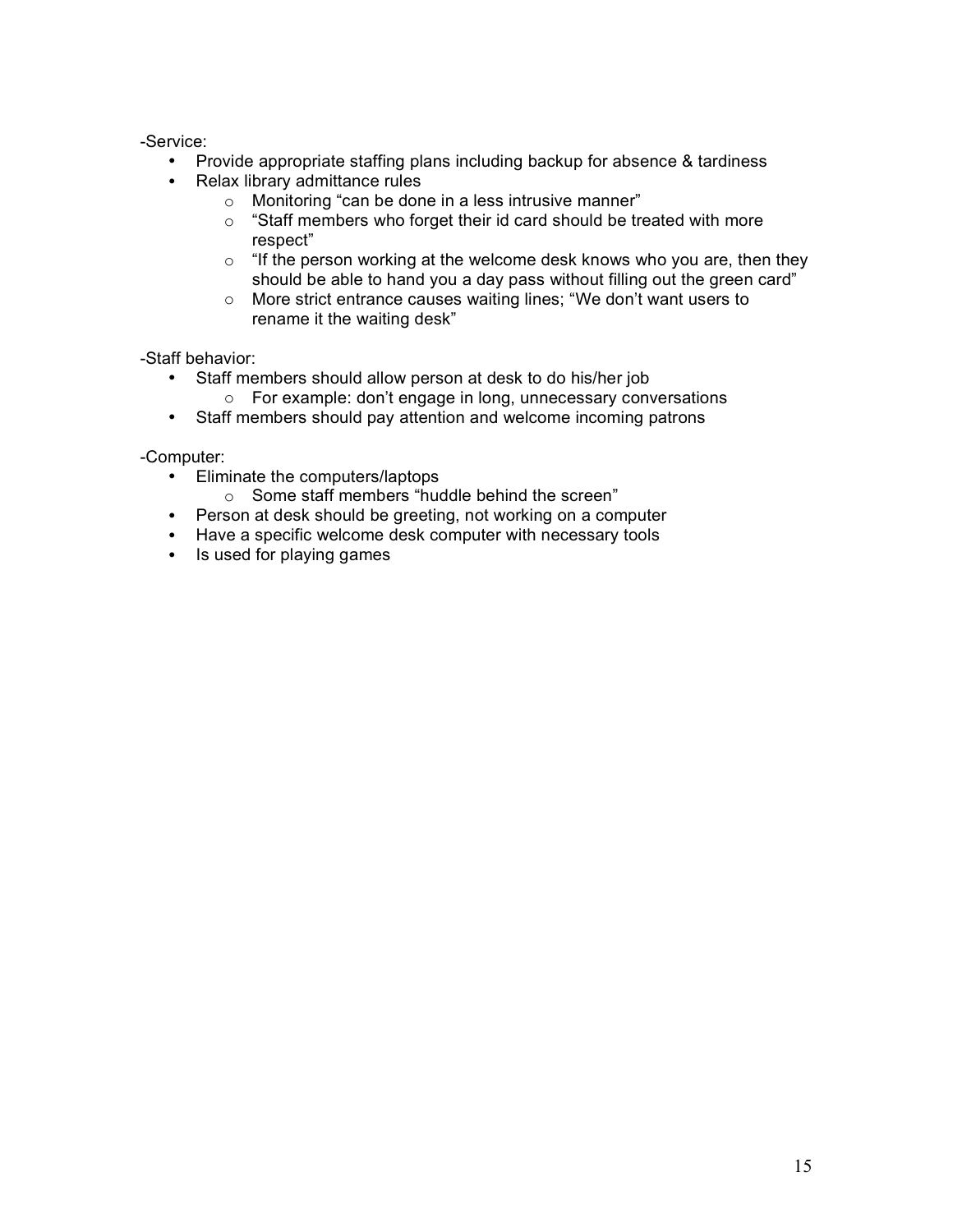## **Question # 6:**

## **How do you feel about having an IT person on duty in the search center? During what hours is it most important to have an IT staff person on duty?**

## **►Positive comments:**

-Service:

- It's great!
	- $\circ$  "It is very important that a frustrated student not have to wait for someone to come down from IT—if there is even anyone there"
- Staff and patrons appreciate the help and support

-Accessibility:

- Accessibility and visibility of IT is good
- Great to have Joel office near by

### -Expertise:

- We need to have IT to help with technological problems
- Good because non-IT staff does not have the expertise to help with technology issues
- Non-It staff can learn from them
- Good for those who are not technology savvy

## **►Constructive comments:**

-Service:

- Rumors that IT will only be able to answer certain questions o That is "ridiculous"
- Clarify procedures for contact in IT
- Good, but all staff should be able to answer basic IT questions
	- o "…There are always questions about laptops, connectivity, and problems with the equipment in the Search Center"
- Some times they don't respond to email
- Who do we call at IT if help is needed
- Have a designated IT contact person specifically for patron questions

-Unnecessary:

- No, IT staff should not be at the search center
	- o "They should engage in training staff …and develop better systems…if IT
	- people have to be present at all times, systems are too complex"
- Most questions can be handled by regular staff
	- o "…We keep hiring IT people…do they not have enough to do?"
- Presence of IT should not be used by staff as a way to refuse learning technology
- Unnecessary to have them there unless it is busy

### **►Alternative suggestions:**

-Hours:

- Needs to be staffed during all open hours
- When search center is busy
- When search center is open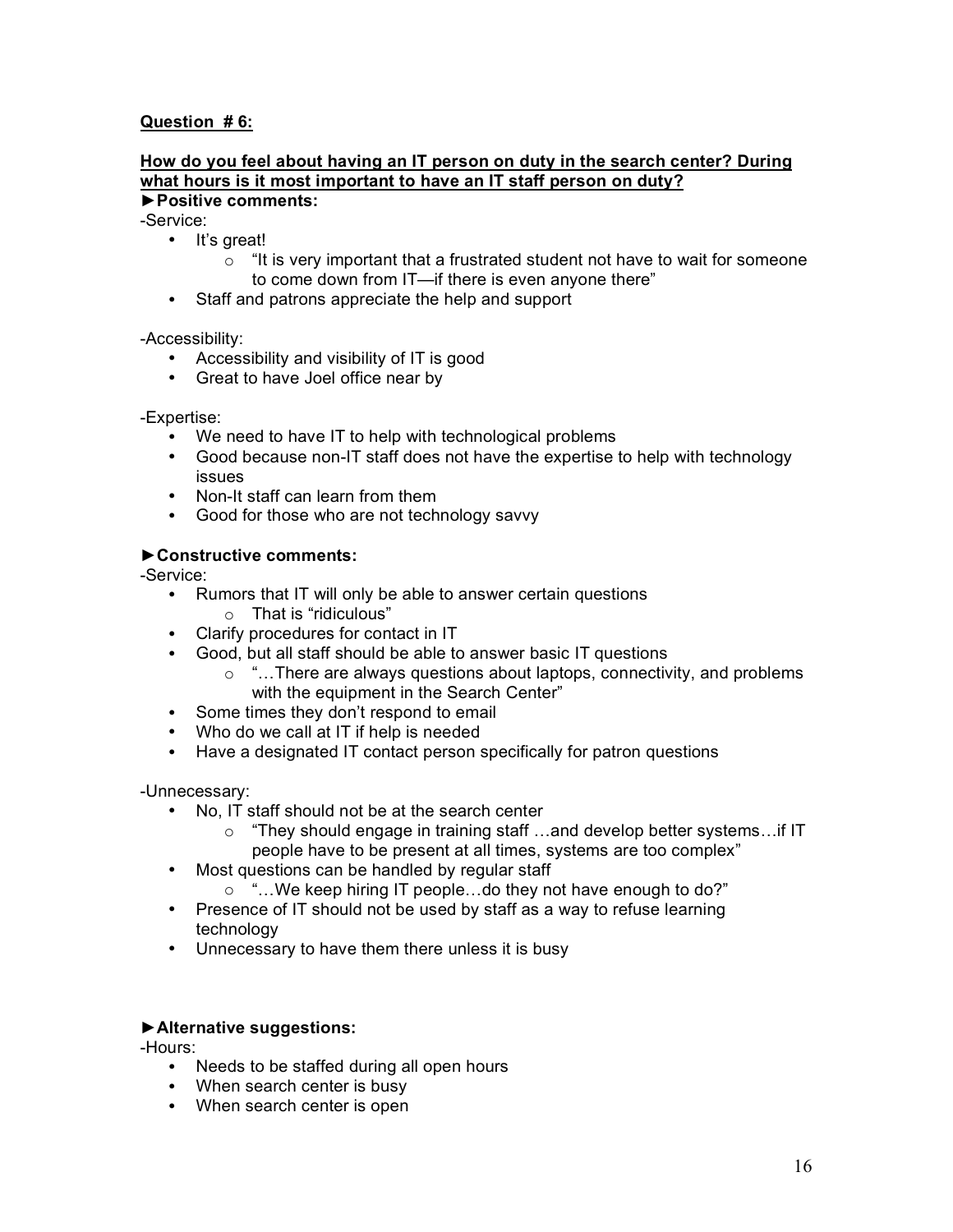- Afternoons, evenings, and weekends
- Late afternoons, late evenings, and late weekends  $\circ$  "Many of our users want timely technology h
	- "Many of our users want timely technology help—they don't want to come back a day later during regular business hours"
	- o "Early morning and late night users usually know what they are doing"
- Evenings
- 12:00 noon to 9:00 pm
- Outside the normal 9-5 business hours
	- $\circ$  "During regular business hours, we can easily check with IT upstairs"
- 4:00 pm to closing
- 2:00 pm –9:00 pm, seven days a week
- If unable to staff all open hours, staff "student hours" 10am to closing
- As many hours as possible

-Staffing:

- Needs to always be staffed, whether by a staff member or student
- Have IT staff during normal working hours and student staff at other hours
- Have IT on the spot
- Have IT on call, "within a three minute wait" during open hours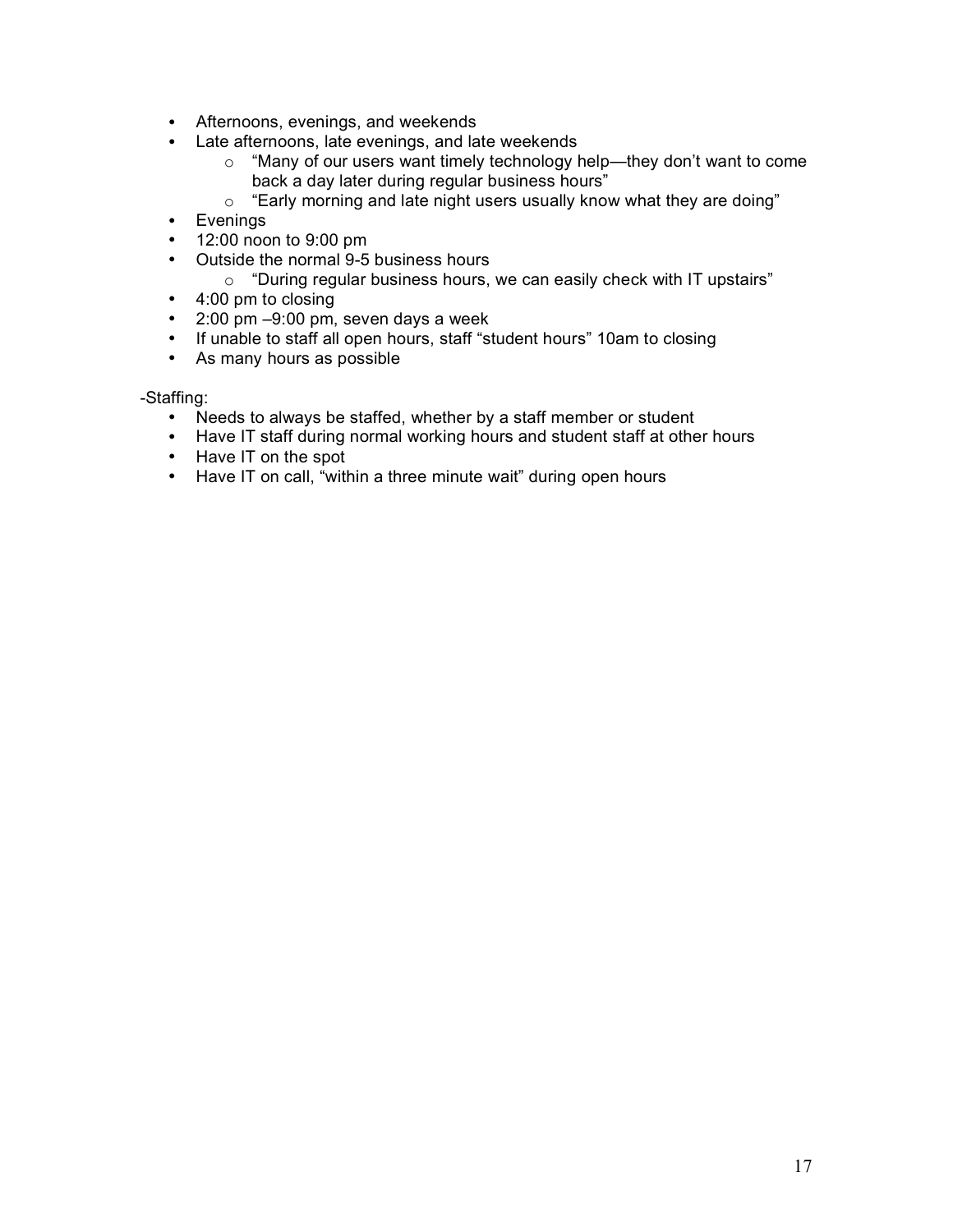## **Question # 7:**

## **Do you have suggestions how the Information & Reference Desk can work more smoothly with other library units?**

## **►Positive Comments:**

-Interaction:

- Conscious effort by staff to acknowledge presence of other staff members
- Student staff work with each other and staff great
- There are no problems between desks

## **►Constructive Comments:**

-Interaction:

- This is mainly an issue with regular staff, not student staff
- Don't know/Can't remember all the rules of all the desks
- Lack of communication between the Information/Reference desk and Circulation

-Service:

• Not everyone at the desk gives accurate information

## **►Suggestions:**

-Interaction:

- Increase communication
- Increase cooperation
- Everyone has specialized knowledge that other can learn from
- The "Shadows" program can address this question
- Communicate new information immediately to all desks
- Have more personalized methods of dispersing information
	- o Emails are fine but "a personal touch" such as "an open house type of event" can energize staff

-Roles/Job Duties:

- Desk staff should have an "in depth" understanding of the library and our services
	- o "For example, what BAS does, and how everything fits in with everything else"
- Reporting lines and activities of librarians should be clarified and examined
- Have one supervisor/coordinator for that desk
- More sharing of knowledge instead of just "refer/defer"
- Mandate a semester long commitment for staff at the desk
	- o This should increase the "willing to learn how to help patrons"
- Post work schedules of all desk staff on the all-staff calendars
- Clarify who should be contacted for which questions
- Clear and deep understanding of interfaces
- Certain questions can be answered by anyone
	- o Staff at different desks should answer a question as long as they can

-Training:

• Have a general training session soon about policy and procedures of various desks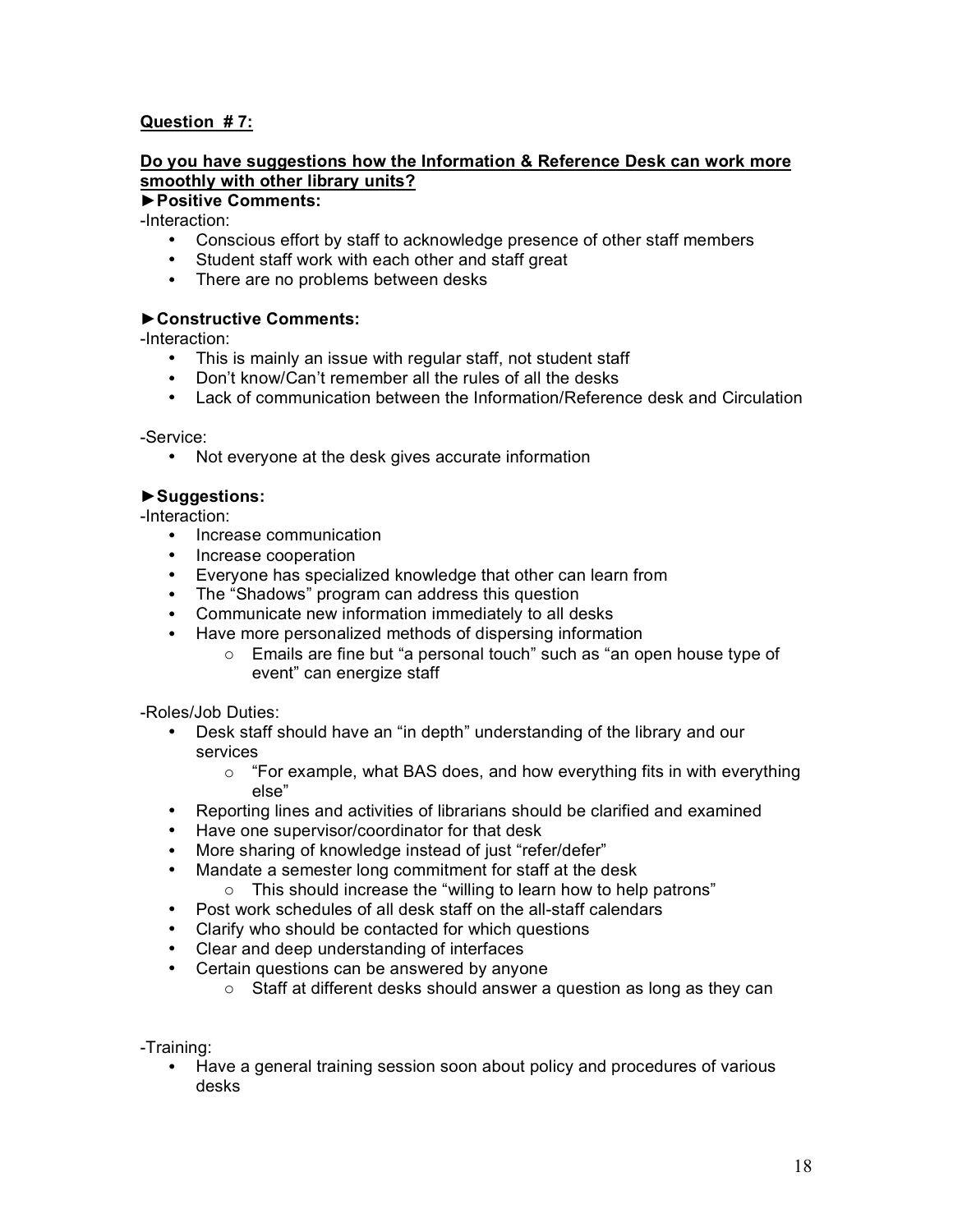- o This "would help other Library Units understand what is expected and why they do so - of what they do at that desk"
- Training on the basics of serving at the desk
- Training modules would help
- Group training sessions
	- $\circ$  "Everyone is hearing the same information at the same time"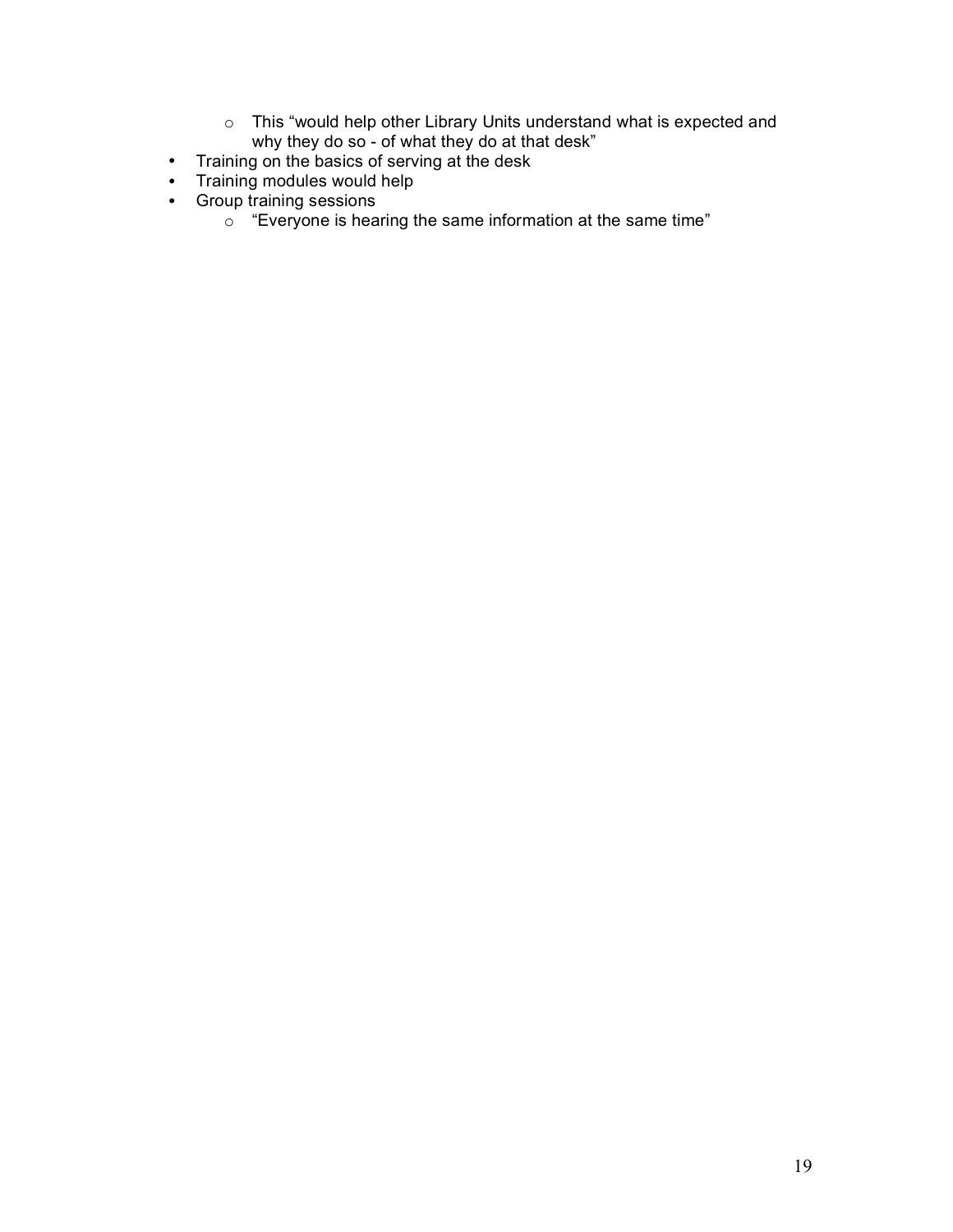## **Question # 8:**

### **Opening the lobby elevator to serve all floors has had a positive impact on the library in general, yet it is not perfect. Can you think of any negative impacts because of the opening of the lobby elevator?**

►Positive comments:

- It's great
- It's about time
- Having it closed was a "barrier" that has been removed
- Maximizes use of library space and resources
- Having multi-level access from the lobby is great

## ►Constructive comments:

-Staff:

- Can not see librarians, Reference, Information, or Circulation staff leave
- Places a "bell-ringer" burden on Welcome Desk staff

-Usability:

- Very slow
- Decrease the time for the doors to open
- Many patrons do not use ID card and enter the library
- Security issues
- Possibility of patrons skipping the check out procedure all together
	- o "They can take materials from the library, get onto the elevator to go directly to the first floor"
- Is being used by many who don't require using it
	- o Increases wait time times
- Confusion as to what patrons should do
	- o Some patrons "swipe their card at the welcome Desk and then head up the stairs…I have also seen (college) staff head straight for the elevator without swiping an ID card
- Slow when used for transporting items such as carts, paint, etc...
- Potential negative effect on disabled patrons if it was to go out of order

-Signage:

- Unclear what button inside elevator leads to what floor/area
- Clear and more maps/directories of content of each floor
- Unclear which buttons to push

-Book locations:

• Needs Call number location guides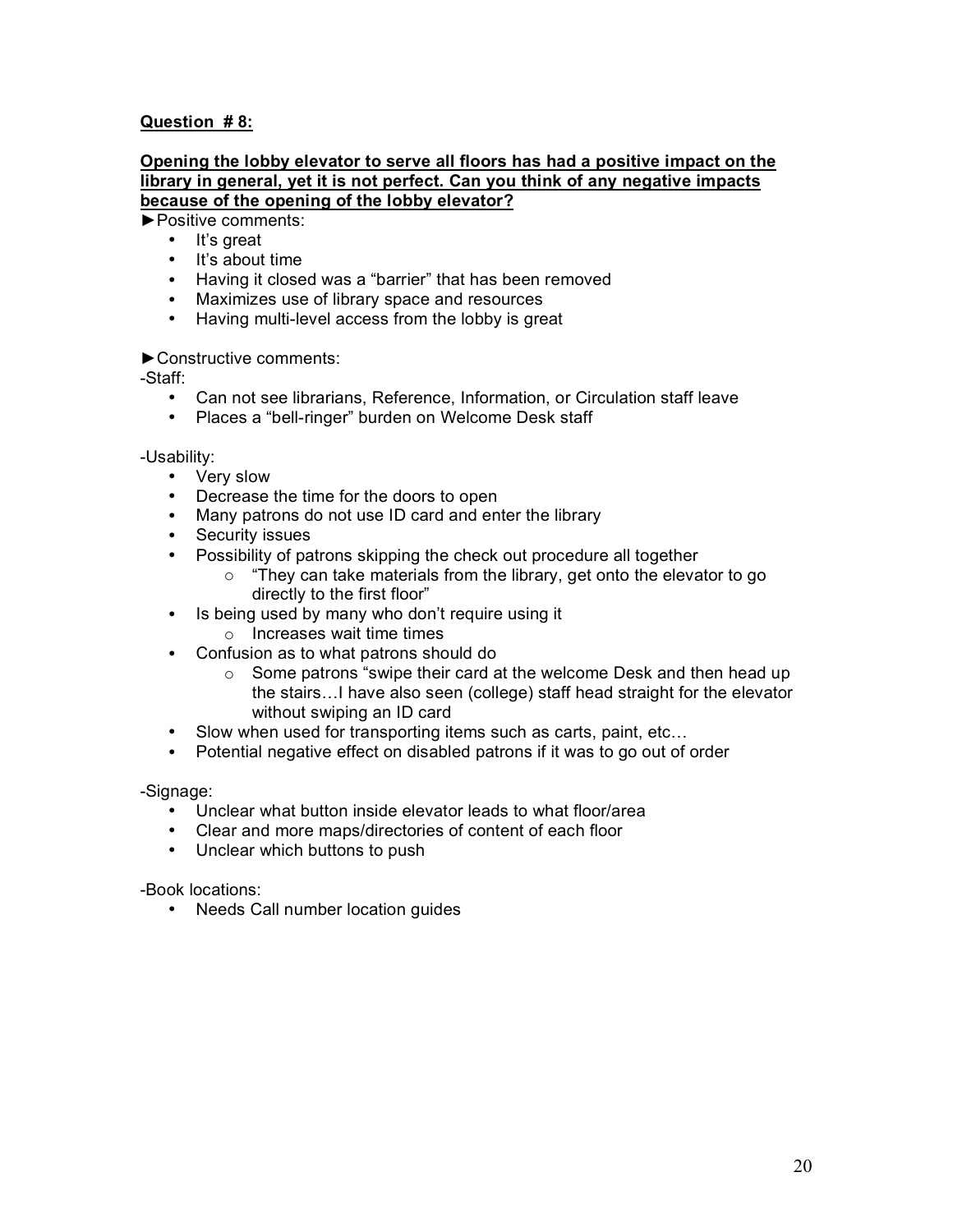## **Final Survey Findings**

### **USER SURVEY**

### December 2005 Total Respondents=171

- *1. Why did you come to Honnold/Mudd Library today?* Most frequent responses: to get books, make copies, work on papers, do research, study
- *2A. Do you like the redesign of the search center?*  $Yes$  44%<br>No 4% No Didn't Notice 52%
- *2B. What do you like about the redesign of the search center?* Most frequent response was N/A (because respondent didn't notice the change) Others liked its accessibility, the computers, and that it was easier to use
- *2C. What don't you like about it?* Most frequent response was N/A. Very few negative comments.
- *3A. Did you use the Reference/Information desk at Honnold/Mudd today?* Yes 44% No 56%
- *3B. Why or why not?*

Most frequent response: No need, didn't need help, etc. Those who did use the desk wanted help mainly with research or finding books. However, many of those who didn't stop at the desk still answered 3C affirmatively—referring instead to a prior experience.

- *3C. Did you receive good service?*
	- Yes 65% No 2% N/A 33%
- *4. Did you know that the Libraries offer live online Chat Reference?* Yes 50% No 50%
- *5A. Do you feel comfortable finding your way around Honnold/Mudd Library?* Yes 84% No 15%
	- N/A 2%
- *5B. How could we make it easier to find you way around the library?* Even if respondents answered "yes" for 5A (as most did), they still felt a need for more maps and signs more prominently placed.